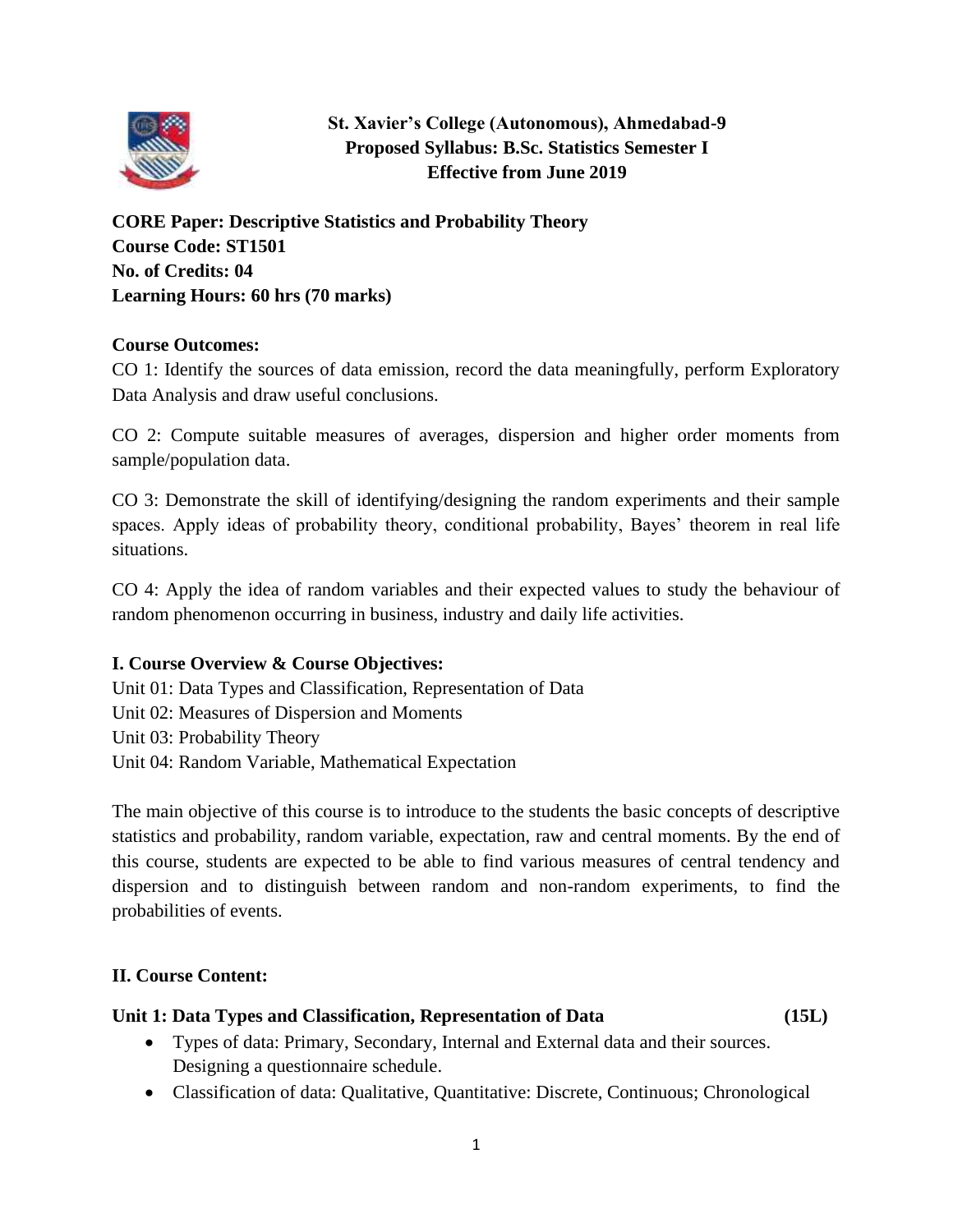2

(Time series) data.

- Nominal, Ordinal, Interval and Ratio data.
- Frequency: grouped and ungrouped data; Construction of frequency and cumulative frequency distribution.
- Presentation of qualitative data: Tabulation (up to four attributes).
- Graphical representation of grouped data: Histogram, frequency curve, frequency polygon, ogives (cumulative frequency curves).
- Diagrammatic representation of data: Bar diagrams- simple Bar, multiple bar, sub-divided bar and percentage bar diagrams.
- Two dimensional diagrams: Rectangles and Pie diagrams.
- Concept of central tendency, various measures of central tendency and their inter relationship. Their merits and demerits. Empirical relation between mean, median and mode.
- Properties and applications of measures of central tendency, Partition values.

# **Unit 2: Measures of Dispersion and Moments (15L)**

- Concept of variation/dispersion, Absolute and relative measures of dispersion with their merits, demerits and applications.
- Moments: raw moments, central moments, factorial moments and their interrelationship.
- Skewness, Kurtosis and their measures.
- Stem Leaf plot and box plot.

# **Unit 3: Probability Theory (15L)**

- Random experiments, trials, discrete and continuous sample space
- Events and their types.
- Axiomatic approach to probability and its properties.
- Theorems on probability.
- Definitions of equally likely cases, exhaustive cases, favorable cases.
- Classical and Empirical approach to probability.
- Conditional probability and its properties, Independence of two events, Pair wise and mutual independence for three events.
- Theorem on total probability.
- Bayes' theorem and its applications.

# **Unit 4: Random Variable, Mathematical Expectation (15L)**

- Random variable and its types (Discrete and Continuous).
- Probability mass function, probability density function and distribution function.
- Properties of distribution function and theorems.
- Mathematical Expectation and its basic properties.
- Theorems on Mathematical Expectation.
- Raw and Central Moments and their recurrence relation.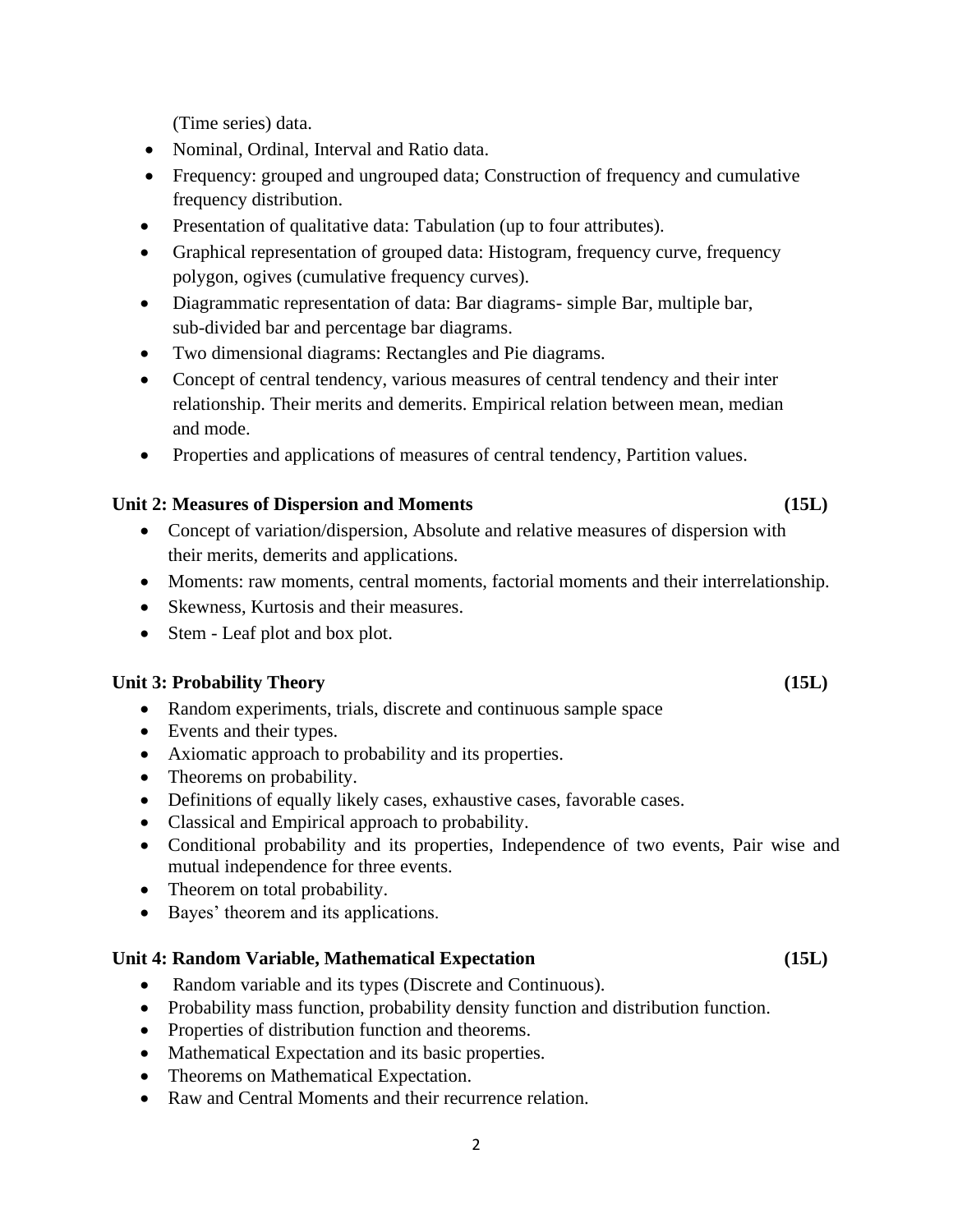**III. Teaching methodology:** Apart from the conventional blackboard teaching, other modes of teaching that will be adopted are power points, group discussions, quizzes, class test, problem solving and assignments.

# **References:**

- 1. W. Feller: "Introduction to the Theory of Probability and its Application", (Wiley), Vol. 1, 2.
- 2. K.L. Chung: "Elementary Probability Theory".
- 3. S.M. Ross: "A First Course in Probability".
- 4. R. Ash: "Basic Probability Theory".
- 5. P.G. Hoel, S.C. Port and C. J. Stone: "Introduction to Probability Theory".
- 6. J. Pitman: "Probability". Narosa Publishing House.
- 7. Parzen, E. (1960): "Modern Probability Theory and its Applications", Wiley Eastern.
- 8. Katheleen Subramaniam: "A Primier in Probability", (Marcel Dekken 1970)
- 9. Agarwal, B. S. (1996): "Basic Statistics", Newage International Publishers.
- 10. Goon, A.M. Gupta; M.K. and Das Gupta. B.: "Fundamentals of Statistics", Vol. 1 (1991) &Vol. 2 (2001), World Press – Calcutta.
- 11. Croxton, F.E. Cowden, D.J. & Klein, S.: "Applied General Statistics", Prentice Hall of India.
- 12. Agresthi A.: "An Introduction to Categorical Data Analysis", John Wiley and Sons Inc., N.Y.
- 13. Snedecor, G.W. and Cochran, W.G. (1967): "Statistical Methods", Iowa State University Press.
- 14. Spiegrl, M.R. (1967): "Theory and Problems of Statistics", Schaum's Publishing Series.
- 15. Bhat, B.R. Srivenkatramana and Rao Madhava K.S.: "Statistics: A beginner's Text", Vol. I, New Age International (P) Ltd.
- 16. Mood, A.M., Gray bill, I.A. & Boes, D.C.: "Introduction to the theory of Statistics", 3<sup>rd</sup> Edition. - Tata McGraw Hill.
- 17. Kenny, J.F. and Keeping, E.S.: "Mathematical and Statistics", Vol. 2.
- 18. Medhi, J.: "Statistical Methods An Introductory Text", (Wiley Eastern).
- 19. "Statistical analysis: Graphs and diagrams, S. M. Nair and M. Garg, Spectrum books (P) Ltd, New Delhi.
- 20. "Introduction to the Practice of Statistics", Moore, S. David; McCabe, P. George W. H. Freeman and Company, New York.
- 21. "Basic Statistics", Agarwal, B. L., New Age International (P) Ltd.
- 22. "Introduction to the theory of Statistics", Mood, A. M., Greybill, F.A., Boes, D.C., McGraw Hill.
- 23. "Fundamentals of Mathematical Statistics", S. C. Gupta and V. K. Kapoor, Sultan Chand and Sons, New Delhi.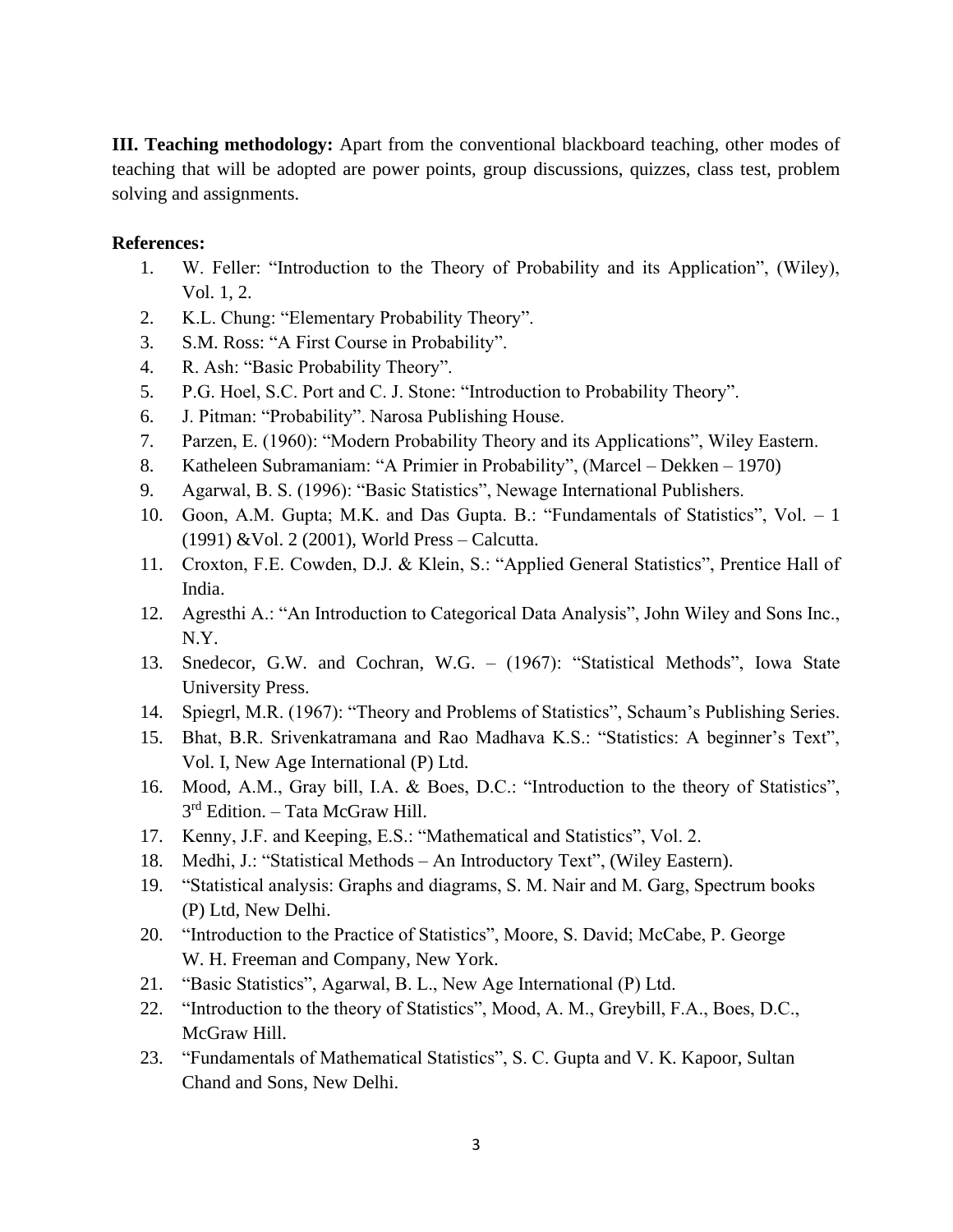**Elective Paper: Economic Statistics-I Course Code: EG1304 No. of Credits: 02 Learning Hours: 30 hrs (70 marks)**

# **Course Outcomes:**

CO-1 Identify the need of design and apply demand and supply functions. Find market equilibrium price and demand

CO-2 Estimate the price elasticity of demand & supply using demand function and curve

CO-3 Demonstrate the need of monopoly conditions and maximize profit under monopoly.

CO-4 Apply the concept of utility, marginal utility to real-life situations.

# **I. Course Overview & Course Objectives:**

Unit 01: Demand & Supply Unit 02: Price Elasticity Unit 03: Monopoly Unit 04: Utility

The main objective of this course is to introduce to the students the basic concepts of demand and supply, price elasticity, monopoly and utility function.

# **II. Course Content:**

# Unit 1: Demand & Supply **(07L) (07L)**

- Ideas of demand and supply laws
- Demand and supply functions (Curves)
- Market Equilibrium
- Revenue.

# **Unit 2: Price Elasticity**

**(08L)**

- Concept of price elasticity of demand and supply
- Interpretations of their values
- Simple Examples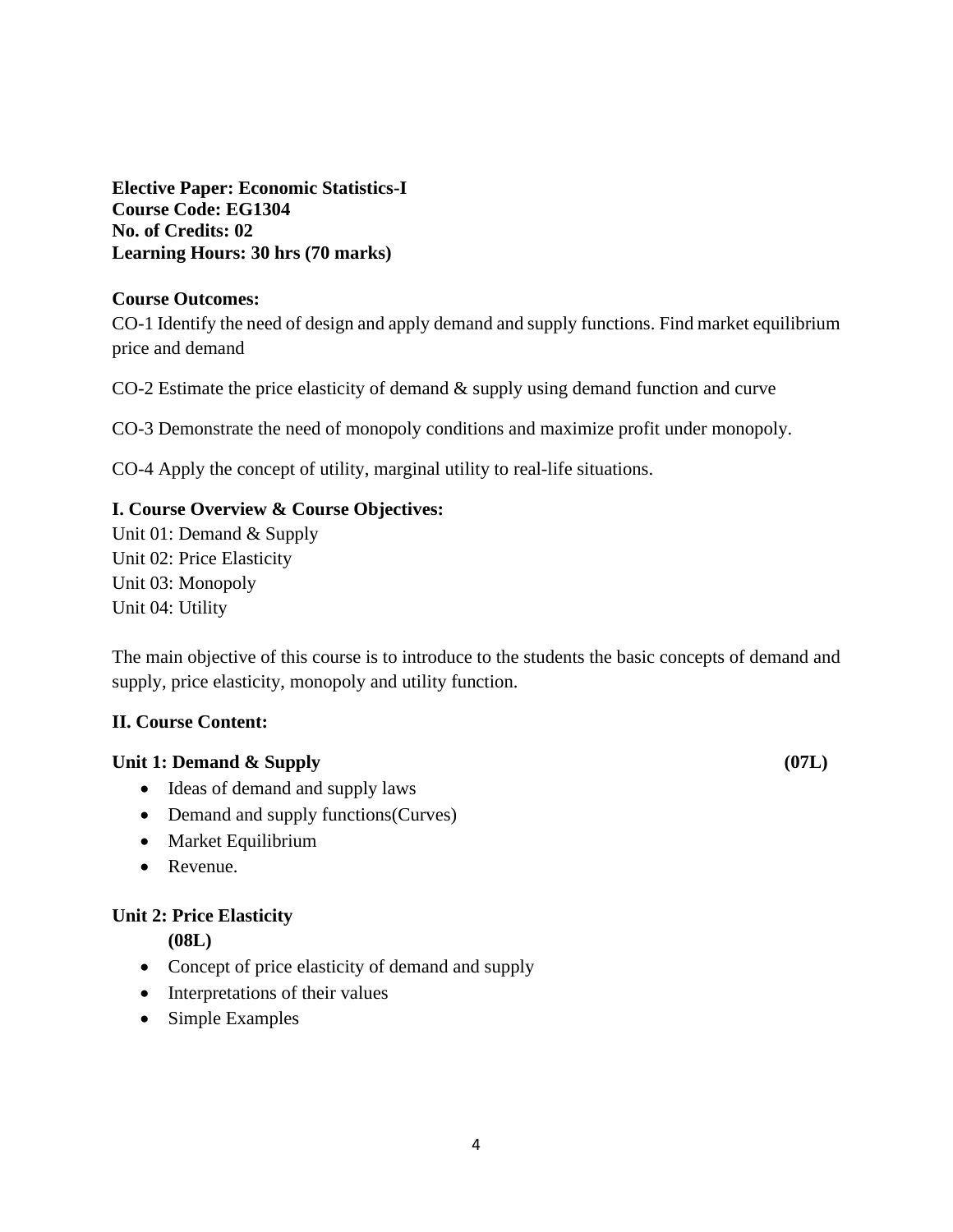#### Unit 3: Monopoly *(07L) (07L)*

- Idea of Monopoly
- Maximization of profit under monopoly Simple Examples.

# **Unit 4: Utility (08L)**

- Concept of total utility and marginal utility
- Maximization of utility
- Examples

**III. Teaching methodology:** Apart from the conventional blackboard teaching, other modes of teaching that will be adopted are power points, group discussions, quizzes, class test, problem solving and assignments.

#### **References:**

- 1. Gupta, S.C., and Kapoor, V.K. : Fundamentals of Applied Statistics, Sultan Chand Publications
- 2. R. G. D. Allen : Mathematical Analysis for Economists , Mc Milan and co. limited
- 3. R. G. D. Allen : Statistics for Economists , Mc Milan and co. limited

# **Reference Website:**

- 1) [www.sxca.edu.in](http://www.sxca.edu.in/)
- 2) [www.statsci.org/datasets.html](http://www.statsci.org/datasets.html) (Data sets)
- 3) [www.math.uah.edu/stat](http://www.math.uah.edu/stat) (Virtual laboratories in Statistics)
- 4) [www.stat.ucla.edu/cases](http://www.stat.ucla.edu/cases) (Case studies in Statistics)
- 5) [www.bmj.bmjournals.com](http://www.bmj.bmjournals.com/) (Excel data and Statistical Analysis)
- 6) [www.psychstat.missouristate.edu](http://www.psychstat.missouristate.edu/) (Introductory Statistics & Multivariate Statistics: Concepts,

Models and Applications)

- 7) [www.statpages.org](http://www.statpages.org/) (Web Pages that perform Statistical calculations)
- 8) [www.amstat.org/publications/jse/jse-data-archive.html](http://www.amstat.org/publications/jse/jse-data-archive.html) (Research Journals, magazines)
- 9) [www.amstat.org/publications/chance](http://www.amstat.org/publications/chance) (Chance magazine)
- 10) [www.amstat.org/publications/stats](http://www.amstat.org/publications/stats) (STATS: the magazine for students of Statistics)
- 11) [www.freestatistics.org](http://www.freestatistics.org/) (for online software and search)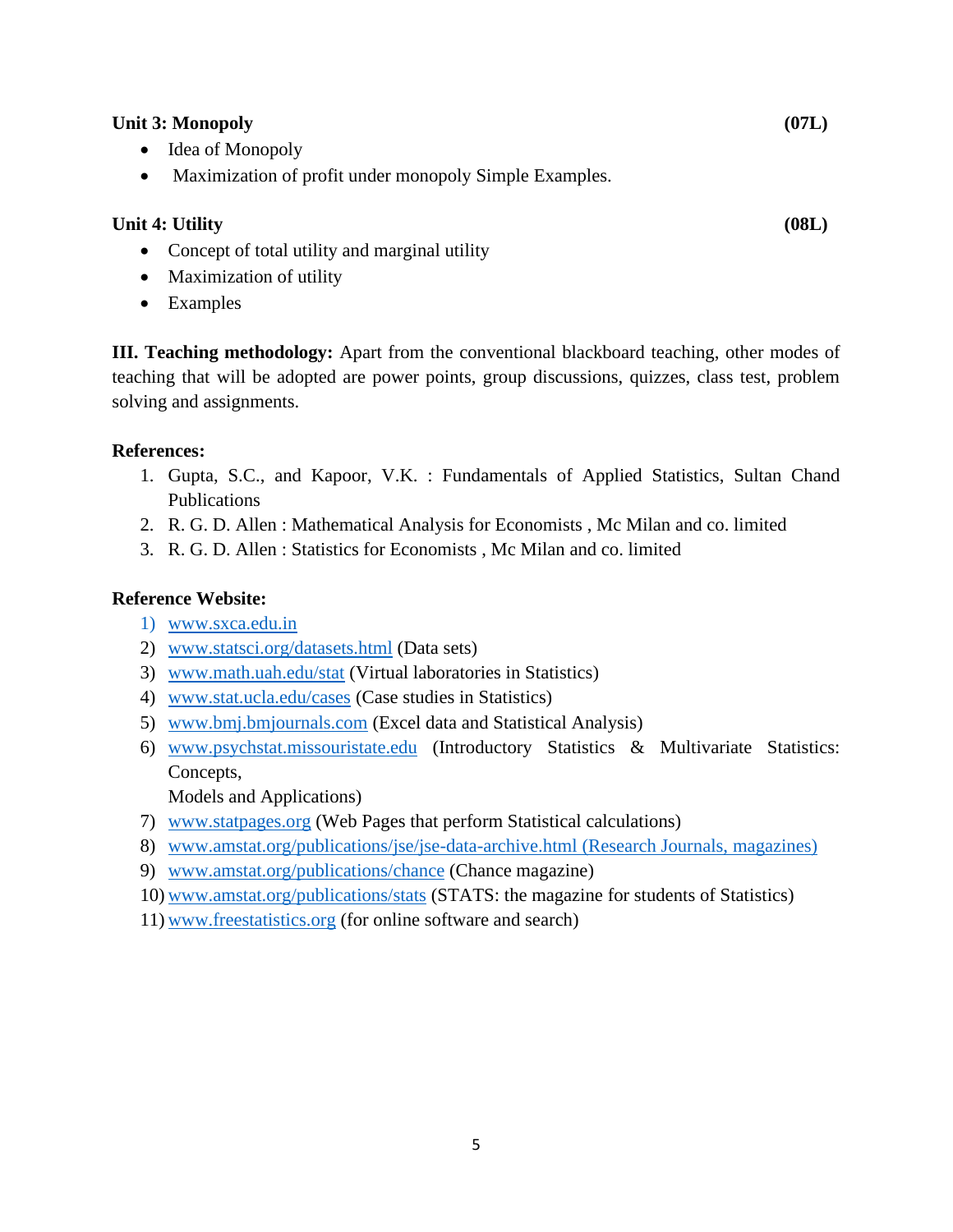# **Paper: Statistics Practical Course Code: ST 1502L No. of Credits: 02**

# **Course Outcomes:**

CO-1 Demonstrate the skill of preparing classification and tabulation of data.

CO-2 Reflect the skill of presenting data by diagrams, graphs and charts using MS-Excel and manually both.

CO-3 Compute the measures of averages, dispersion and higher order moments from sample/population data, using MS-Excel and manually both.

CO-4 Perform a small case study on applications of probability theory. e.g. Probability in Genetics.

# **I. Course Objectives:**

The main objective of this course is to introduce to the students the basic concepts of data, graphs, central tendency, dispersion, skewness and kurtosis. By the end of this course students are expected to be able to distinguish between central tendency and dispersion, to find the skewness, to find kurtosis of the given data.

# **II. Course Content:**

**Part A: Manual Calculation (Duration: 2 Hours per week) Practical are to be based on following topics:**

- Presentation of Data.
- Diagrams and Graphs.
- Measures of Central tendency.
- Measures of Dispersion.
- Measure of Skewness and kurtosis
- A small case study of probability theory.

# **Part B: Using Microsoft Excel**

# **(Duration: 2 Hours per week)**

- Diagrams and Graphs.
- Measures of Central tendency for ungrouped data.
- Measure of Dispersion for ungrouped data.
- Measure of Skewness and kurtosis.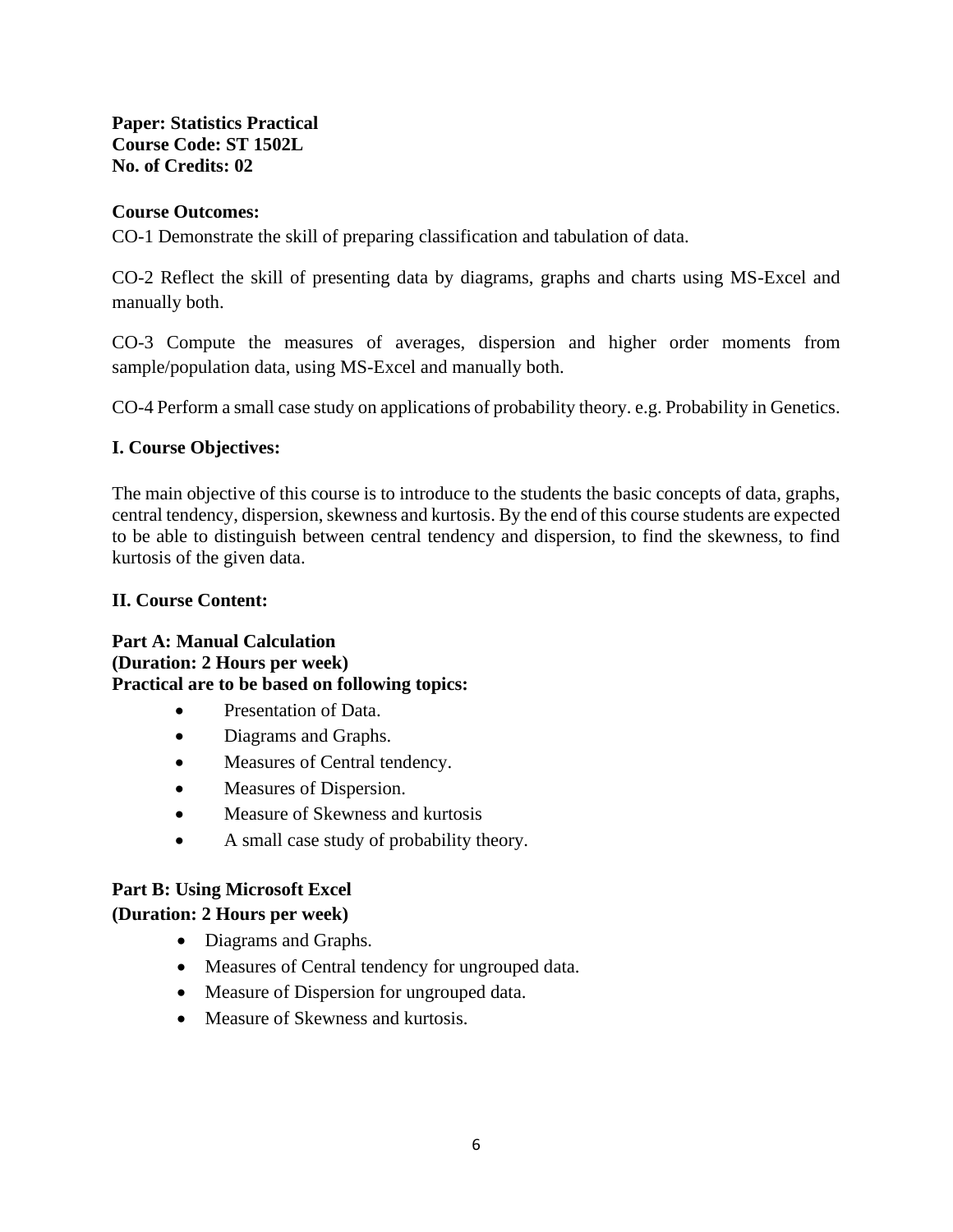**III. Teaching methodology:** Apart from the conventional blackboard teaching, other modes of teaching that will be adopted are power points, computers.

# **References:**

- 24. W. Feller : Introduction to the Theory of Probability and its Application (Wiley), Vols. 1,2.
- 25. K.L. Chung : Elementary Probability Theory.
- 26. S.M. Ross : A First Course in Probability.
- 27. R. Ash : Basic Probability Theory.
- 28. P.G. Hoel, S.C. Port and C. J. Stone : Introduction to Probability Theory.
- 29. J. Pitman : Probability. Narosa Publishing House.
- 30. Parzen , E. (1960) : Modern Probability Theory and its Applications, Wiley Eastern.
- 31. Hogg, R.V.& Craig, A.T. : Introduction to mathematical Statistics,  $3^{rd}$ edition (collier Mac Millan
- 32. KatheleenSubramaniam: A Primier in Probability ( Marcel Dekken 1970)
- 33. Agarwal, B. S. (1996) : Basic Statistics ( 3rd Ed.) Newage International Publishers.
- 34. Goon, A.M. Gupta; M.K. and DasGupt. B. : Fundamentals of Statistics, Vol. 1 (1991) &Vol. 2 (2001), World Press – Calcutta.
- 35. Croxton, F.E. Cowden, D.J. & Klein, S.: Applied General Statistics (1973), Prentice Hall of India.
- 36. Agresthi A. : An Introduction to Categorical Data Analysis (1996), John Wiley and Sons Inc., N.Y.
- 37. Snedecor, G.W. and Cochran, W.G. (1967): Statistical Methods, Iowa State University Press.
- 38. Spiegrl, M.R. (1967) : Theory and Problems of Statistics Schaum's Publishing Series.
- 39. Bhat, B.R. Srivenkatramana and Rao Madhava K.S. Statistics : A beginner's Text Vol. I, New Age Internation (P) Ltd.
- 40. Mood, A.M., Gray bill, I.A. &Boes, D.C.Introduction to the theory of Statistics. 3<sup>rd</sup> Edition. – Tata McGraw Hill.
- 41. Kenny, J.F. and Keeping, E.S.Mathematical and Statistics Vol. II
- 42. Medhi, J. : Statistical Methods An Introductory Text, (Wiley Eastern)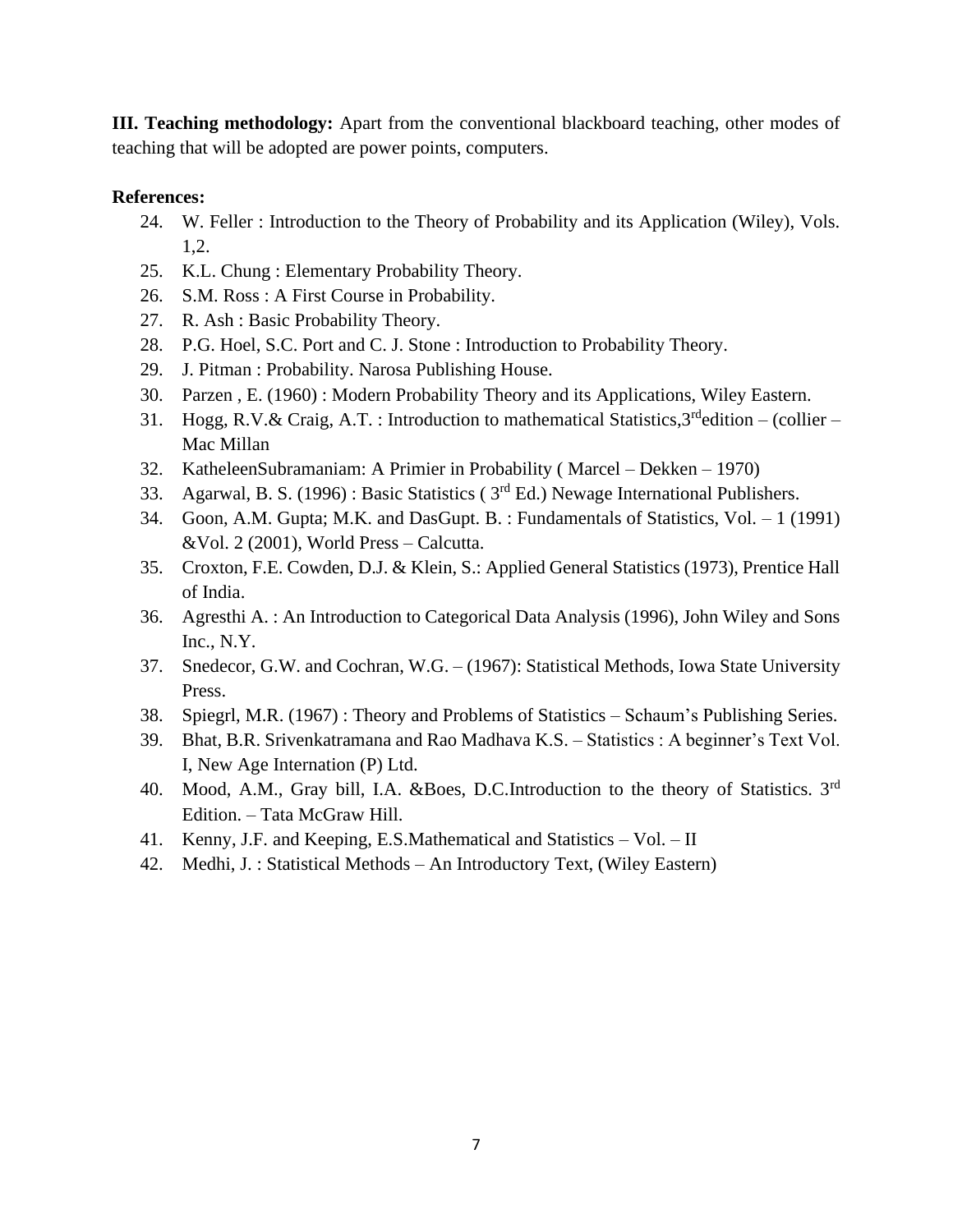

**St. Xavier's College (Autonomous), Ahmedabad-9 Proposed Syllabus: B.Sc. Statistics Semester II Effective from December 2019**

**CORE Paper: Mathematical Statistics-1 Course Code: ST2501 No. of Credits: 04 Learning Hours: 60 hrs (70 marks)**

# **Course Outcomes:**

CO 1 Demonstrate the skill of finding generating functions such as probability generating function, moment generating function, cumulant generating function and factorial moment generating functions of different probability distributions.

CO2 Use the knowledge of preparing bivariate distributions of random variables in real life applications. Apply the concept of Jacobian of transformation of one dimensional and twodimensional random variables

CO 3 Demonstrate the skill of using curve fitting, correlation, regression, least square method and association of attributes in real life situations.

CO 4 Apply the idea of multiple and partial correlation in business, industry and daily life activities.

# **I. Course Overview & Course Objectives:**

Unit 01: Generating Functions Unit 02: Joint distributions, Bivariate Distributions Unit 03: Bivariate Data Analysis (Curve fitting, correlation, Regression, Least square method, Association of Attributes)

Unit 04: Multiple and Partial Correlation

The main objective of this course is to introduce to the students the basic concepts of generating functions and bivariate distributions. Also, students will be introduced concept of correlation and regression for bivariate and tri-variate distribution and method of least square. By the end of this course students are expected to be able to find PGF, MGF and moments of a given probability distribution, find association, correlation and regression between the random variables. Students are also expected to interpret coefficient of correlation and fitting of regression line.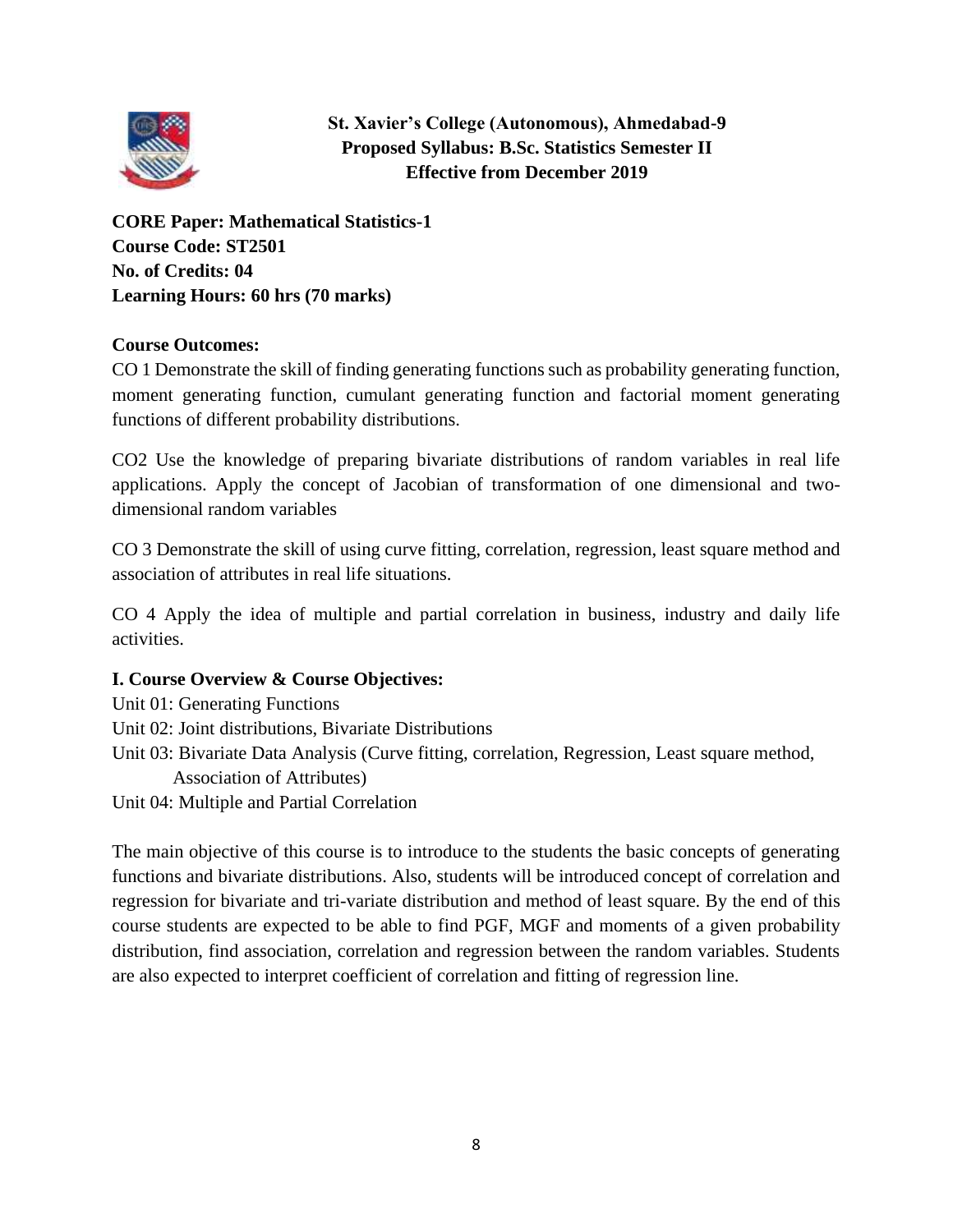#### **II. Course Content:**

#### **Unit: 1 Generating Functions (15L)**

- Probability Generating Function (p.g.f.).
- Moment generating function (m.g.f.) about origin and mean.
- Cumulant Generating Function (c.g.f.).
- Factorial moment generating function.
- Properties of above topics.

#### **Unit: 2 Joint distributions, Bivariate Distributions (15L)**

- Bivariate Random Variables.
- Joint, marginal and conditional p.m.f. of two random variables.
- Joint, marginal and conditional p.d.f. of two random variables.
- Independence of two random variables.
- Conditional mean and conditional variance.

# **Unit: 3 Bivariate Data Analysis (Curve fitting, correlation, Regression, Least square method, Association of Attributes) (15L)**

- Concept of Bivariate data, Plotting of Bivariate data,
- Principle of Least Squares, fitting of Linear, Parabolic Exponential curves (reducible to linear).
- Most plausible solutions.
- Correlation Coefficient, Scatter diagram.
- Karl Pearson's correlation coefficient, Independence of variables.
- Limits for correlation coefficient.
- Spearman's Rank correlation coefficient
- Coefficient of Determination and Probable Error.
- Concept of Regression for two variables.
- Lines of regression, properties of regression coefficient, regression curve.
- Angles between two regression lines.
- Association of attributes.
- Methods of measuring association of attributes.

#### Unit: 4 Multiple and Partial Correlation (15L)

- Regression and correlation in three variables.
- Yule's notations, plane of regression.
- Properties of Residuals.
- Multiple and Partial Correlation coefficient and their interrelationships.

**III. Teaching methodology:** Apart from the conventional blackboard teaching, other modes of teaching that will be adopted are power points, group discussions, quizzes, class test, problem solving and assignments.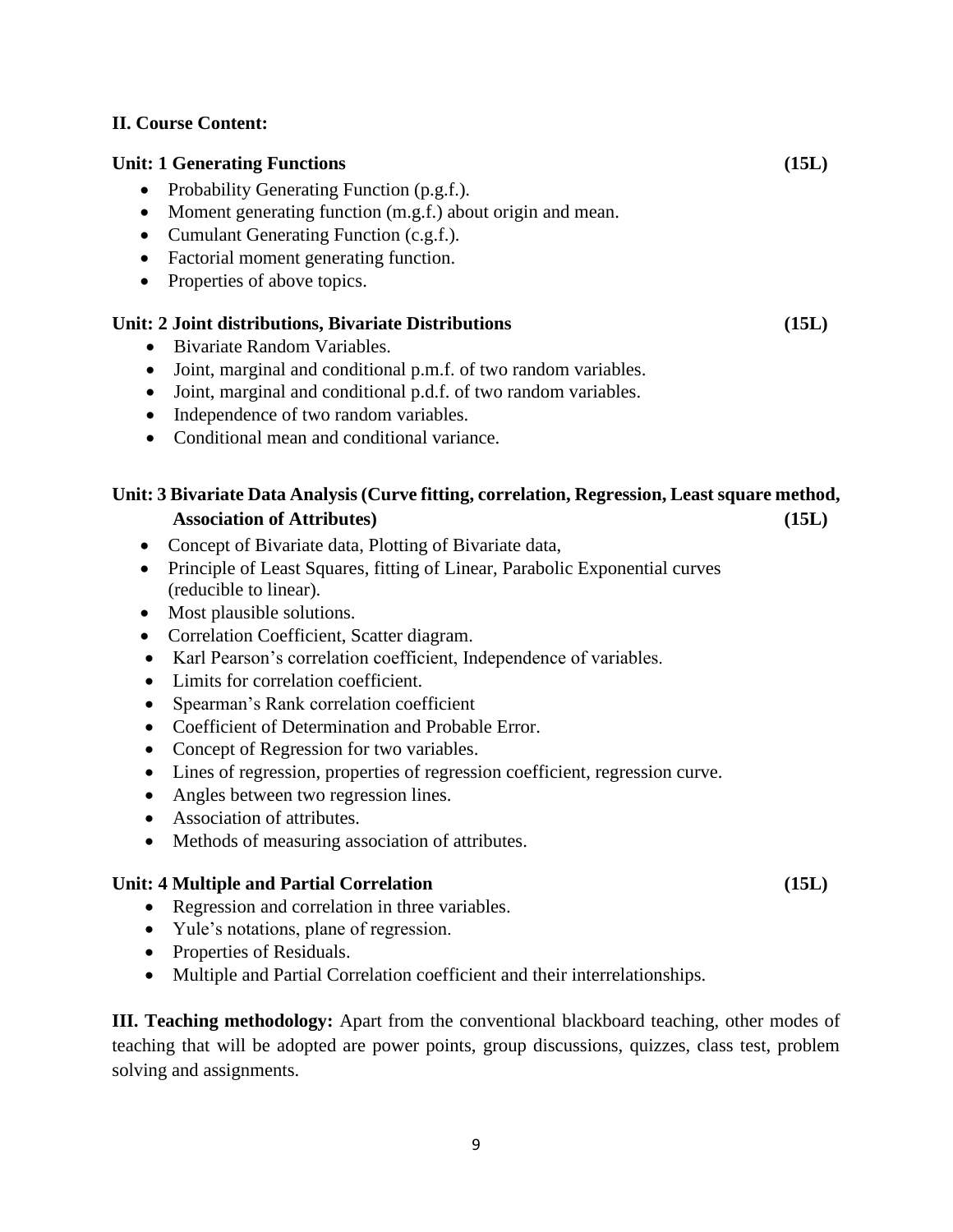# **References:**

- 1. Mood, Graybill and Boes: "Introduction to theory of Statistics".
- 2. Hogg and Craig: "Introduction to mathematical Statistics".
- 3. Gupta and Kapoor: "Fundamentals of mathematical statistics".
- 4. Feller, W.C. (1968): "An Introduction to probability theory and its applications", John Wiley.
- 5. Bhatt, B.R. (1999): "Modern probability theory", New Age International.

#### **Paper: Statistics Practical Course Code: ST 2502L No. of Credits: 02**

# **Course Outcomes:**

CO-1 Demonstrate the skill of finding mean, variance and higher order moments using different generating functions.

CO-2 Reflect the ability of preparing/finding bivariate distributions, their marginal and conditional distributions.

CO-3 Apply the concept of least squares to fit different curves to sample/population data, calculate the correlation coefficient, find the regression equations using MS-Excell and manually both.

CO-4 Demonstrate the skill of finding multiple and partial correlation coefficients from the sample data. Forecast the values of characteristic using the plane of regression found from available data.

#### **I. Course Objectives:**

The main objective of this course is to introduce to the students the basic concepts of generating functions, bivariate probability distribution, correlation and regression. By the end of this course students are expected to be able to distinguish between generating functions, probability distribution, to find correlation of the given data, to find regression of the given data.

#### **II. Course Content:**

**Part A: Manual Calculation (Duration: 2 Hours per week)**

#### **Practicals are to be based on following topics:**

- Pr.1 Application problems on generating functions
- Pr.2 Problems on bivariate probability distribution.
- Pr.3 Karl-Pearson's Product moment correlation coefficient
- Pr.4 Spearman's rank correlation coefficient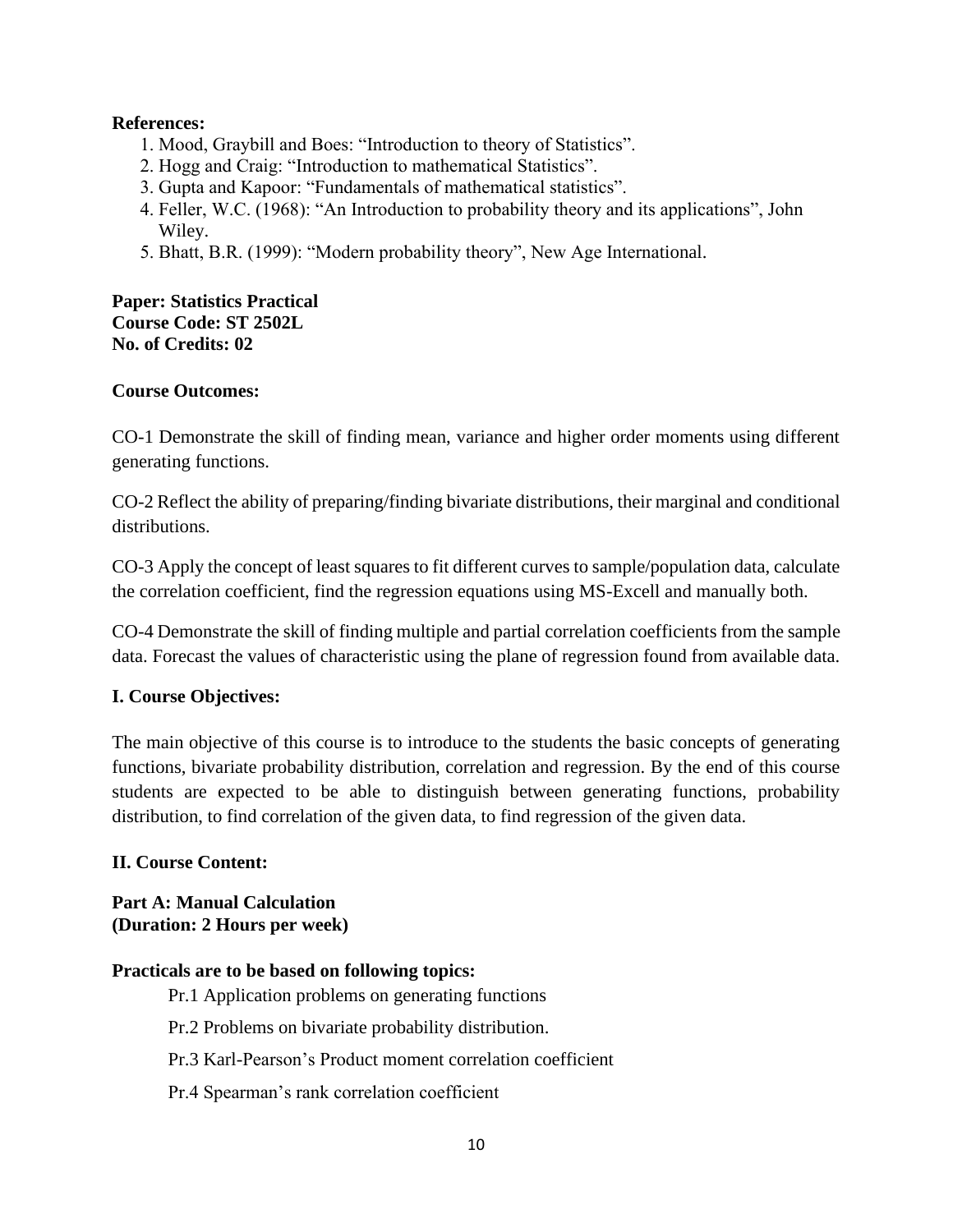Pr.5 Fitting of line of regression

Pr.6 Plane of regression

Pr.7 Multiple and Partial correlation coefficient

# **Part B: Using Microsoft Excel**

### **(Duration: 2 Hours per week)**

Pr.1 Karl Pearson's Correlation coefficient.

Pr. 2 Spearman's rank correlation coefficient.

Pr.3 Regression in two variables.

Pr. 4 Regression in three variables.

Pr. 5 Multiple correlation coefficient.

Pr. 6 Partial correlation coefficient.

Pr.7 Problems on bivariate probability distribution.

**III. Teaching methodology:** Apart from the conventional blackboard teaching, other modes of teaching that will be adopted are power points, computers.

#### **References:**

- 1. Hogg, R.V.& Craig, A.T. : Introduction to mathematical Statistics, 3 rd edition – (collier – Mac Millan)
- 2. KatheleenSubramaniam: A Primier in Probability ( Marcel Dekken 1970)
- 3. Agarwal, B. S. (1996): Basic Statistics ( $3<sup>rd</sup> Ed$ .) Newage International Publishers.
- 4. Goon, A.M. Gupta; M.K. and DasGupta. B. : Fundamentals of Statistics, Vol. 1 (1991) &Vol. 2 (2001), World Press – Calcutta.
- 5. Croxton, F.E. Cowden, D.J. & Klein, S.: Applied General Statistics (1973), Prentice Hall of India.
- 6. Agresthi A. : An Introduction to Categorical Data Analysis (1996), John Wiley and Sons Inc., N.Y.
- 7. Snedecor, G.W. and Cochran, W.G. (1967) : Statistical Methods, Iowa State University Press.
- 8. Spiegrl, M.R. (1967) : Theory and Problems of Statistics Schaum's Publishing Series.
- 9. Bhat, B.R. Srivenkatramana and Rao Madhava K.S. Statistics : A beginner's Text Vol. I,New Age Internation (P) Ltd.
- 10. Mood, A.M., Gray bill, I.A. &Boes, D.C.
- 11. Introduction to the theory of Statistics.  $3<sup>rd</sup>$  Edition. Tata McGraw Hill.
- 12. Kenny, J.F. and Keeping, E.S.Mathematical and Statistics Vol. II
- 13. Medhi, J. : Statistical Methods An Introductory Text, (Wiley Eastern)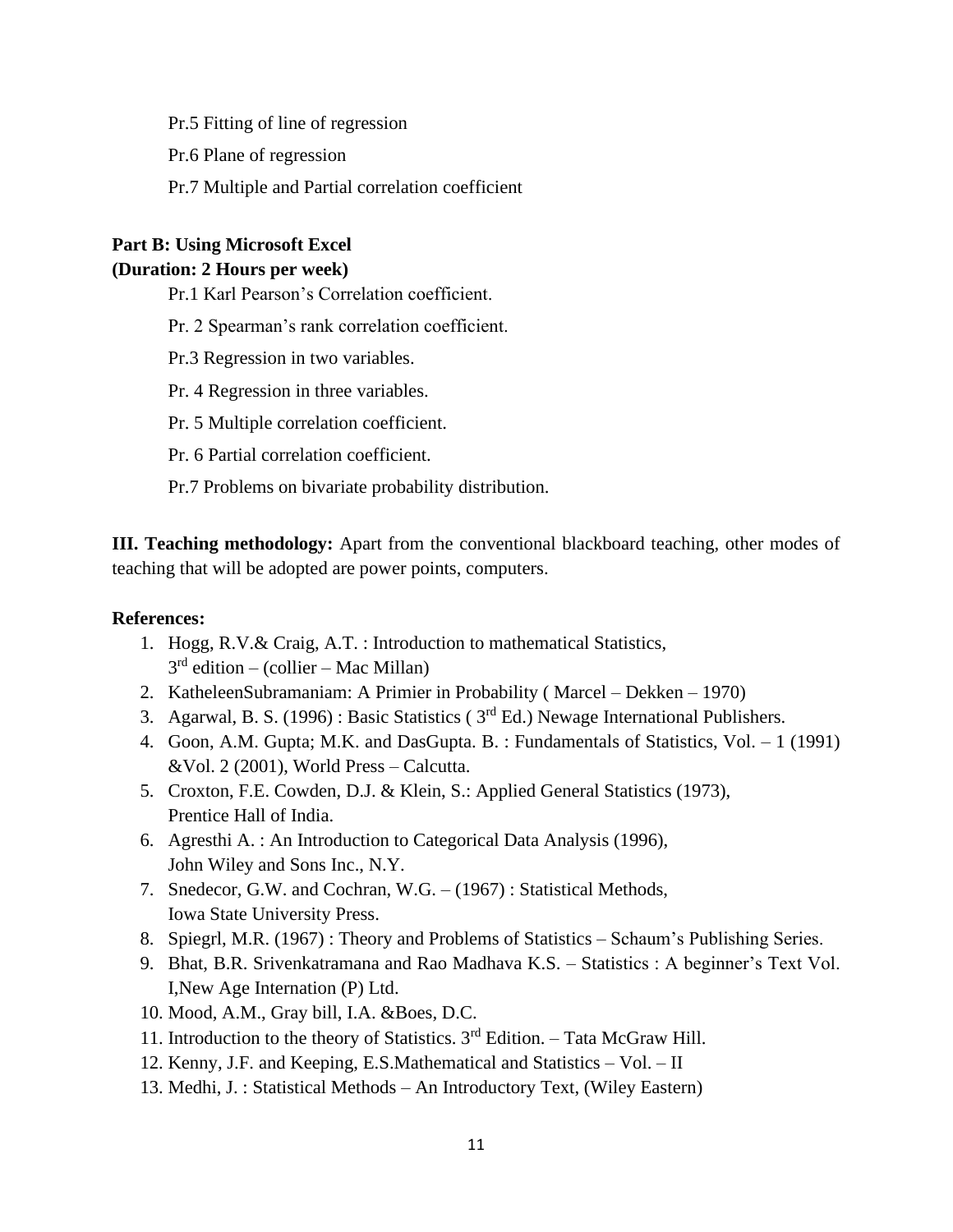

# **St. Xavier's College (Autonomous), Ahmedabad-9 Proposed Syllabus: B.Sc. Statistics Semester III Effective from June 2020**

**CORE Paper: Probability Distribution Theory-1 Course Code: ST3501 No. of Credits: 04 Learning Hours: 60 hrs(70 marks)**

# **Objectives:**

To discuss various univariate distributions. To expose the applicability of various distributions in different disciplines.

#### **Learning Outcomes:**

By the end of this course students are expected to be able to obtain a probability distribution of random variable (univariate case) in the given situation and to apply standard discrete and continuous probability distributions to different situations.

# **Unit 1: Bernoulli Distribution, Binomial Distribution and Multinomial Distribution (15L)**

- Definition of Bernoulli Distribution
- Moments of Bernoulli Distribution
- Applications of Bernoulli Distribution
- Derivation and definition of Binomial Distribution
- First four moments of Binomial Distribution
- Generating Functions of Binomial Distribution
- Properties of Binomial Distribution
- Applications of Binomial Distribution
- Definition of Multinomial Distribution
- Moments and properties of Multinomial Distribution (without proof)
- Applications of Multinomial Distribution

#### **Unit 2: Poisson, Hyper Geometric Distribution**

**(15L)**

- Derivation and definition of Poisson Distribution
- First four moments of Poisson Distribution
- Generating Functions of Poisson Distribution
- Properties of Poisson Distribution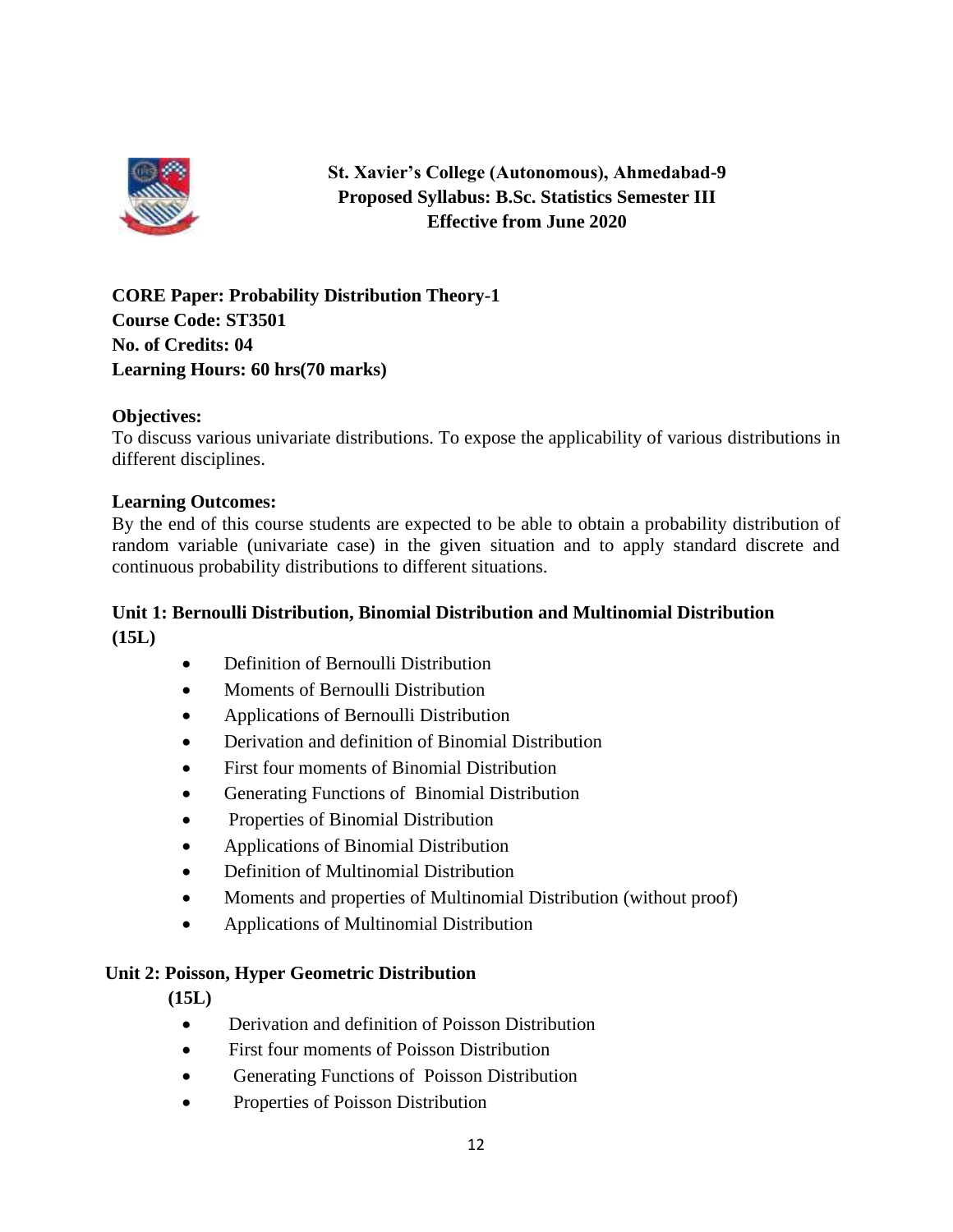- Applications of Poisson Distribution
- Definition of Hyper-geometric Distribution
- Mean and variance of Hyper-geometric Distribution
- Generating Functions of Hyper-geometric Distribution
- Properties of Hyper-geometric Distribution
- Applications of Hyper-geometric Distribution

# **Unit 3: Normal Distribution and Log Normal Distribution**

**(15L)**

- Derivation and definition of Normal Distribution
- First four moments of Normal Distribution
- Generating Functions of Normal Distribution
- Properties of Normal Distribution
- Applications of Normal Distribution
- Definition of Log Normal Distribution
- Properties of Log Normal Distribution
- Applications of Log Normal Distribution

# **Unit 4: Gamma Distribution and Exponential Distribution**

**(15L)**

- Definition of Gamma Distribution
- First four moments of Gamma Distribution
- Properties of Gamma Distribution
- Applications of Gamma Distribution
- Definition of Exponential Distribution
- First four moments of Exponential Distribution
- Properties of Exponential Distribution
- Applications of Exponential Distribution

# **References :**

- 1. Hogg, R.V. and Craig, A.T. (1972): Introduction to Mathematical Statistics, Amerind Pub. Co.
- 2. Mood, A.M., Greybill, F.A. and Bose, D.C. (1974): Introduction to the Theory of Statistics, McGraw Hill.
- 3. Mukhopadhyay, P. (1996): Mathematical Statistics, New Central Book Agency.
- 4. Rohtagi, V.K. (1967): An Introduction to Probability Theory and Mathematical Statistics, John Wiley and Sons.
- 5. Hoel, P.G. (1971): Introduction to Mathematical Statistics, Asia Pub. House.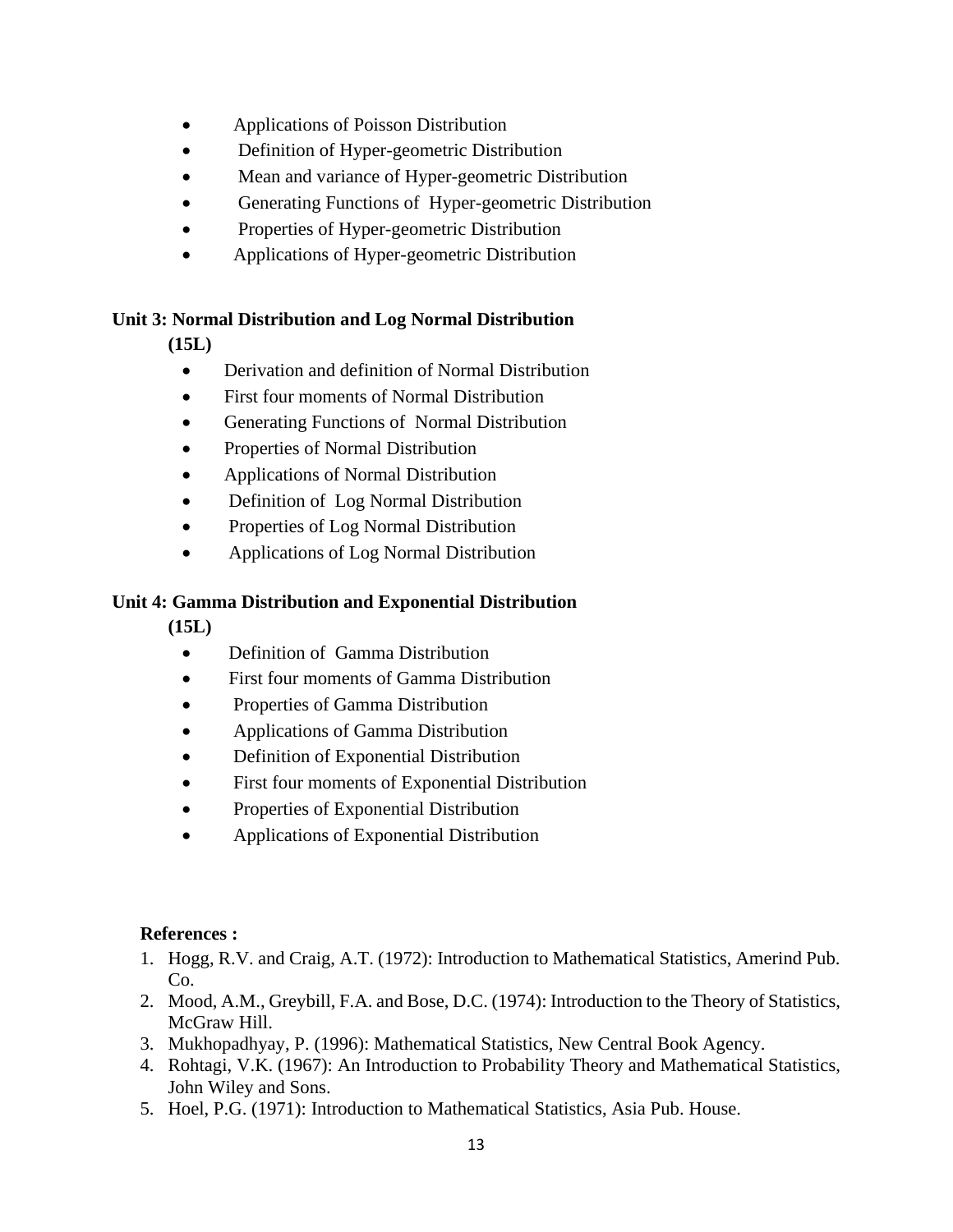- 6. Meyer, P.L. (1970): Introductory Probability ands statistical Applications, Addison Wesley.
- 7. Gupta, S.C., and Kapoor, V.K.: Fundamentals of Mathematical Statistics, Sultan Chand publications.
- 8. Goon, A.M., Gupta, M.K. and Das Gupta, B. (1991): Fundamentals of Statistics, Vol. I, World Press, Calcutta.
- 9. A First Course in Probability Sheldon. M. Ross, (Mc Millian publishing Co.).
- 10. Introduction to Probability and Statistics for Engineers and Scientists- S.M. Ross (Elsever).
- 11. A First course in Probability T.Chandra &D. Chatterjee (Narosa Pub. House)
- 12. Mathematical Statistics (VI Edition) John E. Freund.
- 13. K.C. Bhuyan, Probability distribution theory and statistical inference.

# **CORE Paper: Applied Statistics-I**

**Course Code: ST 3502 No. of Credits: 04 Learning Hours: 60 hrs**

**Objectives:** This course is designed to teach time-series analysis, demographic methods, and mortality and fertility rates. Construction and importance of Life table are discussed. Concept of index numbers and their construction and methods are explained.

#### **Learning Outcomes:**

After completion of this course students are able to acquire the knowledge to analyse a univariate time series and also to forecast the future values of a given univariate time series. Understand demographic profiles. Understand mortality and fertility rates and measurements. Understand importance of index numbers and their usage.

#### **Unit-1: Time series (15L)**

- Idea of Time-series data
- Components of Time-series
- Analysis of Time series data
- Method of moving average for determining trend component
- Method of least squares (up to second degree)
- Calculation of seasonal variations
- Ratio to trend and ratio to moving average to find seasonal indices

#### **Unit-2: Index number-1 (15L)**

- Introduction to Index number
- Importance and characteristics of Index numbers
- Construction of Whole sale price index numbers
- Construction of Price and Quantity index numbers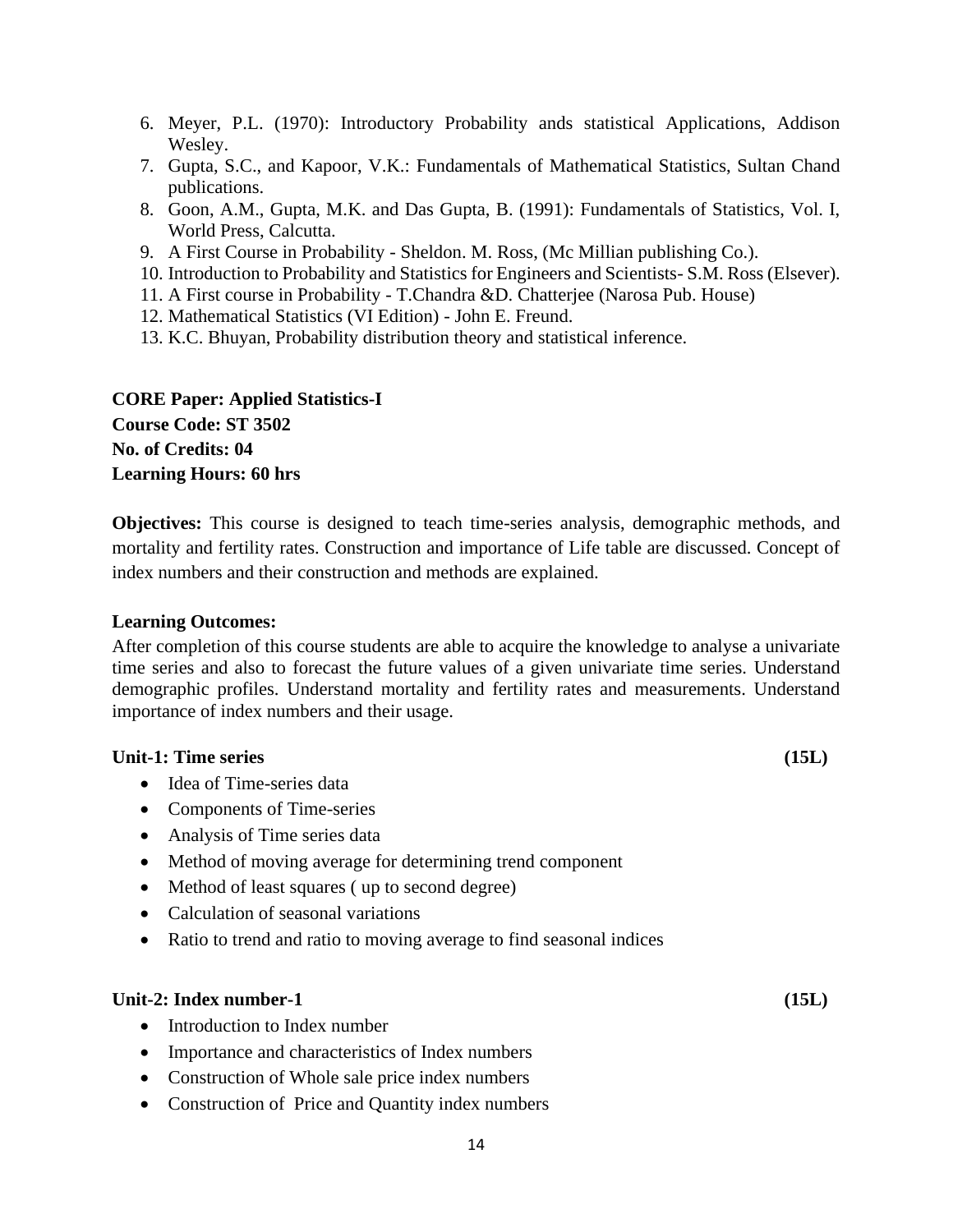- Fixed base and chain base methods
- Calculation of Index numbers

# **Unit-3: Index number-2 (15L)**

- Tests of consistency of Index numbers
- Construction of Cost of living Index number
- Family Budget method
- Importance of Cost of living index number
- Limitations of Index numbers

# **Unit-4: Vital Statistics (15L)**

- Sources of vital statistics in India
- Functions of vital Statistics, rates and ratios.
- Measurements of Mortality- Crude Death Rate (C.D.R), Specific Death Rate (S.D.R), Standardized Death Rate, Infant Mortality Rate(I.M.R)
- Assumptions, description and construction of life table.
- Importance of Life table
- Fertility :Crude Birth Rate (C.B.R),General Fertility Rate(G.F.R),Specific Fertility Rate(S.F.R),Total Fertility Rate(T.F.R)
- Measurement of population growth: Gross Reproduction Rate (G.R.R), Net Reproduction Rate(N.R.R)

# **References**

- 1. Gupta, S.C., and Kapoor, V.K.: Fundamentals of Applied Statistics, Sultan Chand Publication.
- 2. Pathak, K.B. and Ram, F.: Techniques of demographic analysis- Himalaya Publishing house (1992).
- 3. Srivastva, O.S.: A text book of demography(1982).
- 4. Goon, A.M., Gupta, M.K. and Das Gupta, B. (1991): Fundamentals of Statistics Vol. II, World Press, Calcutta.
- 5. MukhoPadhyay, P. :Applied Statistics, New Central Book Agency( 1999)
- 6. Montgomery, D.C. (2001): Introduction to Statistical Quality Control, Wiley.
- 7. Grant, E.L. (2000): Statistical Quality Control, 7th Ed., Tata Mc Graw Hill Ott, E.R. (1975) : Process Quality Control, McGraw Hill.
- 8. Wetherill, G.B. (1977): Sampling Inspection and Quality Control, Halsted Press.
- 9. Wetherill, G.B. and Brown, D.W. : Statistical Process Control, Theory and Practice, Chapman and Hall.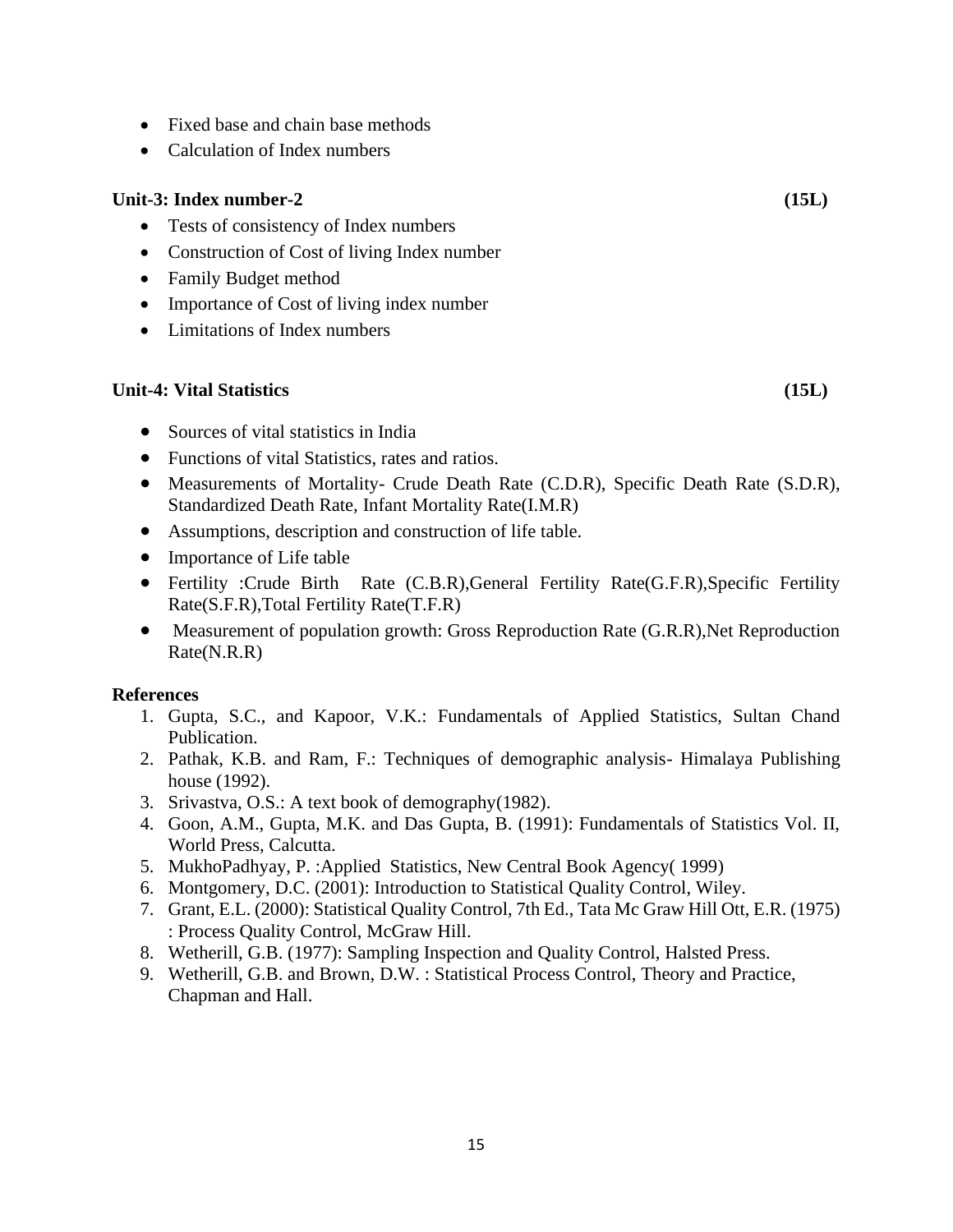**Elective Paper: Business Statistics Course Code: EG3304 No. of Credits: 02 Learning Hours: 30 hrs (70 marks)**

| Unit – 1: Sequencing Problems<br>Introduction to Sequencing problems<br>Notations, Terminology and Assumptions<br>Processing n jobs through two machines<br>Processing n jobs through three machines<br>٠                                                                                                                                                                                                                                                                                                                                                                                                                                                                                                                                                                              | (10L) |
|----------------------------------------------------------------------------------------------------------------------------------------------------------------------------------------------------------------------------------------------------------------------------------------------------------------------------------------------------------------------------------------------------------------------------------------------------------------------------------------------------------------------------------------------------------------------------------------------------------------------------------------------------------------------------------------------------------------------------------------------------------------------------------------|-------|
| Unit - 2: Replacement Problems<br>Introduction to Replacement theory<br>٠<br><b>Types of Failure</b><br>Replacement of Items whose Maintenance and Repair Costs Increase with Time, Ignoring<br>٠<br>Changes in the value of Money during the Period.                                                                                                                                                                                                                                                                                                                                                                                                                                                                                                                                  | (10L) |
| Unit - 3: Decision Theory<br>Introduction<br>$\bullet$<br>Steps of decision making process<br>Types of decision making environment<br>Decision-Making under Certainty<br>$\bullet$<br>Decision-Making under Uncertainty<br>$\bullet$<br>> Optimism (Maximax or Minimin) Criterion<br>$\triangleright$ Pessimism (Maximin or Minimax) Criterion<br>$\triangleright$ Equal Probabilities (Laplace) Criterion<br>$\triangleright$ Coefficient of Optimization (Hurwitz) Criterion<br>$\triangleright$ Regret (Salvage) Criterion<br>Decision-Making under Risk<br>$\bullet$<br><b>Expected Monetary Value (EMV)</b><br>➤<br><b>Expected Opportunity Loss (EOL)</b><br>➤<br><b>Expected Profit of Perfect Information (EPPI)</b><br>➤<br>Expected Value of Perfect Information (EVPI)<br>≻ | (10L) |
| <b>References:</b><br>1. J. K. Sharma (2007): Operations Research: Theory and Applications, MacMillan<br>India Pvt. Ltd.<br>2. Hillier, F.S. and Liebermann G.J. (1970): Introduction to Operations Research, Tata<br>McGraw.Hill.                                                                                                                                                                                                                                                                                                                                                                                                                                                                                                                                                     |       |

3. Kanti Swarup, Gupta, P.K. and Singh, M. M. (1985): Operations Research, Sultan Chand and Sons.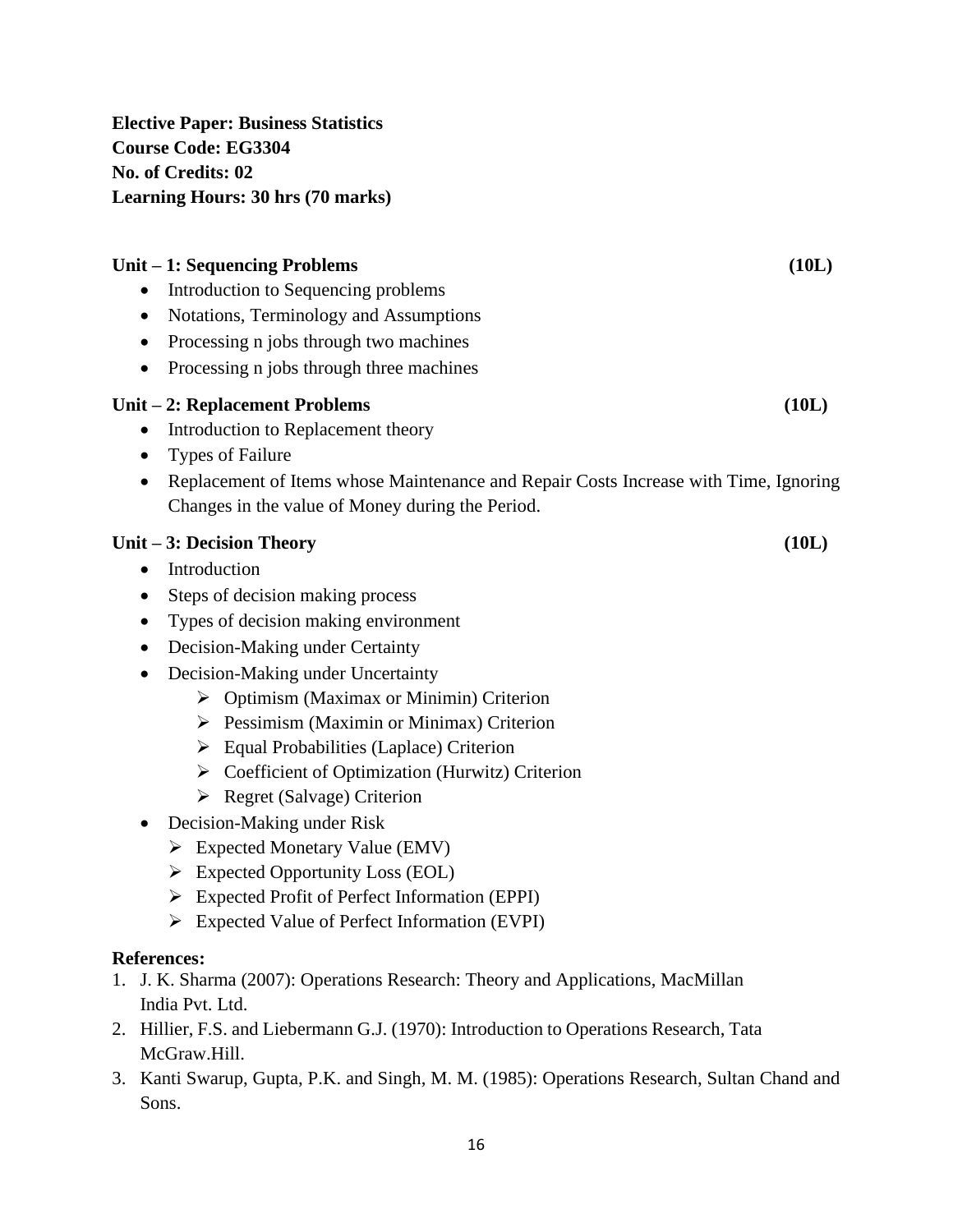- 4. Taha, H.A. (1976): Operational Research: An Introduction, 2nd Ed.
- 5. Philips, D.T., Ravindran, A. And Solberg, J. (1976): Operations Research, Principles and Practice.
- 6. Gupta, S. P. and Gupta, M. P. (2005): Business Statistics, Sultan Chand & Sons.
- 7. Gupta, P. K. and Mohan, M. (2004): Problems in Operations Research, Sultan Chand & Sons.

**ST: 3503 L Credit: 3 Part A: Manual Calculation (Duration: 3 Hours per week) Practical are to be based on following topics:**

- Fitting and drawing random sample of Binomial distribution.
- Fitting and drawing random sample of Poisson distribution.
- Fitting and drawing random sample of Normal distribution.
- Drawing of random sample from Gamma and Exponential distribution
- Tests of consistency of an index numbers
- Construction of index numbers using various methods
- Cost of living index numbers
- Measurements of mortality Rates
- Measurements of Fertility Rates
- Life table

# **Part B: Using Microsoft Excel (Duration: 3 Hours per week)**

- Fitting of Binomial distribution.
- Drawing of random sample from Binomial distribution.
- Fitting of Poisson distribution.
- Drawing of random sample from Poisson distribution
- Fitting of Normal distribution.
- Drawing of random sample from Normal distribution.
- Method of moving averages to determine trend component
- Method of least square to determine and estimate trend
- Ratio to trend and ratio to moving average to find seasonal indices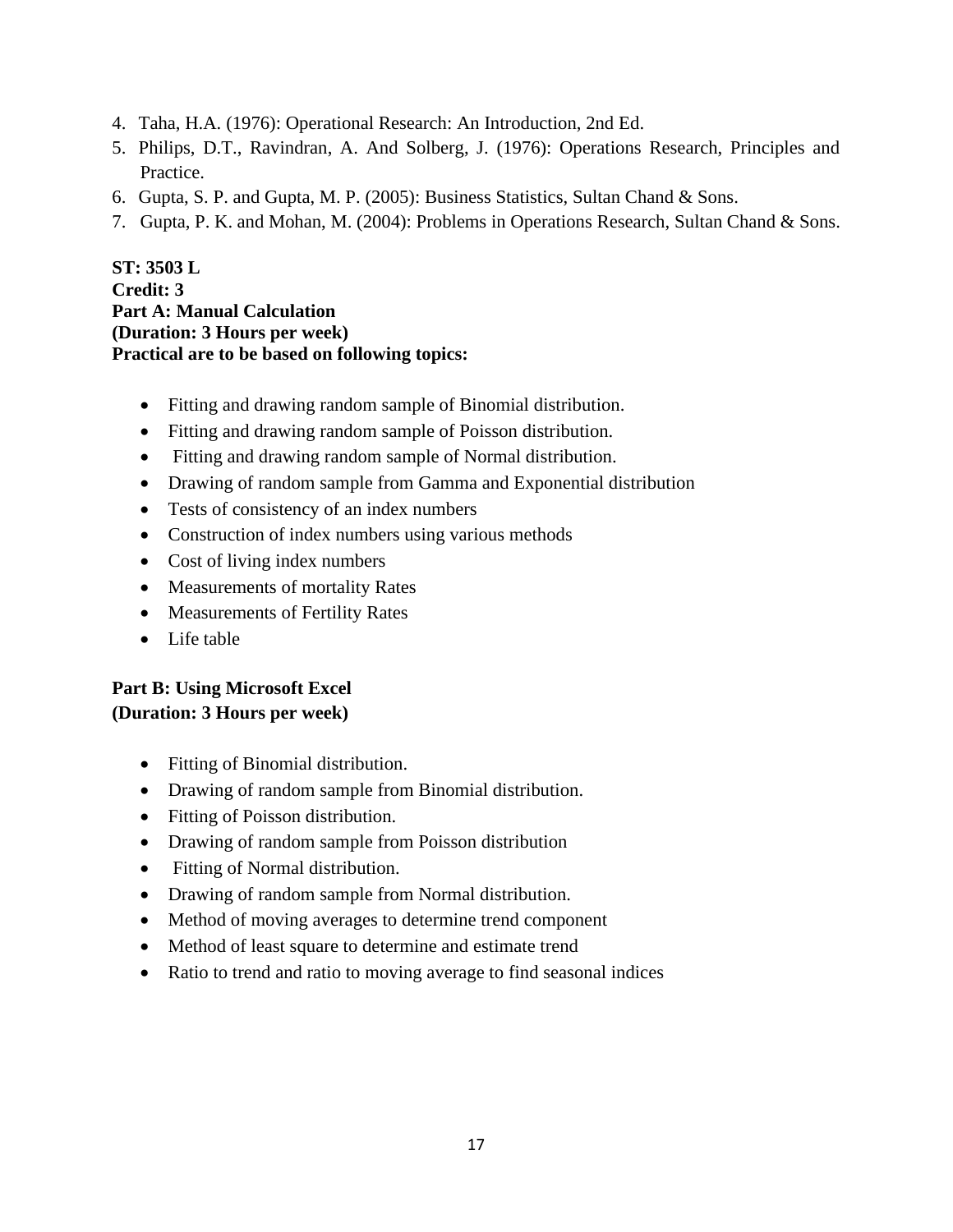

# **St. Xavier's College (Autonomous), Ahmedabad-9 Proposed Syllabus: B.Sc. Statistics Semester IV Effective from December 2020**

**CORE Paper: Probability Distribution Theory -2 Course Code: ST4501 No. of Credits: 04 Learning Hours: 60 hrs(70 marks)**

# **Objectives:**

To discuss various continuous distributions. To expose the applicability of various distributions in different disciplines.

#### **Learning Outcomes:**

By the end of this course students are expected to be able to obtain a probability distribution of random variable in the given situation and to apply standard continuous probability distribution to different situations.

# **Unit 1: Negative Binomial Distribution (Blaise Pascal's distribution) and Geometric Distribution (15L)**

- Definition of Negative Binomial Distribution
- First four moments of Negative Binomial Distribution
- Generating Functions of Negative Binomial Distribution
- Properties of Negative Binomial Distribution
- Applications of Negative Binomial Distribution
- Definition of Geometric Distribution
- First four moments of Geometric Distribution
- Generating Functions of Geometric Distribution
- Properties of Geometric Distribution
- Applications of Geometric Distribution

# **Unit 2: Rectangular Distribution and Beta Distribution (15L)**

- Definition of Rectangular Distribution
- First four moments of Rectangular Distribution
- Mean deviation about mean of Rectangular Distribution
- Applications of Rectangular Distribution
- Definition of Beta Distribution
- Moments of Beta Distribution
- Properties of Beta Distribution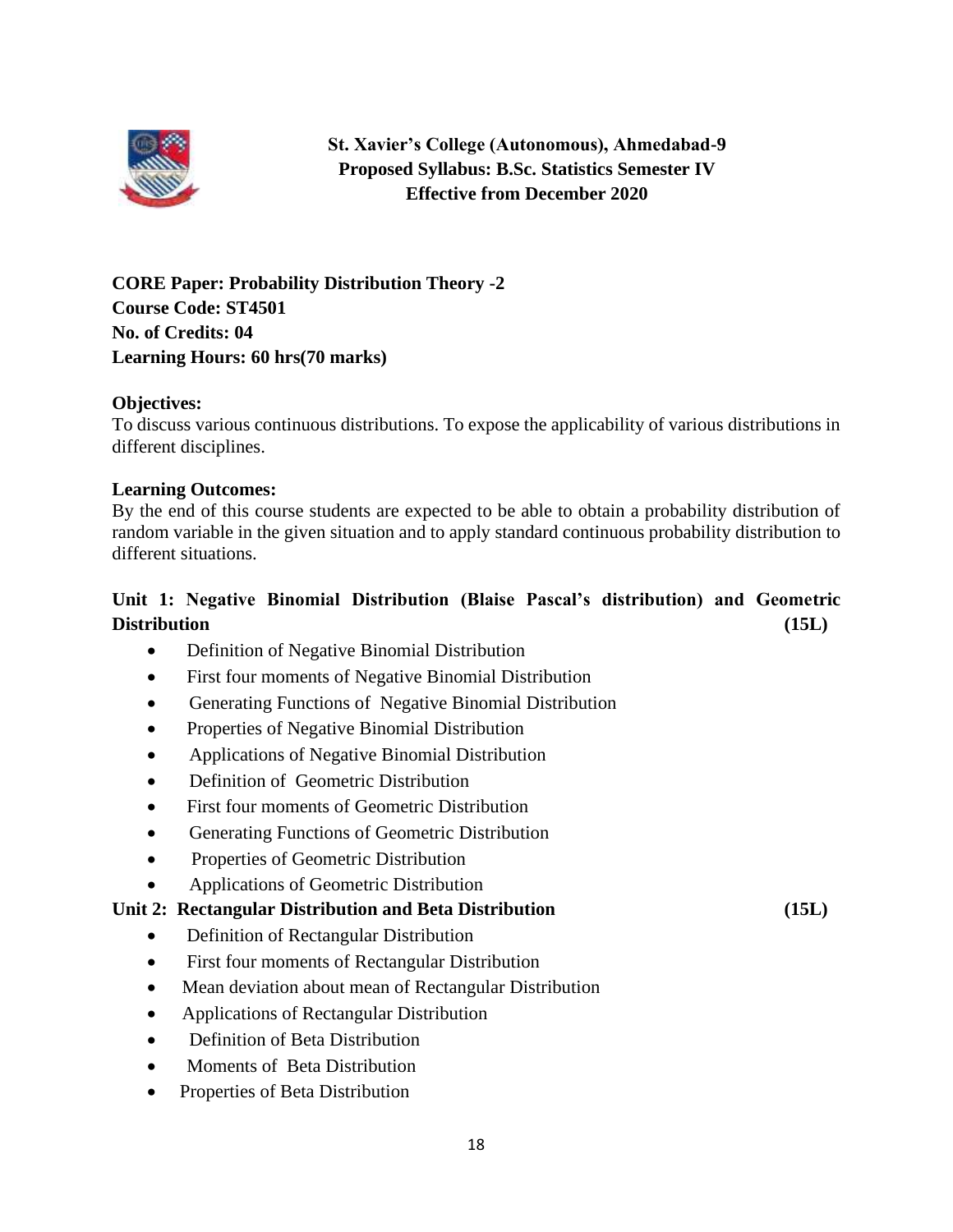# **Unit 3: Weibull, Cauchy, Laplace Distribution (15L)**

- Definition of Weibull Distribution
- Moments of Weibull Distribution
- Generating Functions of Weibull Distribution
- Properties of Weibull Distribution
- Definition and origin of Cauchy Distribution
- Characteristic function of Cauchy Distribution
- Properties of Cauchy Distribution
- Characterization and related distributions.
- Definition of Laplace Distribution with two and three parameters
- Characteristic function of Laplace Distribution
- Moments of Laplace Distribution
- Properties of Laplace Distribution
- Applications and examples of these distributions.

# **Unit 4: Power Series and Compound Distribution (15L**)

- Concept and definition of Power Series distribution.
- Mean, variance, moment generating function, characteristic function of Power Series distribution.
- Recurrence relation between the raw moments of Power Series distribution.
- Recurrence relation between the central moments of Power Series distribution.
- Recurrence relation between the cumulants moments of Power Series distribution.
- Recurrence relation between the factorial cumulants moments of Power Series distribution.
- Special cases of Power Series distribution. Binomial distribution, Poisson distribution, Geometric distribution, Negative Binomial distribution, Logarithmic series distribution
- Unique determination of Power Series distribution from the first moments.
- Concept and definition of compound distribution(unconditional distribution)
- Negative binomial distribution as a compound distribution of Poisson and Gamma /Chi-square distributions.
- t-Distribution as a compound distribution of Normal and Gamma distributions.
- Poisson distribution as a compound distribution of Binomial and Poisson distributions.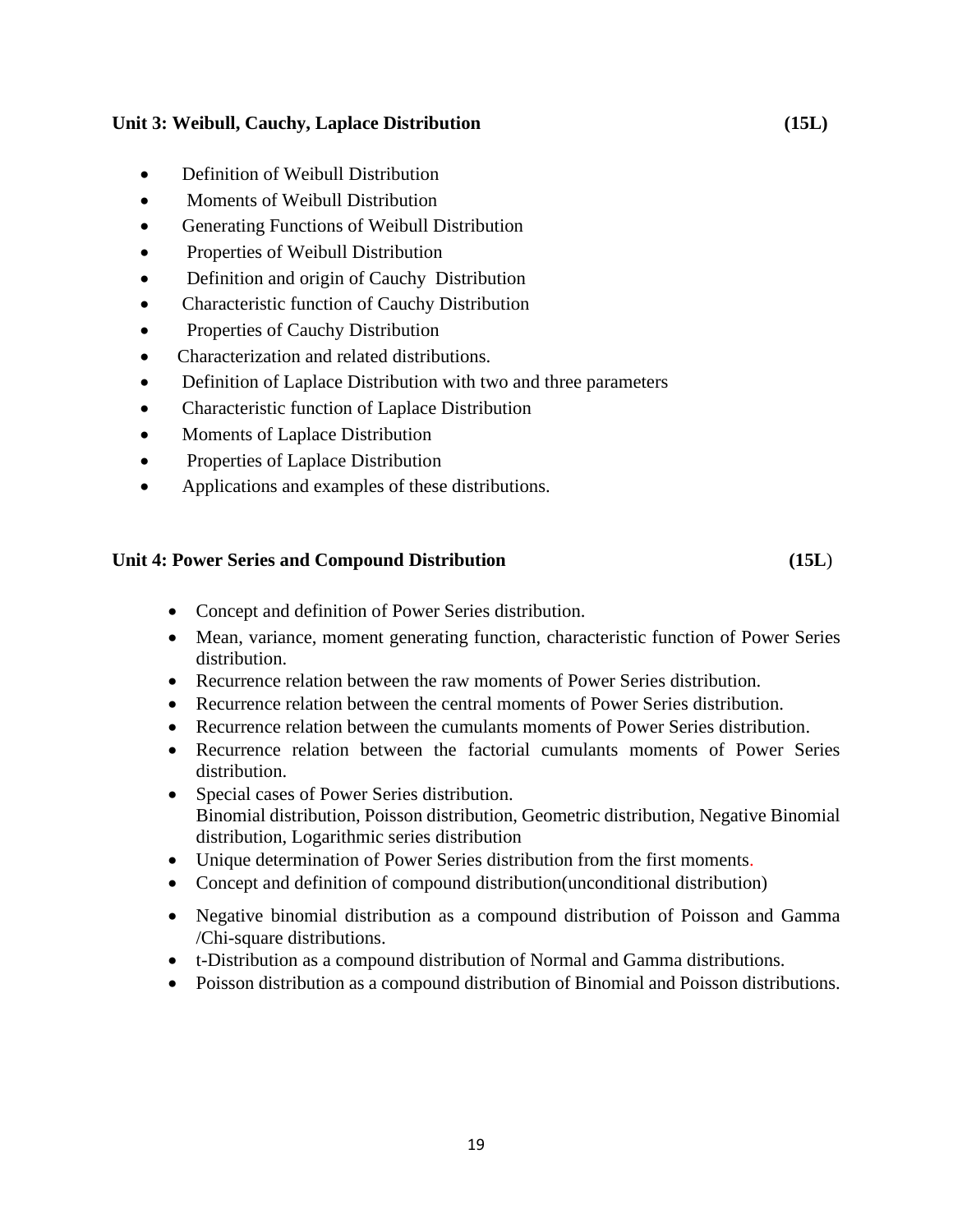# **References:**

- 1. Hogg, R.V. and Craig, A.T. (1972): Introduction to Mathematical Statistics, Amerind Pub. Co.
- 2. Mood, A. M. Greybill, F.A. and Bose, D.C. (1974): Introduction to the Theory of Statistics, McGraw Hill.
- 3. Mukhopadhyay, P. (1999): Mathematical Statistics, New Central Book Agency.
- 4. Hoel, P.G. (1971): Introduction to Mathematical Statistics, Asia Pub. House.
- 5. Gupta, S.C., and Kapoor, V.K.: Fundamentals of Mathematical Statistics, Sultan Chand publications.
- 6. Goon, A.M., Gupta, M.K. and Das Gupta, B. (1991): Fundamentals of Statistics Vol. I, World Press, Calcutta.
- 7. Gupta, S.C., and Kapoor, V.K. : Fundamentals of Applied Statistics, Sultan Chand Publications.
- 8. Mathematical Statistics (VI Edition) John E. Freund.

**CORE Paper: Applied Statistics-II Course Code: ST 4502 No. of Credits: 04 Learning Hours: 60 hrs(70 marks)**

# **Objectives:**

To discuss hypothesis testing for large sample and non-parametric tests. To introduce official statistics and basic sampling method.

#### **Learning Outcomes***:*

By the end of this course students are expected to be able to apply parametric and non-parametric tests in different real life data. Students will come to know about premium statistics institutes functioning in

India. They will get ideas about how to design a sample survey.

# **Unit-1: Introduction of testing of Hypothesis and Large sample tests (15L)**

- Basic idea of estimation and testing of hypothesis.
- Basics of Statistical hypothesis.
- Z test to test the significance of mean based on a large sample.
- Test the significance of the difference between two sample means based on large sample.
- Test of Proportions: To test the significance of single proportion based on a large sample, to test the significance of difference between two proportions based on large sample.
- Fisher's Information and its use to test the significance of coefficient of correlation.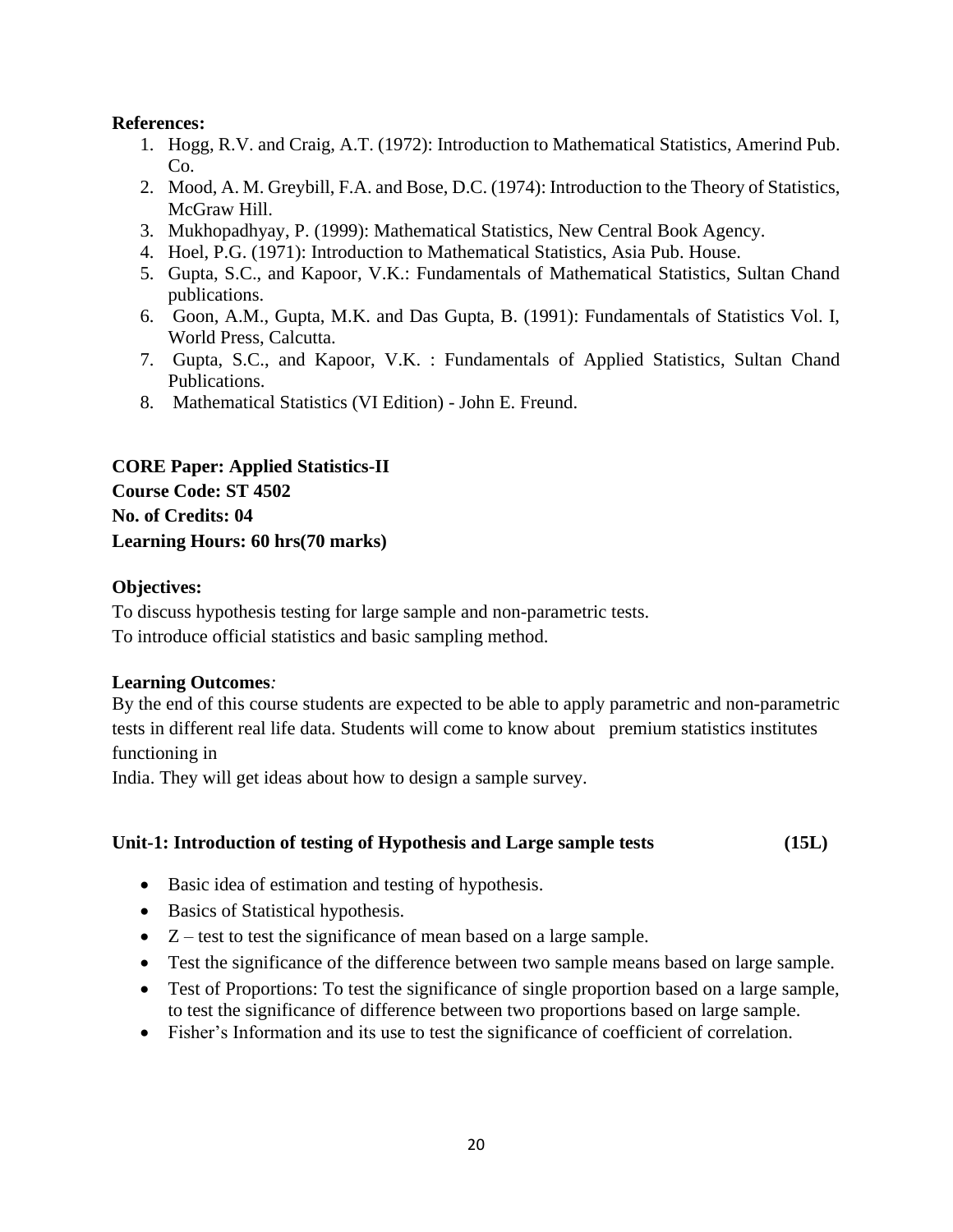# **Unit 2: Non-Parametric Tests (15L)** • Basic idea of non-parametric inference • Concept of a non – parametric tests. • Difference between parametric and non–parametric tests. • Sign test for one sample. • Wilcoxon signed rank test. • Mann – Whitney  $U - \text{test}$ . • W.W. Run test. • Application based examples on non-parametric tests. **Unit 3: Official Statistics and Sample Survey (15L)**  • Concept of complete enumeration and sample survey. • Difference between census and survey. • Importance of sample survey. • Principal steps in sample survey. • Sampling and non-sampling errors. • Origin and functions of -National Sample Survey Organization (NSSO).

- Central Statistical Organization (CSO), Indian Statistical Institute (ISI).
- Indian Council for Medical Researches (ICMR) etc.

# **Unit 4: Simple Random Sampling (15L)**

- Probability of selecting any specified unit in the sample.
- Selection of Simple Random Sample.
- Merits and drawbacks of Simple Random Sampling.
- Simple Random Sampling of Attributes.
- Estimation of population mean and variance
- Size of Simple Random Sample for specified precision.

# **References:**

- 1. Hogg, R.V. and Craig, A.T. (1972): Introduction to Mathematical Statistics, Amerind Pub. Co.
- 2. Mood, A. M. Greybill, F.A. and Bose, D.C. (1974): Introduction to the Theory Of Statistics, Mc Graw Hill.
- 3. Mukhopadhyay, P. (1996): Mathematical Statistics, New Central Book Agency.
- 4. Hoel, P.G. (1971): Introduction to Mathematical Statistics, Asia Pub. House.
- 5. Gupta, S.C., and Kapoor, V.K.: Fundamentals of Mathematical Statistics, Sultan Chand publications.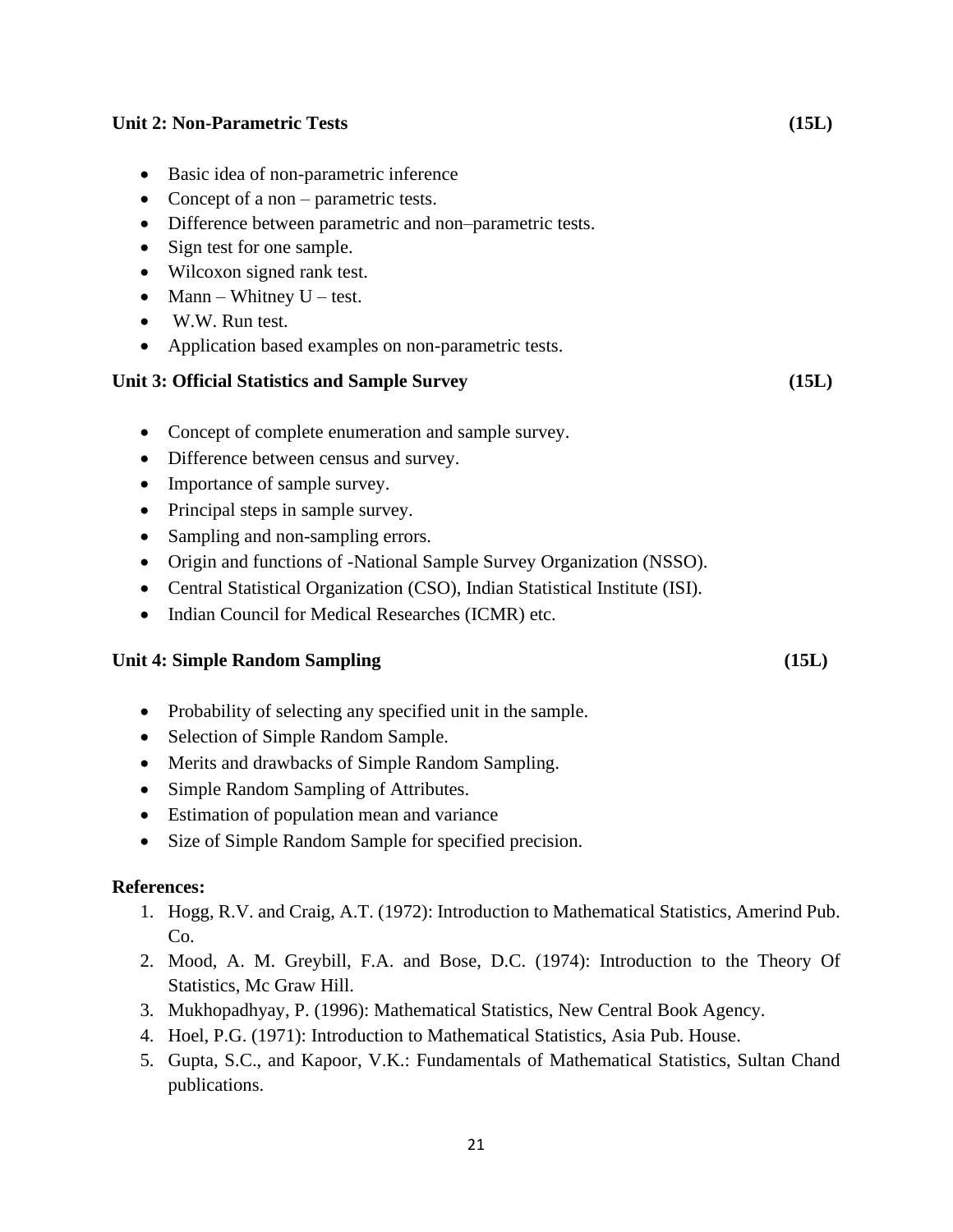- 6. Goon, A.M., Gupta, M.K. and Das Gupta, B. (1991): Fundamentals of Statistics Vol. I, World Press, Calcutta.
- 7. Gupta, S.C., and Kapoor, V.K. : Fundamentals of Applied Statistics, Sultan Chand Publications.
- 8. Mathematical Statistics (VI Edition) John E. Freund.
- 9. Sampling Theory and Methods Murthy. M.N(Statistical Prob. Society, Cal).
- 10. Sampling Techniques -Cochran. W.G (Wiley Eastern Ltd).
- 11. Theory and Analysis of Sample survey D. Singh and F. S. Chaudhary (John Wiley and Sons).

# **Elective Paper: Statistics in Psychology and Education Course Code: EG4304 No. of Credits: 02 Learning Hours: 30 hrs (70 marks)**

# **Unit – 1: Some Scaling Procedures (10L)**

- Introduction
- Scaling individual items in terms of Difficulty
- Scaling of scores on a test
	- $\geqslant$  Z or  $\sigma$  Scores
	- ➢ Standard Scores
	- ➢ Normalised Scores
	- ➢ T-Scores
	- ➢ Percentile Scores
- Scaling of ranking in terms of normal probability curve
- Scaling of ratings in terms of normal probability curve

#### **Unit – 2: Reliability of test scores (10L)**

- Definition of reliability
- Index of reliability
- Parallel test
- Method for determining test reliability
- Effect of test length on the reliability of the test
- Effect of different ranges on the reliability of the test

#### **Unit – 3: Validity of test Scores (10L)**

- Estimation of Validity
- Types of Validity
- Validity and test length
- Comparison between reliability and validity
- Intelligence tests and Intelligence quotient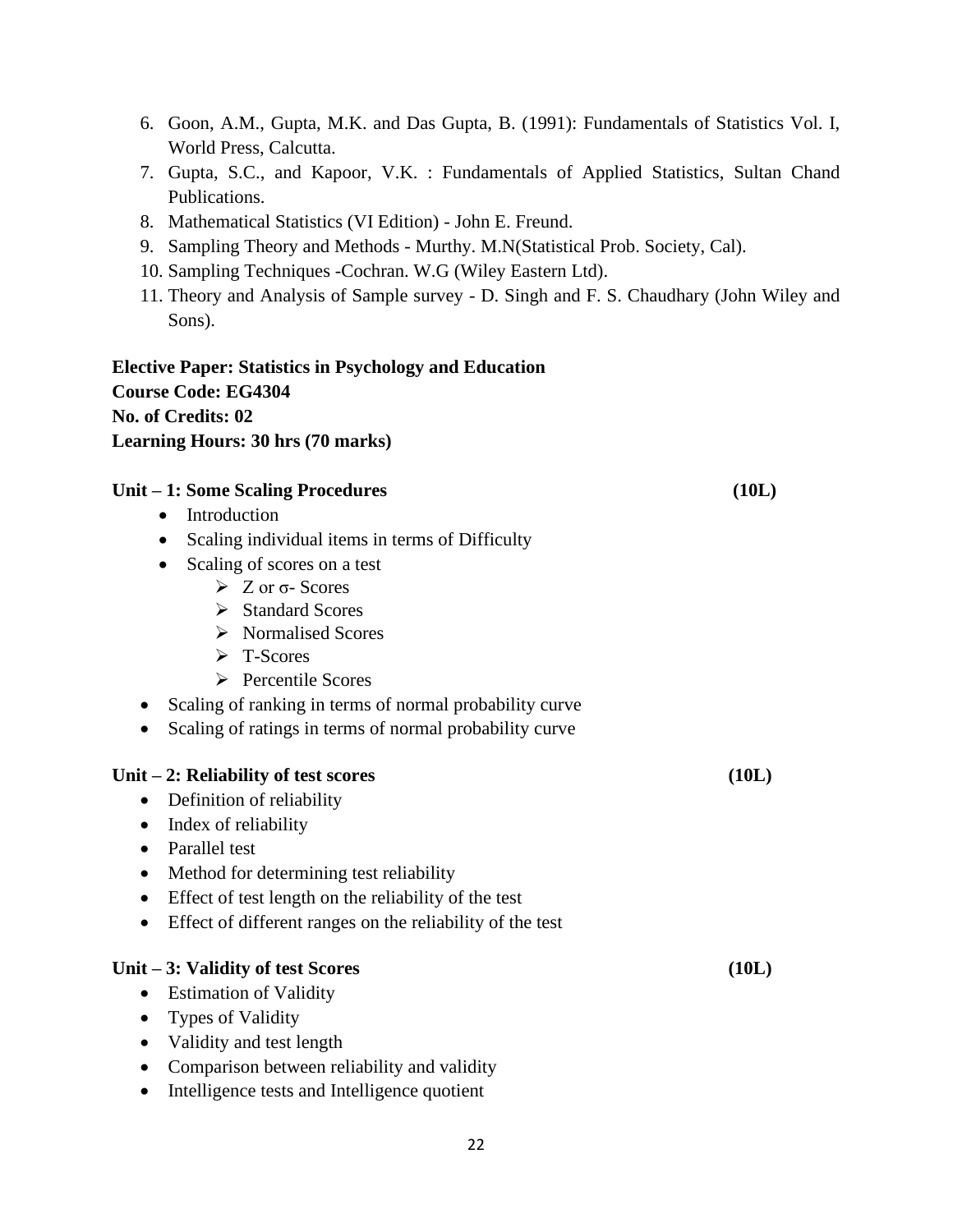# **References:**

- 1. Patel, R. S. (2008): Statistical Methods for Educational Research, Ja Publication, Ahmedabad.
- 2. Freeman, F. S. (1968): Theory and Practice of Psychological testing, Oxford and IBH publishing Co. New Delhi.
- 3. Lindquist, E. F. (1968): Statistical Analysis in Educational Research, Oxford and IBH Publishing Co. New Delhi.
- 4. Mukhopadhyay, P. (1999): Applied Statistics, Books and Allied (p) Ltd. Calcutta.

### **ST: 4503 L Credit:3 Part A: Manual Calculation (Duration: 3 Hours per week) Practical are to be based on following topics:**

- Fitting and drawing random sample of Negative Binomial distribution.
- Fitting and drawing random sample of Geometric distribution.
- Drawing random sample of Cauchy and Weibull distribution.
- Drawing of random sample from Rectangular distribution
- Large sample tests for variables.
- Large sample tests for attributes.
- Non-parametric tests (Run test, Median test, Sign test, Sign-Ranked test).
- Simple random sampling

# **Part B: Using Microsoft Excel**

# **(Duration: 3 Hours per week)**

- Fitting of Negative Binomial distribution.
- Drawing of random sample from Negative Binomial distribution.
- Fitting of Geometric distribution.
- Drawing of random sample from Geometric distribution
- Drawing of random sample from Rectangular distribution.
- Large sample tests for variables.
- Large sample tests for attributes.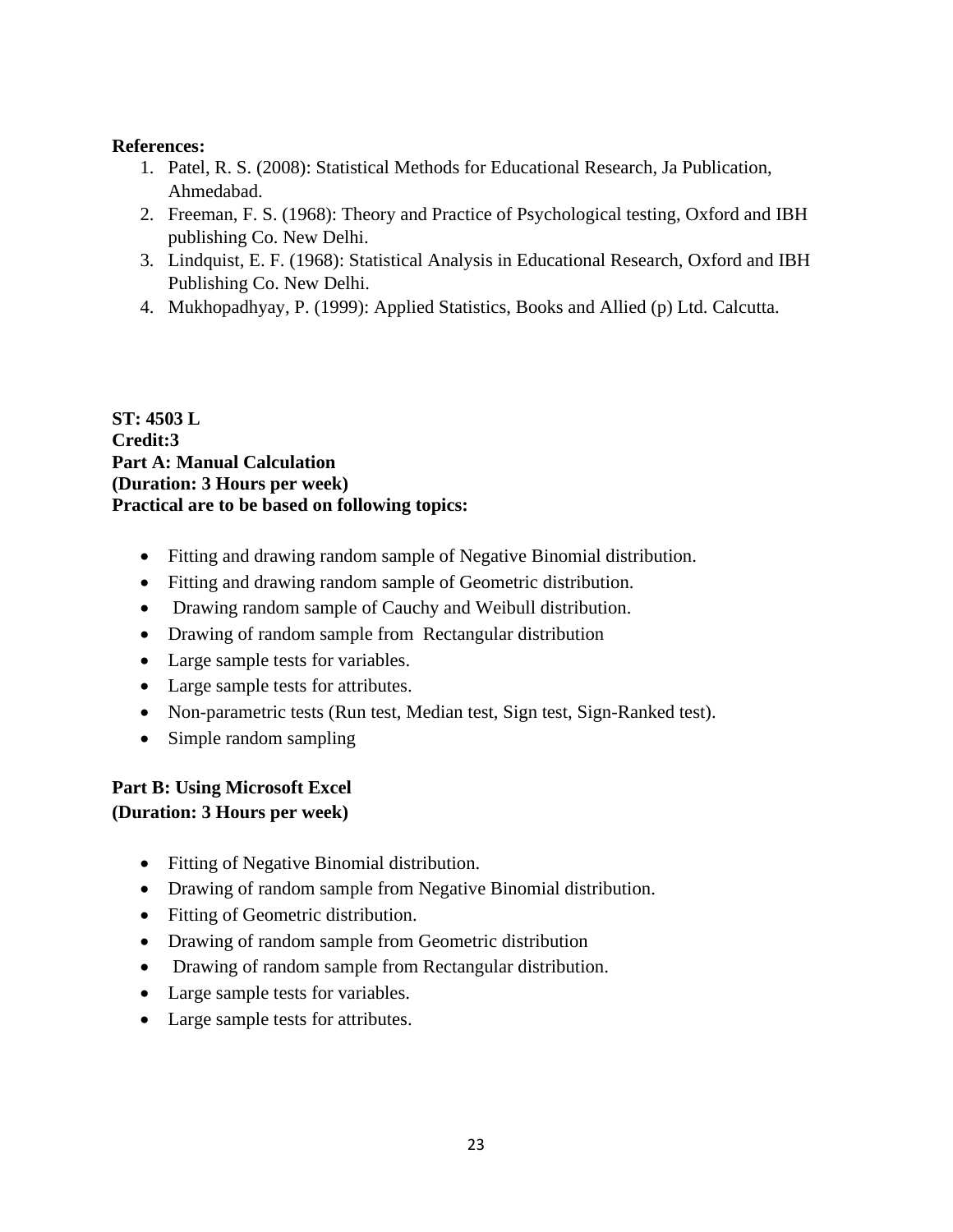

**St. Xavier's College (Autonomous), Ahmedabad-9 Proposed Syllabus: B.Sc. Statistics Semester V Effective from June 2021**

**CORE Paper: Sampling Distribution Course Code: ST5501 No. of Credits: 04 Learning Hours: 60 hrs (70 marks)**

# **Course Outcomes:**

CO-1. Identify the Bivariate normal distribution and application in real - life studies and sustainability vales.

CO-2. Apply the Chi-square distributions and Pearson's coefficient of Chi-square distributions in real-life situations

CO-3 Apply the basic idea of Student's t- distribution and Fisher's F-distributions and their properties.

CO-4 Demonstrate the need of Order statistic and Fisher's Z distribution

# **I. Course Overview & Course Objectives:**

Unit 01: Chi-square Distribution Unit 02: Student's t-Distribution and Fisher's F-distribution Unit 03: Fisher's Z transformation and Order Statistics Unit 04: Bivariate Normal Distribution

The main objective of this course is to introduce to the students the basic concepts of to introduce two important distributions namely the chi-square distribution and bivariate normal distribution. Along with these distributions introduce Student's t and Fisher's F distributions. By the end of this course students are expected to be able to derive the properties of the chi-square and bivariate normal distributions. They will also be able to apply t-distribution, F-distribution and Ztransformation to solve theoretical and practical problems arising in different branches of statistics.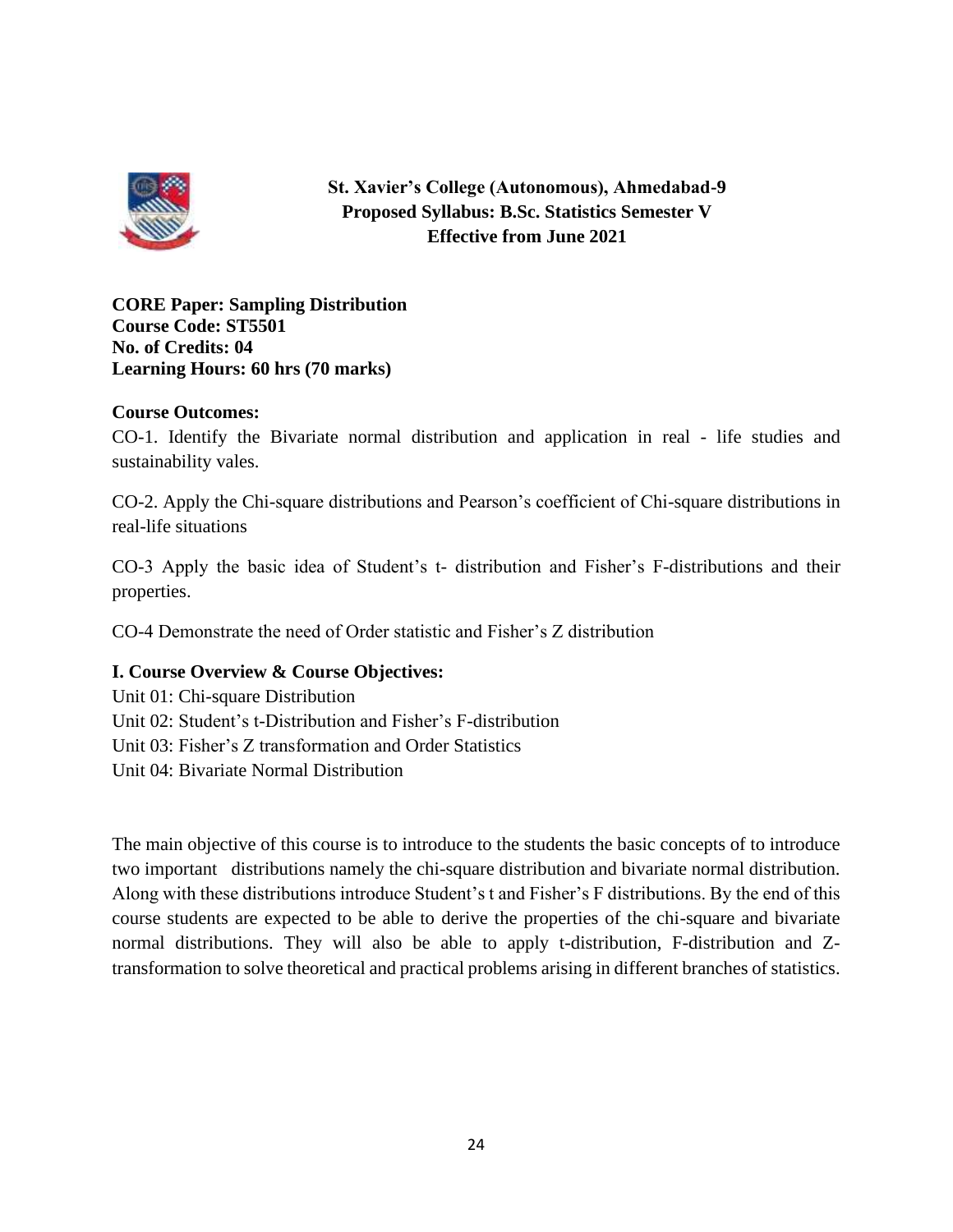# **II. Course Content:**

### **Unit 1: Chi-square Distribution (15L)**

- Definition and derivation of Chi-square distribution
- Mean and variance of Chi-square distribution
- Mode and skewness of Chi-square distribution
- Moment generating function and moments of Chi-square distribution
- Cumulant generating function, cumulants and central moments of Chi-square distribution
- Central MGF, Central moments and Pearson's coefficients of Chi-square distribution
- Additive property of Chi-square distribution
- Recurrence relation for central moments of Chi-square distribution
- Definition of sum and ratio of two independent chi-square variates

• The distributions of 
$$
\sum X_i^2
$$
,  $\sum X_i^2 / n$ ,  $\sqrt{\sum X_i^2}$ ,  $\sqrt{\sum X_i^2} / n$  for  $X_i \sim$  *iid*  $N(0, \sigma^2)$ 

- Fisher's approximation of Chi-square distribution
- Applications of Chi-square distribution
- Examples of Chi-square distribution

#### **Unit 2: Student's t-Distribution and Fisher's F-distribution (15L)**

- Definition and Derivation of Fisher's t-distribution
- Derivation of student's t distribution
- Even and Odd ordered moments of t-distribution
- Approximation of t-distribution to Normal distribution
- Distribution of sample correlation-coefficient r
- Properties and examples of t-distribution
- Definition and Derivation of Snedecor's F-distribution
- Mean, mode and variance of F–distribution
- Relation between t and F distribution
- Relation between F and  $\chi^2$ -distribution
- Applications and examples of F-distribution

#### **Unit 3: Fisher's Z Distribution and Order Statistics (15L)**

- Definition and Moment generation function of Z-distribution
- Fisher's Z-transformation
- Applications and Examples of Z-distribution
- Definition of Order Statistics
- Cumulative distribution function of a single Order statistic
- Probability density function of a single Order statistic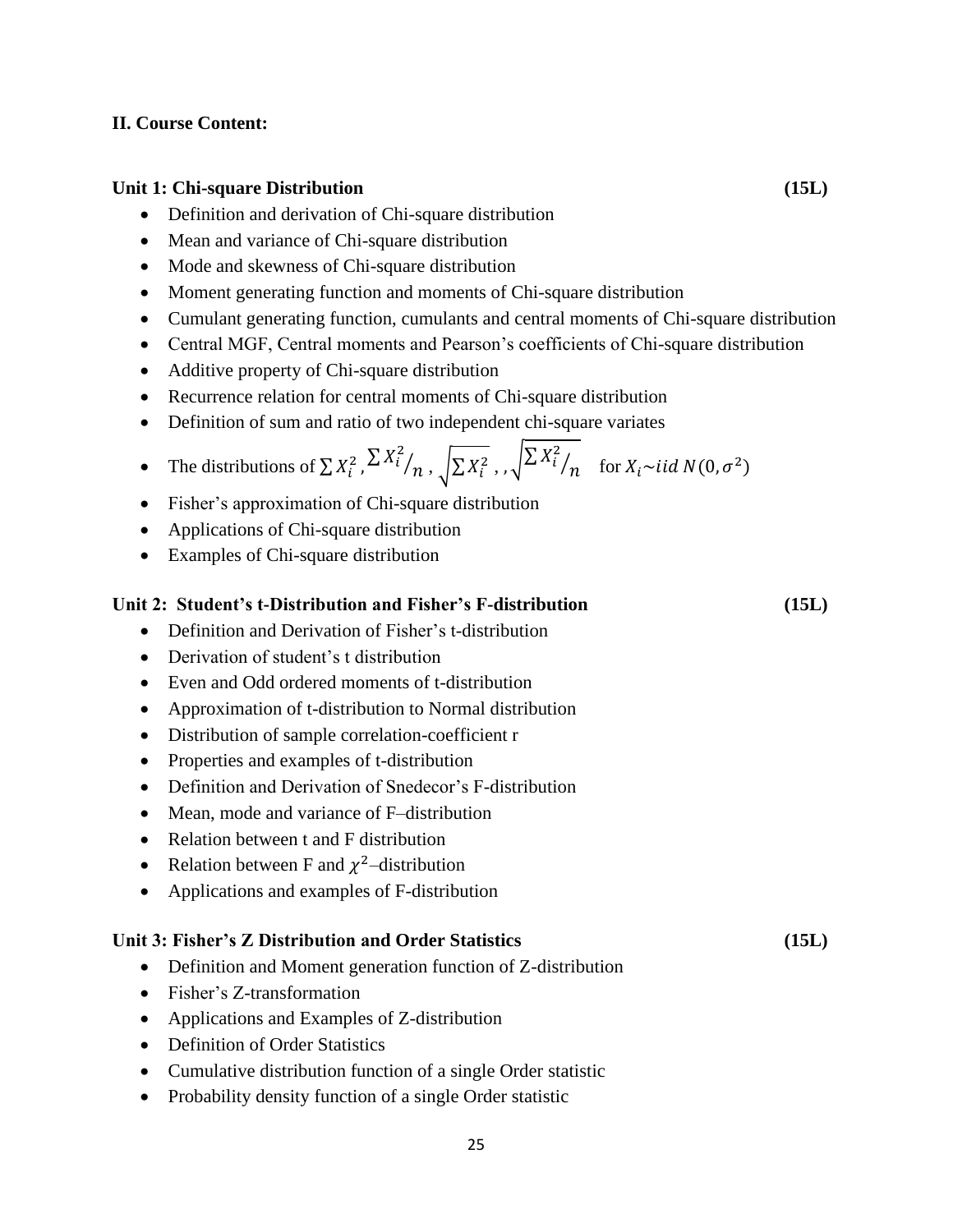- Joint Probability density function of two Order statistics
- Joint Probability density function of k-Order statistics
- Joint Probability density function of all n-Order statistics
- Distribution of Range of Order statistics
- Examples of Order statistics

# **Unit 4: Bivariate Normal Distribution (15L)**

- Definitions of Bivariate Normal(BN) and Standard Bivariate Normal Distribution(SBND)
- Moment Generating Function of Bivariate Normal Distribution
- Marginal Distributions of X and Y
- Conditional Distributions of  $X|Y=y$  and  $Y|X=x$
- M.G.F. and moments of BND and SBND
- Cumulant Generating Function and Cumulants of BND and SBND
- Examples of Bivariate Normal Distribution

**III. Teaching methodology:** Apart from the conventional blackboard teaching, other modes of teaching that will be adopted are power points, group discussions, quizzes, class test, problem solving and assignments.

# **References:**

- 1. Hogg, R.V. and Craig, A.T. (1972): Introduction to Mathematical Statistics, Amerind Pub. Co.
- 2. Mood, A. M. Greybill, F.A. and Bose, D.C. (1974): Introduction to the Theory of Statistics, McGraw Hill.
- 3. Mukhopadhyay, P. (1999): Mathematical Statistics, New Central Book Agency.
- 4. Hoel, P.G. (1971): Introduction to Mathematical Statistics, Asia Pub. House.
- 5. Gupta, S.C., and Kapoor, V.K.: Fundamentals of Mathematical Statistics, Sultan Chand publications.
- 6. Goon, A.M., Gupta, M.K. and Das Gupta, B. (1991): Fundamentals of Statistics Vol. I, World Press, Calcutta.
- 7. Gupta, S.C., and Kapoor, V.K.: Fundamentals of Applied Statistics, Sultan Chand Publications.
- 8. Mathematical Statistics (VI Edition) John E. Freund.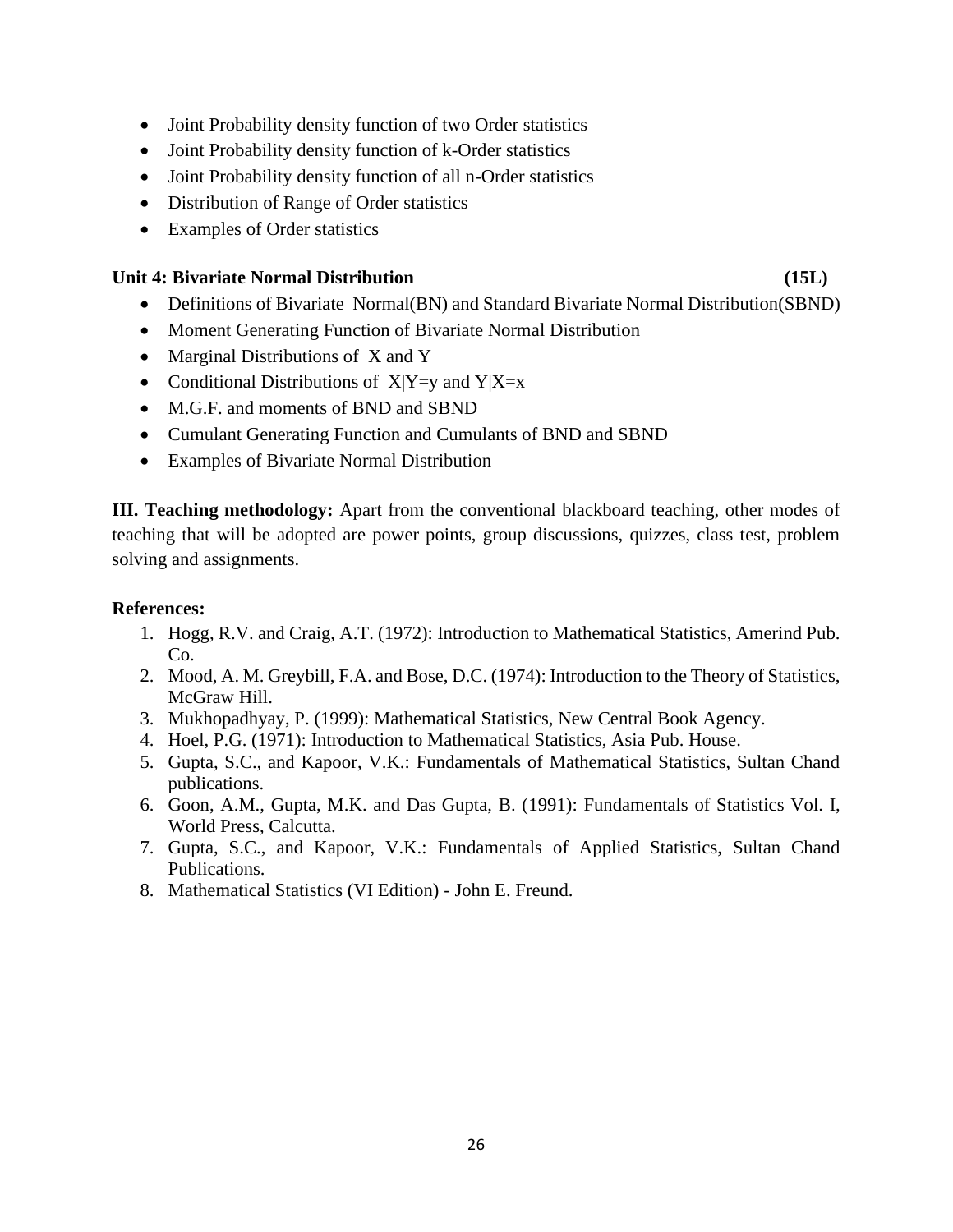**CORE Paper: Statistical Inference Course Code: ST 5502 No. of Credits: 04 Learning Hours: 60 hours (70 marks)**

#### **Course Outcomes:**

CO-1 Demonstrate the skills of parameter, parameter space, point and interval estimation.

CO-2 Apply the point estimators of population parameters by using the method of moments and MLE.

CO-3 Apply the foundations of hypothesis testing (most powerful test, N-P lemma, Applications)

CO-4 Demonstrate the testing of hypothesis (uniformly most powerful test, likelihood Ratio test)

#### **I. Course Overview & Course Objectives:**

Unit 01: Estimator and its properties Unit 02: Method of Estimation Unit 03: Testing of Hypothesis -I Unit 04: Testing of Hypothesis -II

The main objective of this course is to introduce to the students the basic concepts of the concepts of statistical inference, characteristics of good estimator and various methods of estimation. To introduce idea of statistical hypothesis and their testing. By the end of this course students are expected to be able to obtain point estimators of population parameters by using methods of moments, MLE etc. and derive their properties. They will also able to test the statistical hypothesis using NP Lemma and Likelihood ratio test

#### Unit-1 Estimator and its properties (15L)

- Notion of parameter, parameter space,
- General problem of estimating an unknown parameter by point estimation
- Concepts of statistic and estimator
- Property of unbiasedness
- Property of consistency
- Sufficient condition for consistency
- Property of efficiency
- Property of sufficiency
- Fisher- Neyman factorization theorem for sufficiency (for discrete random variable)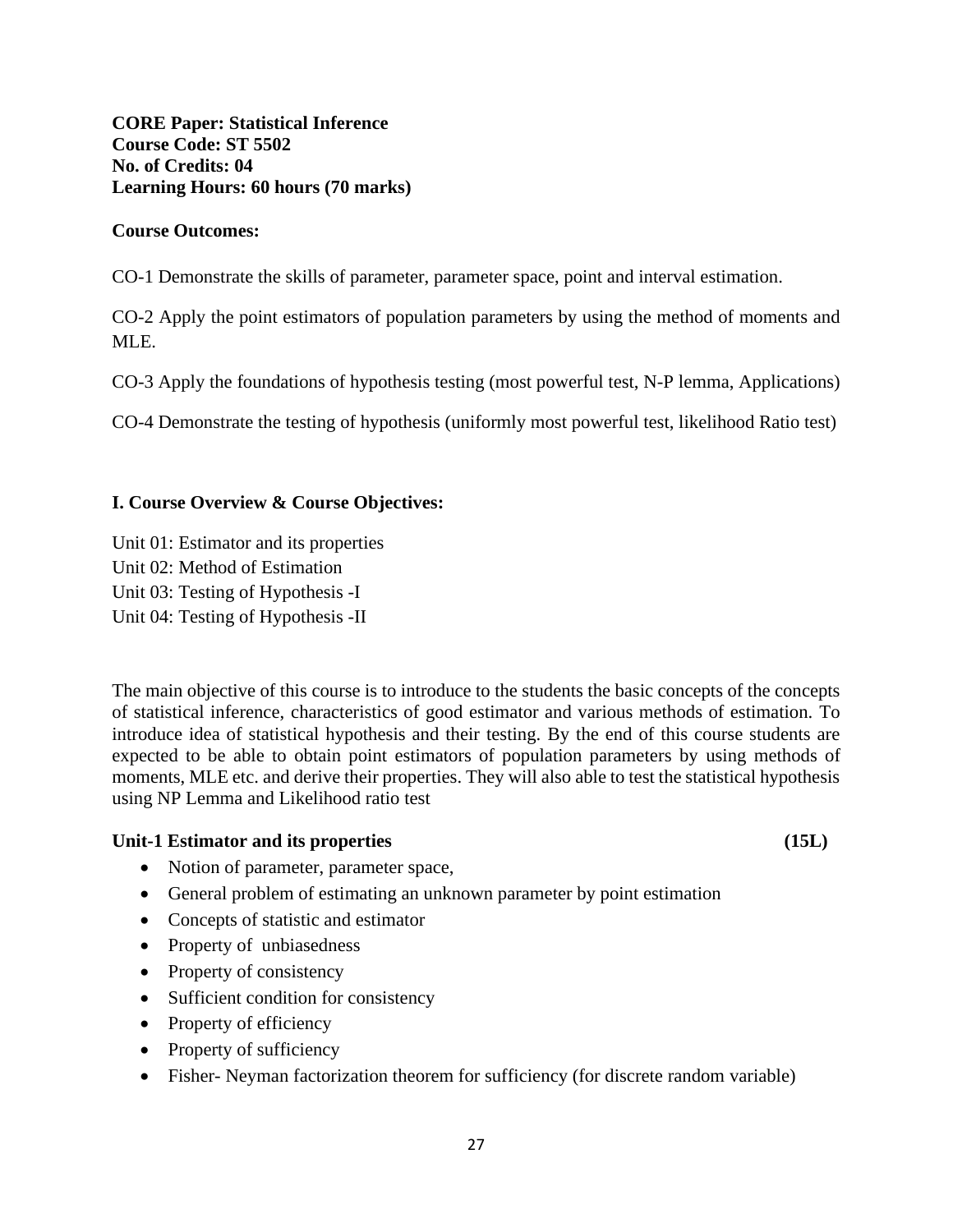#### **Unit-2 Method of Estimation (15L)**

- Minimum Variance Unbiased estimator (MVUE) definition and properties
- Cramer-Rao Inequality
- Method of maximum likelihood estimator
- Properties of maximum likelihood estimator
- Method of moments
- Method of confidence interval estimation

#### **Unit-3 Testing of Hypothesis –I (15L)**

- Concept of Statistical Hypothesis, Null and alternative hypotheses
- Types of error, level of significance, power of a test
- critical region, Unbiased test and unbiased critical region
- Best critical region
- Most powerful test
- Neymann-Pearson lemma
- Applications of NP Lemma

#### **Unit-4 Testing of Hypothesis –II (15L)**

- Uniformly most powerful test (for one –sided alternative hypothesis)
- Likelihood Ratio Test
- Properties of likelihood ratio test
- Applications of Likelihood Ratio Test

**III. Teaching methodology:** Apart from the conventional blackboard teaching, other modes of teaching that will be adopted are power points, group discussions, quizzes, class test, problem solving and assignments.

#### **References:**

- 1. Hogg, R.V. and Craig, A.T. (1972): Introduction to Mathematical Statistics, Amerind Publishing Co.
- 2. K.R. Koch (1987) : Parameter Estimation and Hypothesis Testing in Linear Models,
- 3. Mood, A.M., Greybill, F.A. and Bose, D.C. (1974): Introduction to the Theory of Statistics, McGraw Hill.
- 4. Mukhopadhyay, P. (1996): Mathematical Statistics, New Central Book Agency.
- 5. Rohtagi, V.K. (1967): An Introduction to Probability Theory and Mathematical Statistics,
- 6. John Wiley and Sons.
- 7. Dudewicz, E.J. and Mishra, S.N. (1988): Modern Mathematical Statistics, Wiley Series in Prob. Mathematical Statistics, John Wiley and Sons, New York (International Student Edition)
- 8. Goon, A.M., Gupta ,M. K. and Das Gupta, B. (1991): Fundamentals of Statistics, Vol. I,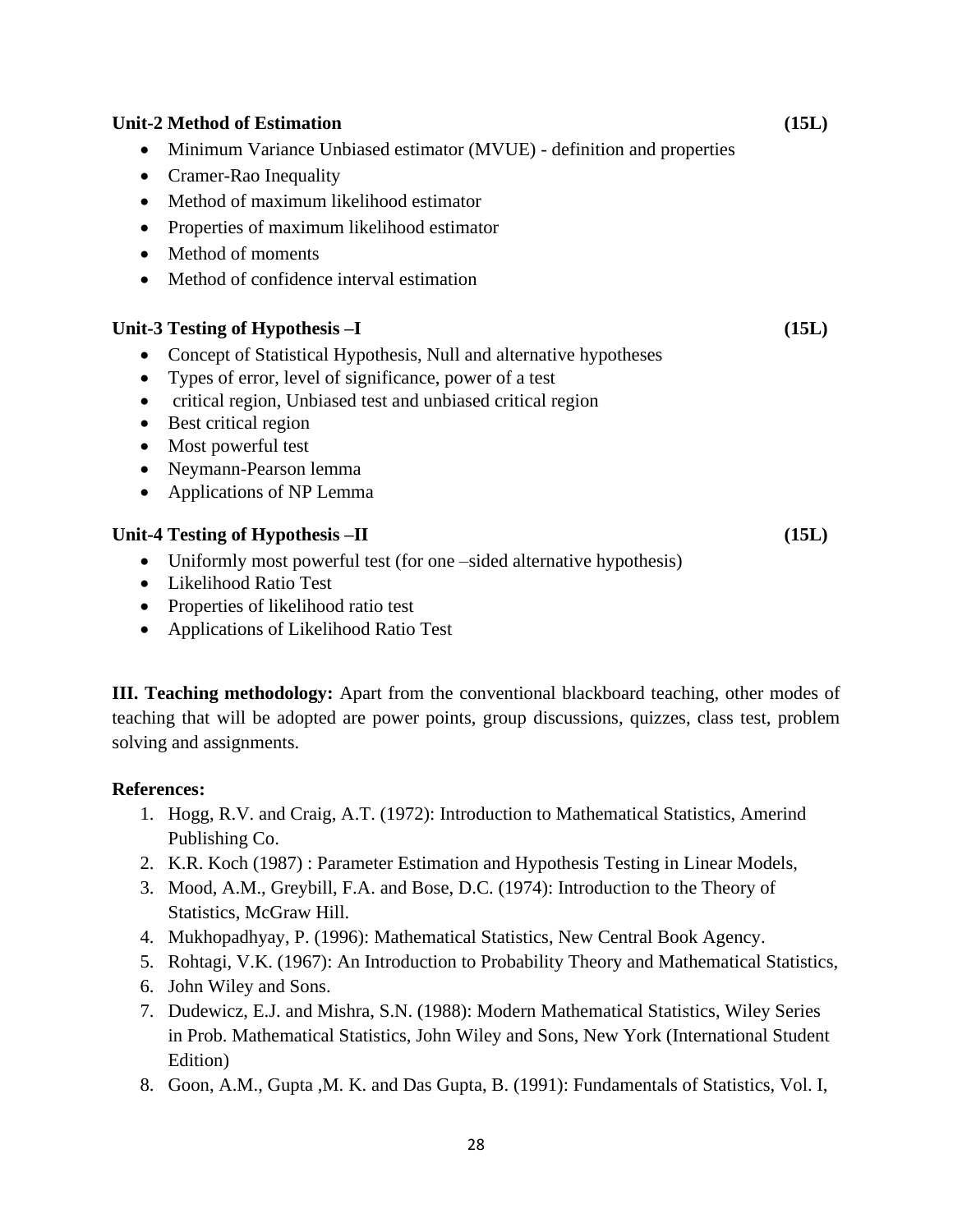WorldPress, Calcutta.

- 9. Stuart G & Ord J.K. (1991): Advanced Theory of Statistics (Vol 2), Charles Griffin
- 10. J. N. Kapoor, H. C. Saxena ( 1960): Mathematical Statistics, S. Chand & co.
- 11. Goon, A.M., Gupta, M.K. and Das Gupta, B. (1991): Fundamentals of Statistics, Vol. II, WorldPress, Calcutta.

**CORE Paper: Sampling techniques Course Code: ST5503 No. of Credits: 04 Learning Hours: 60 hrs (70 marks)**

# **Course Outcomes:**

CO-1 Identify the need of stratification of the population associated with the problem under study and perform the stratification of a statistical population.

CO-2 Draw a stratified random sample from the population to estimate the unknown parameters of the population with their standard error.

CO-3 Demonstrate the need of drawing systematic sample from the population and compare its efficiency with simple random sampling and stratified random sampling.

CO-4 Apply the skill of drawing two stage sample (sub-sample) from the population and compare its efficiency with simple random sampling and stratified random sampling.

# **I. Course Overview & Course Objectives:**

Unit 01: Stratified Random Sampling-I Unit 02: Stratified Random Sampling-I Unit 03: Systematic Sampling Unit 04: Two-Stage Sampling

To discuss the procedures of various sampling methods, create estimates of population parameters and their standard errors. By the end of this course students are expected to be able to obtain estimates of population mean, proportion with their standard errors and construct the confidence intervals for these estimates.

# **II. Course Content:**

#### **Unit-1: Stratified Random Sampling-I (15L)**

- Introduction
- Notations and terminology
- Estimation of population mean, total and proportion standard errors and estimation of standard errors.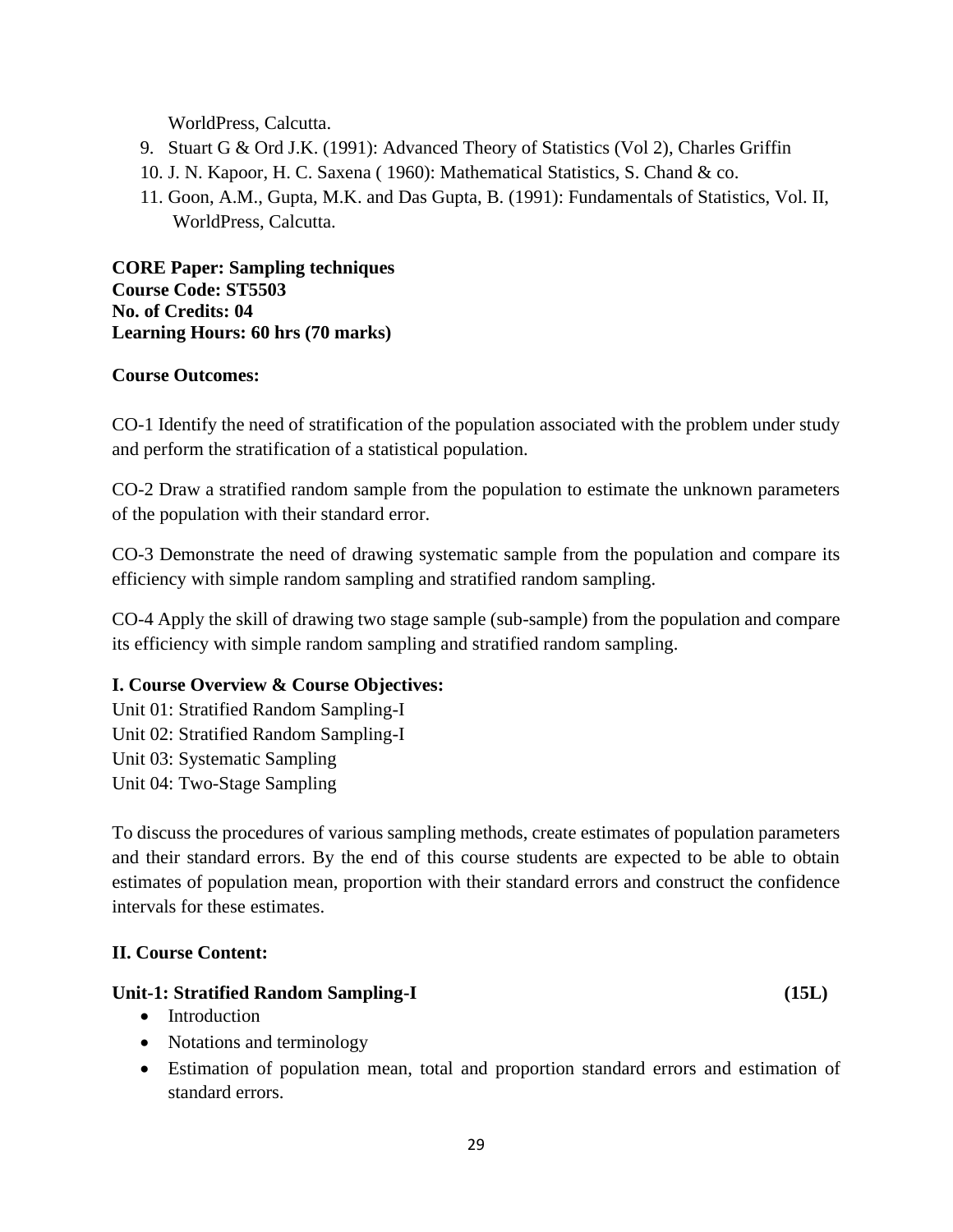- Allocations of sample size- Proportional, Neyman and Optimum allocations for fixed cost and fixed precision
- Theoretical examples based on variances of sample mean under different allocations.

# **Unit-2: Stratified Random Sampling-II (15L)**

- Relative precision of stratified random sampling and simple random sampling
- Determination of sample sizes when (i)variance of stratified mean is known (ii) when total cost of sampling (C) is known.
- Stratified random sampling for proportions
- comparison between stratified sampling and simple random sampling.
- Merits and demerits of stratified random sampling
- Mixed examples based on stratified random sampling for variables and proportions

# **Unit-3: Systematic Sampling (15L)**

- Introduction
- Estimation of population mean and standard error of the estimator
- Advantages and limitations
- Comparison of systematic sampling (N=nk) with SRSWOR and stratified sampling

# **Unit-4: Two-Stage Sampling (15L)**

- Introduction
- Finding means and variances in two-stage sampling
- Variance of the estimated mean in two-stage sampling
- Sample estimation of the variance
- The estimation of proportions
- Optimum sampling and sub-sampling fractions

**III. Teaching methodology:** Apart from the conventional blackboard teaching, other modes of teaching that will be adopted are power points, group discussions, quizzes, class test, problem solving and assignments.

# **References:**

- 1. Murthy.M.N : Sampling Theory and Methods, (Statistical Probability Society, Calcutta)
- 2. Cochran.W.G: Sampling Techniques (Wiley Eastern Ltd)
- 3. Desraj: Sampling Theory, (Tata Mc Graw Hill )
- 4. D.Singh and F.S.Chaudhary: Theory and Analysis of Sample survey, (JohnWileyand Sons)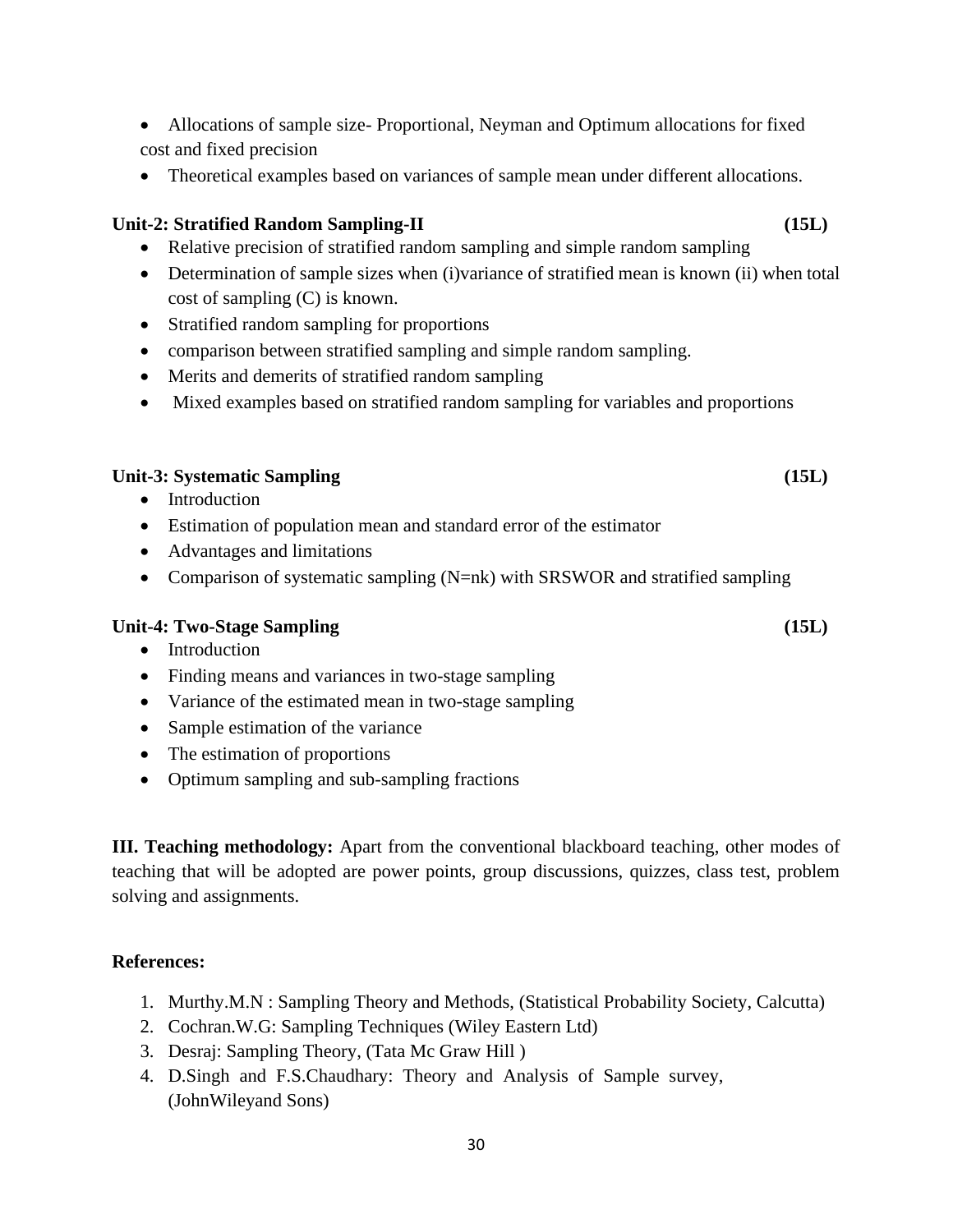- 5. Mukhopadhyay, P. (1998): Theory and Methods of Survey Sampling. Prentice Hall.
- 6. Goon, A.M., Gupta, M.K. and Das Gupta, B. (1991): Fundamentals of Statistics, Vol. II, WorldPress, Calcutta.
- 7. Gupta, S.C., and Kapoor, V.K. : Fundamentals of Applied Statistics, Sultan Chand Publication.
- 8. Pathak, K.B. and Ram, F.: Techniques of demographic analysis- Himalaya Publishing house

(1992).

- 9. Srivastva, O.S.:A text book of demography(1982).
- 10. Goon, A.M., Gupta, M.K. and Das Gupta, B. (1991): Fundamentals of Statistics Vol II, World Press, Calcutta.

**CORE Paper: Operations Research-I Course Code: ST5504 No. of Credits: 04 Learning Hours: 60 hrs (70 marks)**

# **Course Outcomes:**

CO-1 Apply the skill of formulating and solving liner programming problems using graphical method.

CO-2 Demonstrate the skills of solving problems arising in business, industry and social science by using Simplex method.

CO-3 Apply the methods of solving transportation and assignment problems arising in business and industry.

CO-4 Demonstrate the skills of solving problems arising in business and industry by using Duality and sensitivity analysis in LP.

#### **I. Course Overview & Course Objectives:**

Unit 01: Operations Research and Linear Programming problems

Unit 02: Simplex Methods

Unit 03: Duality and Sensitivity Analysis in LP

Unit 04: Transportation Problems and Assignment Problems

To introduce quantitative techniques of linear programming problem, transportation problem, assignment problem, duality and sensitivity

analysis. Along with the methods of solutions of these problems. By the end of this course students are expected to be able to obtain optimum solution of the problems arising in business, industry, social science by using the method of graphical, simplex, Vogel's method, MODI method, Hungarian method.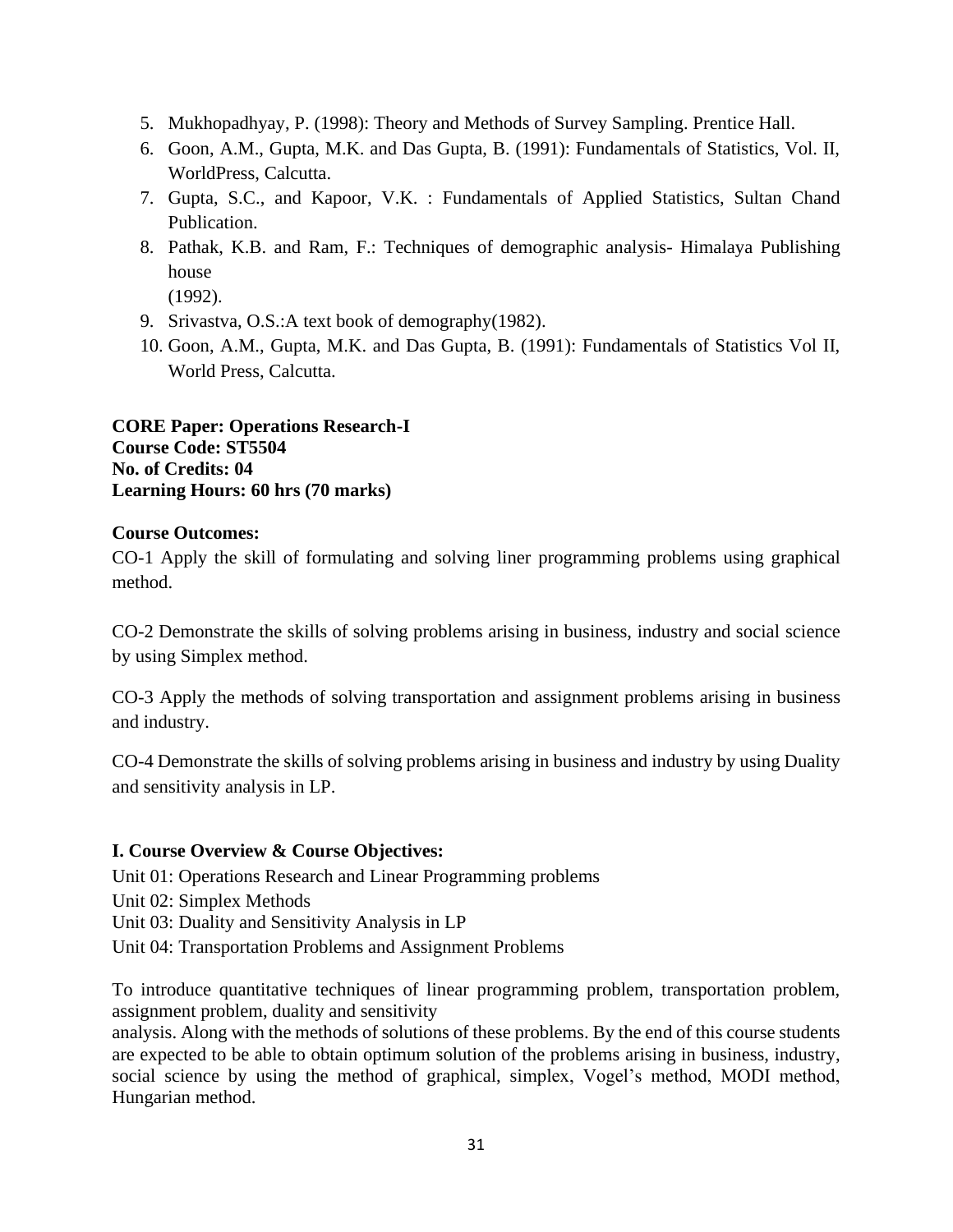# **II. Course Content:**

| Unit-1: Operations Research and Linear Programming problems                | (15L) |
|----------------------------------------------------------------------------|-------|
| <b>Introduction of Operations Research</b><br>$\bullet$                    |       |
| Modelling in Operations Research<br>$\bullet$                              |       |
| General Methods for solving Operations Research Models<br>$\bullet$        |       |
| Advantages of Operations Research study<br>$\bullet$                       |       |
| Introduction and Structure of LPP Model<br>٠                               |       |
| Advantages and Limitations of using Linear Programming<br>$\bullet$        |       |
| General Mathematical Model of LPP<br>$\bullet$                             |       |
| Examples of LP Model formulation                                           |       |
| Introduction and Important definitions of Graphical Method<br>$\bullet$    |       |
| LPP Solution using Graphical Method<br>$\bullet$                           |       |
|                                                                            |       |
| Unit-2: simplex methods                                                    | (15L) |
| Introduction of artificial variables/slack/surplus variable                |       |
| Standard form of an LP problem<br>$\bullet$                                |       |
| Simplex Algorithm (Maximization case)<br>$\bullet$                         |       |
| Simplex Algorithm (Minimization case)                                      |       |
| $Big - M$ method                                                           |       |
| Two Phase method                                                           |       |
| Unit-3: Duality and Sensitivity Analysis in LP                             | (15L) |
| Concept of Duality<br>$\bullet$                                            |       |
| Formulation of primal-dual pairs<br>$\bullet$                              |       |
| <b>Duality Theorems</b><br>$\bullet$                                       |       |
| Dual Simplex Algorithm<br>$\bullet$                                        |       |
| Sensitivity Analysis-Change in Objective function coefficient<br>$\bullet$ |       |
| Sensitivity Analysis-Change in Availability of resources                   |       |
|                                                                            |       |
| <b>Unit-4: Transportation Problems and Assignment Problems</b>             | (15L) |
| Introduction                                                               |       |
| General Mathematical Model of TP                                           |       |
| The Transportation Algorithm (without proof)                               |       |
| Methods of finding Initial solution                                        |       |
| 1. North West Corner Rule                                                  |       |
| 2. Least Cost Method                                                       |       |
| 3. Vogel's Approximation Method                                            |       |
| MODI method of finding Optimum solution                                    |       |
| Variations in TP                                                           |       |
| 1. Unbalanced Supply and Demand                                            |       |
|                                                                            |       |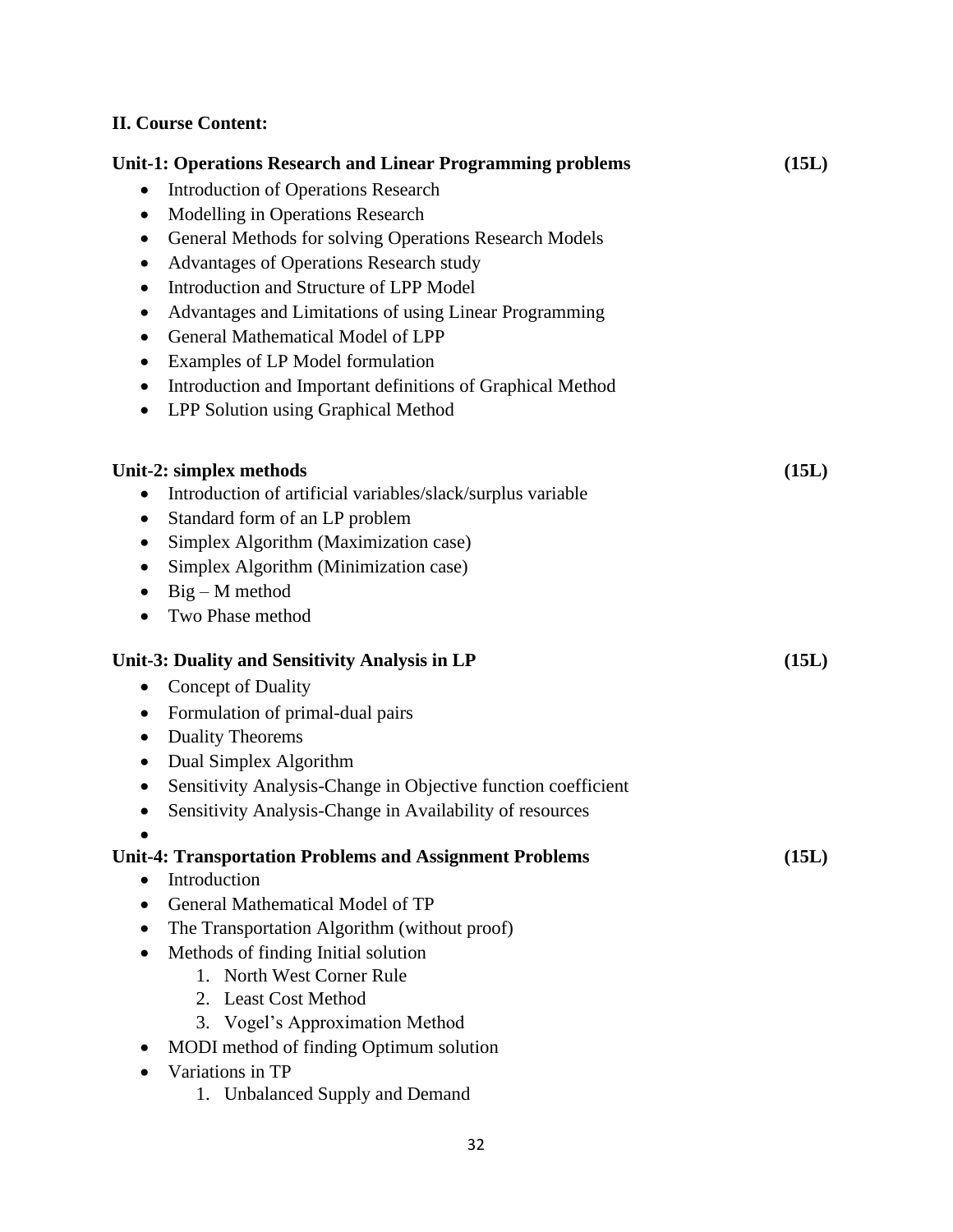- 2. Degeneracy and its Resolution
- 3. Prohibited Transportation Routes
- 4. Maximization case in Transportation Problem
- Mathematical Model of Assignment Problem
- Optimum Solution of AP by Hungarian method
- Variations in AP
	- 1. Multiple Optimal Solutions
	- 2. Maximization case
	- 3. Unbalanced AP
	- 4. Prohibited AP

**III. Teaching methodology:** Apart from the conventional blackboard teaching, other modes of teaching that will be adopted are power points, group discussions, quizzes, class test, problem solving and assignments.

# **References:**

1. J.K. Sharma (2007) : Operations Research: Theory and Applications, MacMillan India Pvt. Ltd.

2. Hillier, F.S. and Liebermann G.J. (1970): Introduction to Operations Research, Tata McGraw.Hill.

3. Gass, S.I. (1975) : Linear Programming, Methods and Applications, 4th Ed

4. Gross, D. and Harris, C.M.(1974): Fundamentals of Queueing Theory, John Wiley and Sons.

5. Sivazlian, B.D. and Stanfel, L.E.(1975): Analysis of Operations Research.

6. KantiSwarup, Gupta, P.K. and Singh, M.M. (1985): Operations Research, Sultan Chand and Sons.

7. Taha, H.A. (1976) : Operational Research : An Introduction, 2nd Ed.

8. Philips, D.T., Ravindran, A. And Solberg, J. (1976): Operations Research, Principles and Practice.

9. Heardly, G. (1962) : Linear Programming

**Elective Paper: Statistics Using R Course Code: ST5401 No. of Credits: 03 Learning Hours: 30 hrs (70 marks)**

# **Course Outcomes:**

CO-1 Demonstrate the skills to use data type and different function using R.

CO-2 Demonstrate the skills of diagrams using R-programming.

CO-3 Identify the need and application of measures of central tendency, dispersion, skewness and kurtosis using R-programming.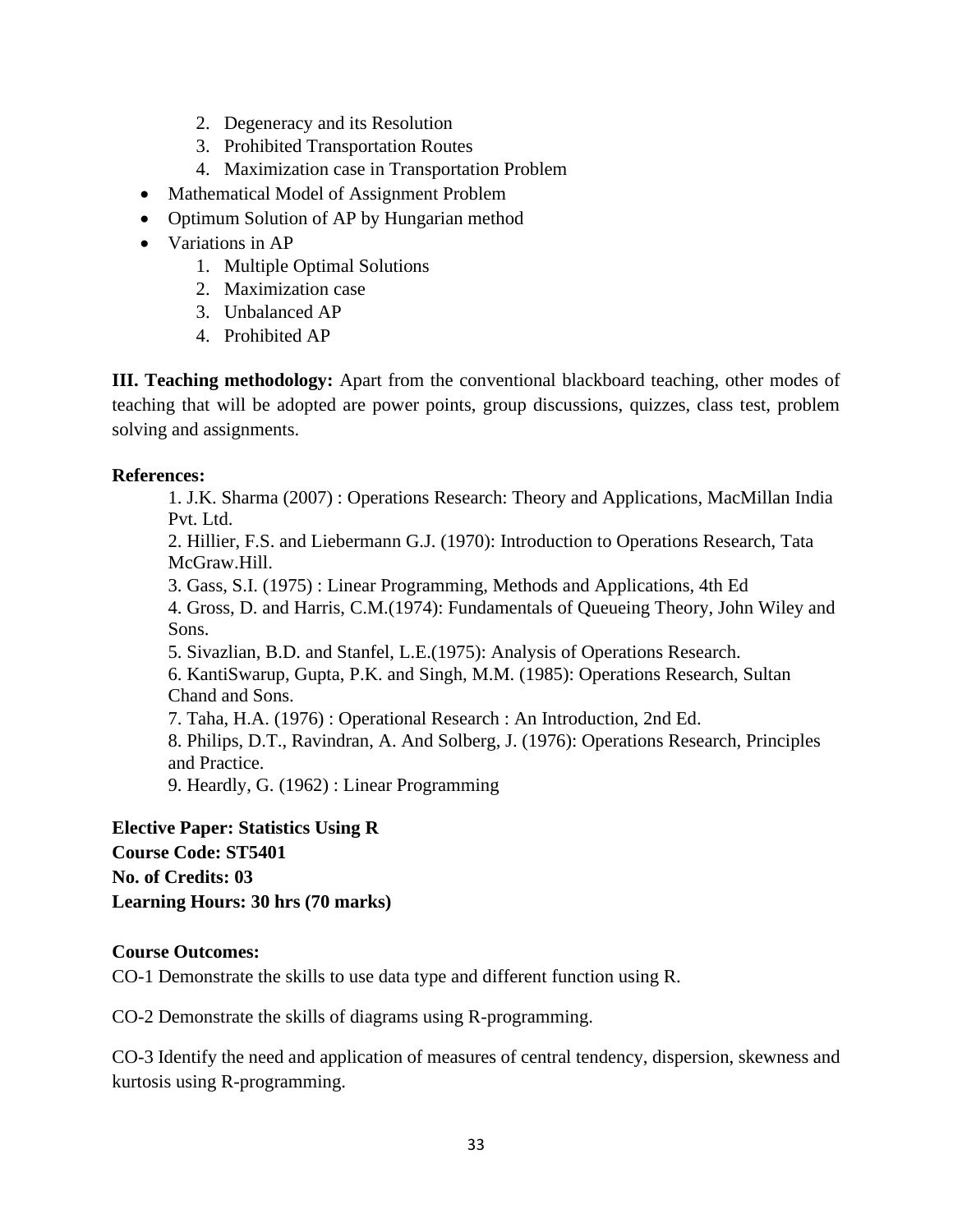# CO-4 Apply the skill of drawing various graphs using R- programming

#### **I. Course Overview & Course Objectives:**

Unit 01: Fundamentals of R Unit 02: Introduction to graphical analysis Unit 03: Descriptive statistics and tabulation

The main objective of this course is to introduce to the students the basic concepts of fundamentals of R, diagrams and Measures of Central Tendency, Dispersion, Skewness and Kurtosis. By the end of this course students are expected to be able to using basic R software in statistical data.

#### **II. Course Content:**

#### **Unit-1: Fundamentals of R (10L)**

- Introduction to R, features of R, installation of R, starting and ending R session, getting help in R, R commands and case sensitivity
- Data types: Logical, numeric and complex Vectors and vector arithmetic
- Creation of vectors using functions c, assign, seq, rep
- Arithmetic operations on vectors using operators  $+, \cdot, *, \cdot, \wedge$ .
- Numerical functions:  $log10$ ,  $log$ , sort, max, min, unique, range, length, var, prod, sum, summary etc.
- Accessing vectors
- Alternative ways to create vectors by scan function
- Data frames: creation using data. Frame, subset and transform commands
- Resident data sets: Accession and summary

#### **Unit-2: Introduction to graphical analysis (10L)**

- Box plots
- Scatter plots
- Multiple correlation plots
- Line charts
- Pie charts
- Bar charts
- Dot charts
- Multiple series on one graph

#### **Unit-3: Descriptive Statistics and tabulation (Using R) (10L)**

- Mean, Mode, Median, Quartiles, Deciles, Percentiles, G.M and H.M.
- Dispersion: variance, standard deviation, coefficient of variation, mean deviation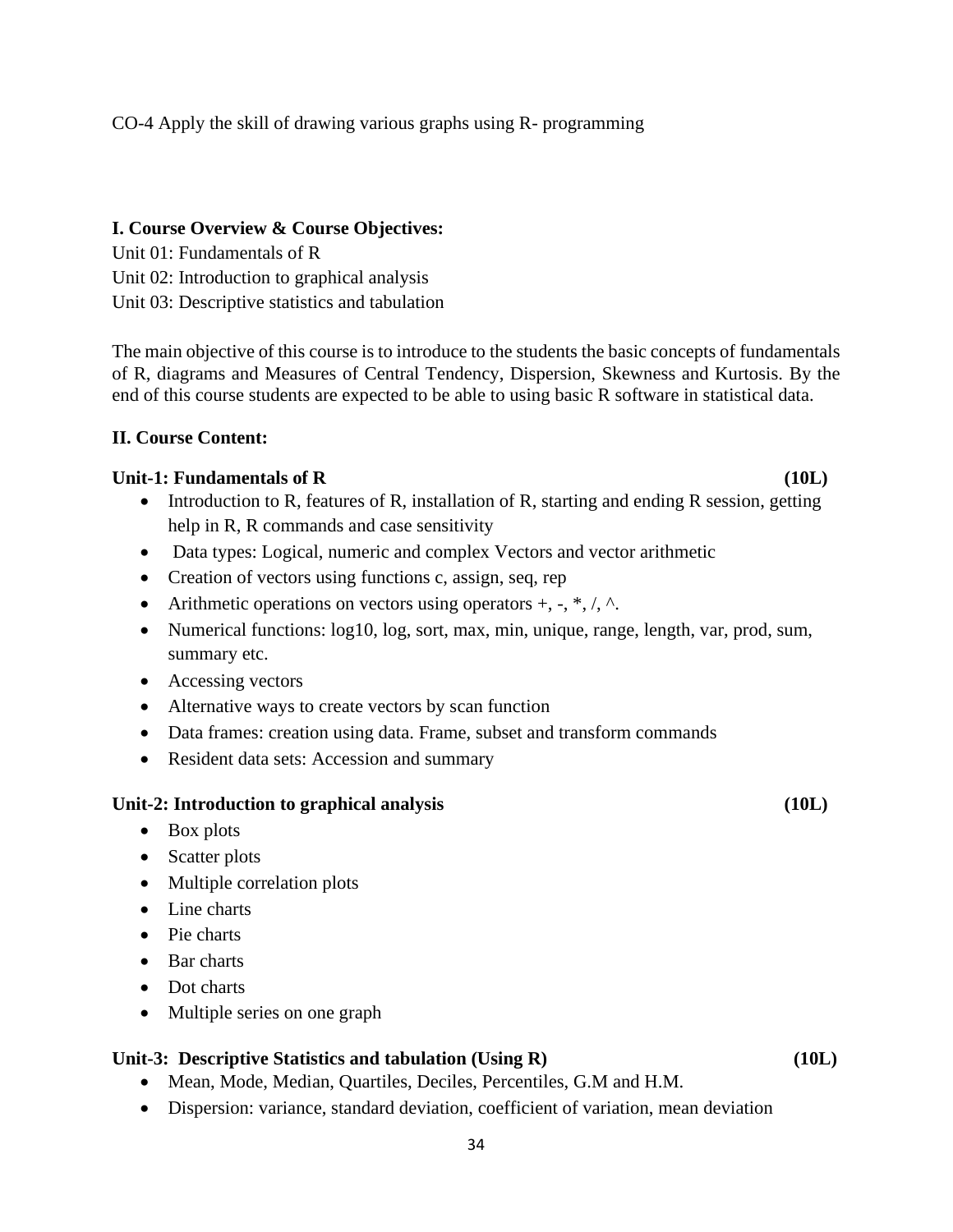- Skewness: Bowley's coefficient and Karl Pearson's coefficient of skewness
- Moments: Computations of raw and central moments, measure of skewness and kurtosis based on it.

**III. Teaching methodology:** Apart from the conventional blackboard teaching, other modes of teaching that will be adopted are power points, group discussions, quizzes, class test, problem solving and assignments.

# **References:**

1. S.G. Purohit, S.D. Gore, S.R. Deshmukh : Statistics using R : Narosa Publishing.

**Paper: Statistics Practical Course Code: ST5505L Credit:03 (Duration: 12 Hours per week) Total Marks:70**

# **Course Outcomes:**

CO-1 Identify the need of stratification of the population associated with the problem under study and perform the stratification of a statistical population.

CO-2 Draw a stratified random sample from the population to estimate the unknown parameters of the population with their standard error.

CO-3 Demonstrate the need of drawing systematic sample from the population and compare its efficiency with simple random sampling and stratified random sampling.

CO-4 Apply the skill of drawing two stage sample (sub-sample) from the population and compare its efficiency with simple random sampling and stratified random sampling.

CO-5 Apply the skill of Small sample test in different data.

CO-6 Apply the Skill of drawing a random sample from Bivariate normal distribution

CO-7 Demonstrate the skills of solving problems arising in business, industry and social science by using graphical method, Simplex method, transport algorithm, Hungarian method

CO-8 Demonstrate the skills of solving problems Using MLE,MOM and different hypothesis testing

CO-9 Demonstrate the use of Excel for achieving the course outcomes of CO-1 to CO-8.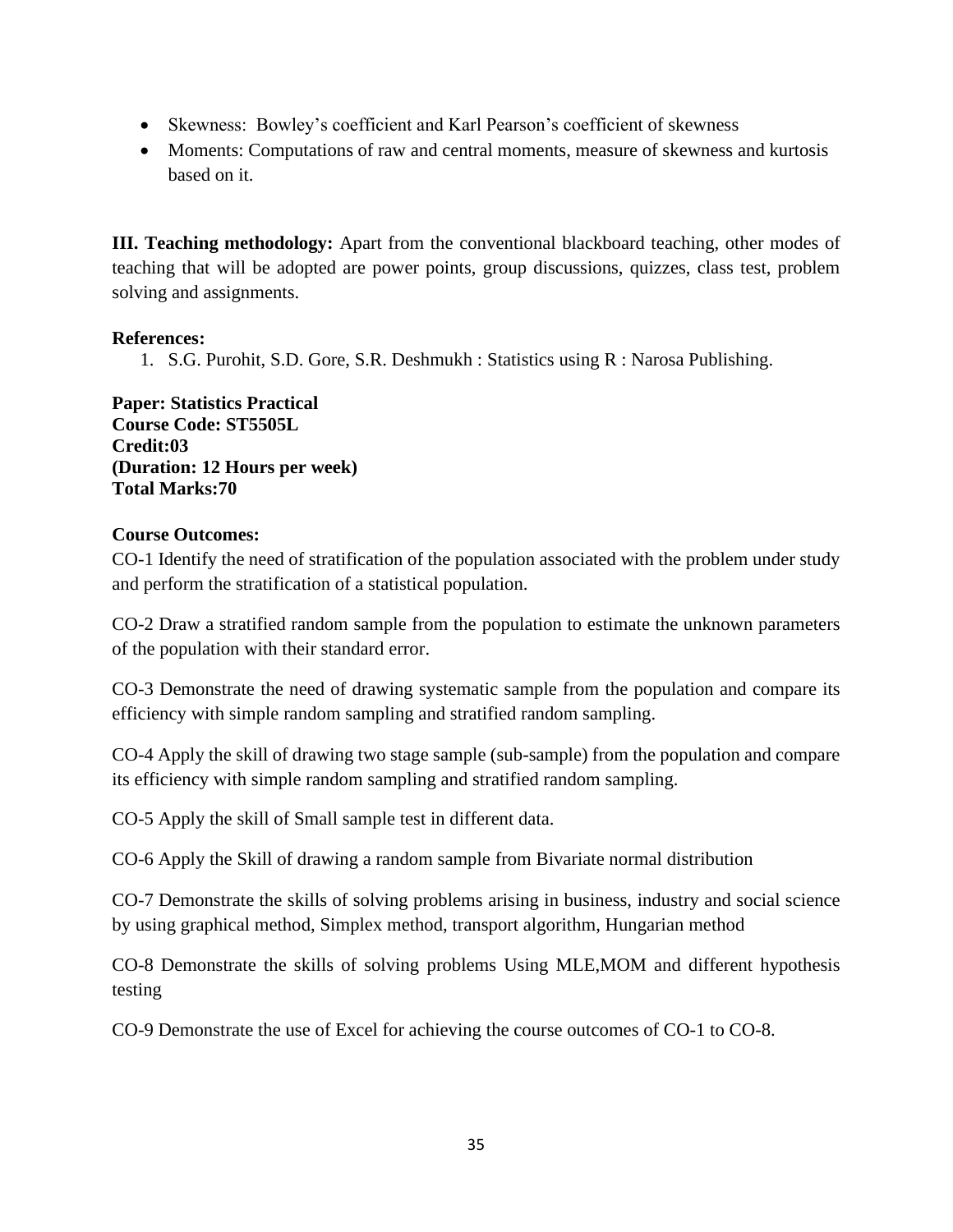# **I. Course Objectives:**

The main objective of this course is to introduce to the students the basic concepts of random sample from Bivariate Normal distribution, chi-square test to test the goodness of fit, independence of attributes, homogeneity of correlation coefficient, MLE, MOM, most power full test, type-I type-II errors, stratified random sampling, systematic sampling, two-stage sampling, t-test, F-test, graphical method, Big-M method, transportation problem, duality. By the end of this course students are expected to be able to obtain a solution of the problems arising in business, industry, social science by using the above-mentioned methods.

# **II. Course Content:**

# **Practical Paper-I**

- Drawing a random sample from Bivariate Normal distribution
- Chi-square test to test the goodness of fit
- Chi-square test to test the independence of attributes for 2x2 contingency table
- Chi-square test to test the significance of difference of observed and expected frequencies.
- Chi-square test to test the independence of attributes for mXn contingency table
- Chi-square test to test the homogeneity of correlation coefficient.
- t-test of significance for single mean and confidence limits
- t- test to test the significance difference between two population means and pair t-test for difference of means
- t- test to test the significance of population correlation coefficient
- F-test for equality of population variances
- F- test for to test of significance multiple and partial correlation coefficient
- Z-test to test the significance of difference between observed value and hypothetical value of population correlation coefficients
- Z-test to test the significance of difference between two independent population correlation coefficients
- Method of maximum likelihood estimation
- Method of moments
- NP-lemma
- Most powerful tests
- Probabilities of Type I and Type II errors, Power curve
- Obtaining best critical region for MP test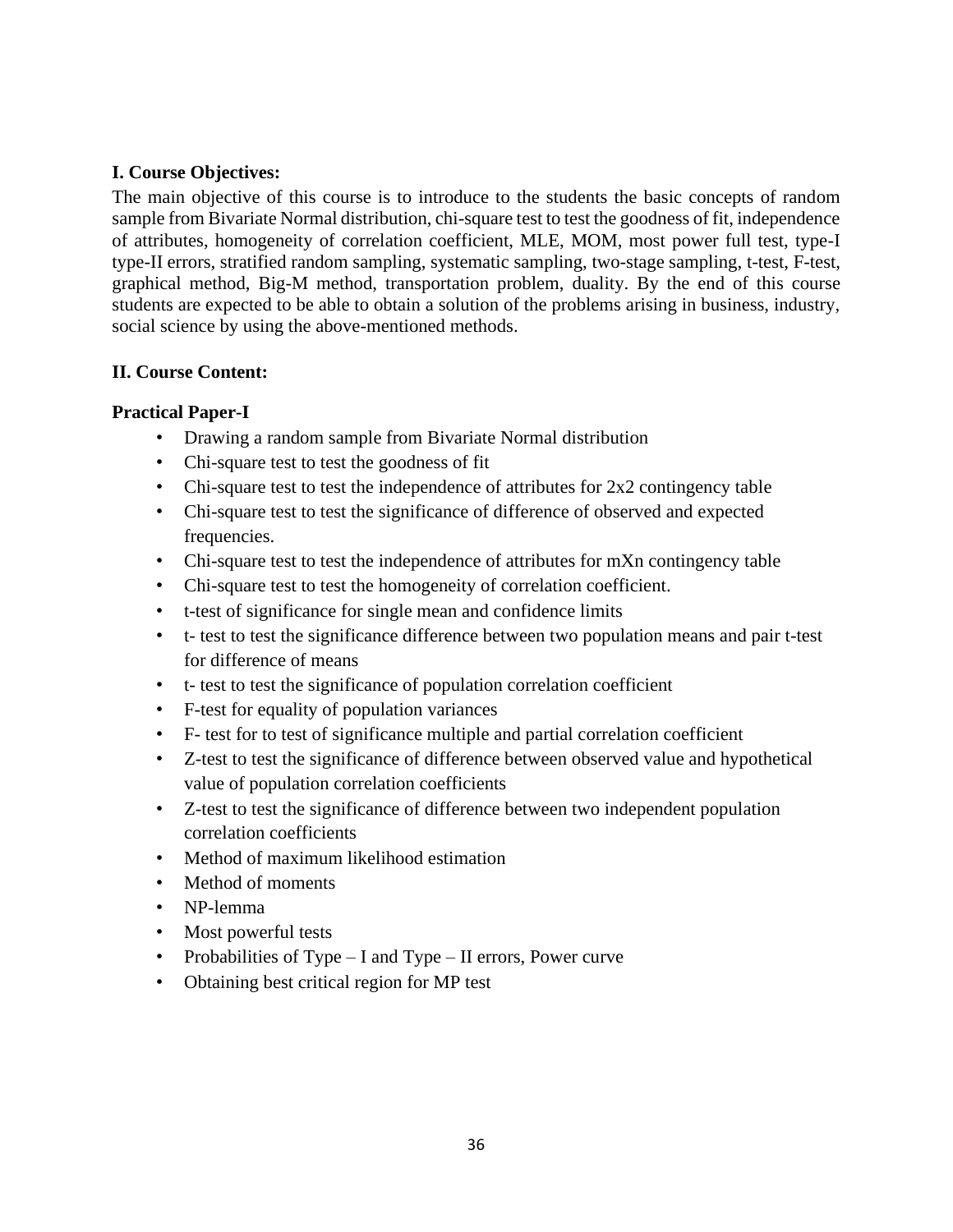# **Practical Paper-II**

- Stratified Random sampling: Estimation of population mean and total, standard error of estimators and estimation of standard errors
- Stratified Random sampling: Allocations of sample size- Proportional, Neyman and Optimum allocations for fixed cost and fixed precision
- Stratified Random sampling: Allocations of sample size- Proportional, Neyman and Optimum allocations for fixed cost and fixed precision
- Stratified Random sampling: Relative precision of stratified random sampling and simple random sampling
- Systematic sampling: Estimation of population mean and standard error of the estimator
- Two-stage sampling: Estimation of population mean and standard error of the estimator

# **Practical Paper-III**

- Formulation of linear programming problem
- Graphical method for solving LPP
- Simplex method for Solving LPP
- Simplex method for Solving LPP
- Big-M method for LPP
- Two-Phase method for LPP
- Initial Basic feasible solution to a Transportation problem
- Finding optimum solution to a transportation problem
- Hungarian method for solving assignment problem
- Duality in LPP
- Sensitivity analysis in LPP

#### **Practical Paper-IV (Using SPSS and Microsoft Excel)**

- Drawing a random sample from Bivariate Normal distribution
- Application of Chi-square distribution to test the goodness of fit
- Application of Chi-square distribution to test the independence of attributes
- Application of t-distribution
- Application of F-distribution
- Application of Z-distribution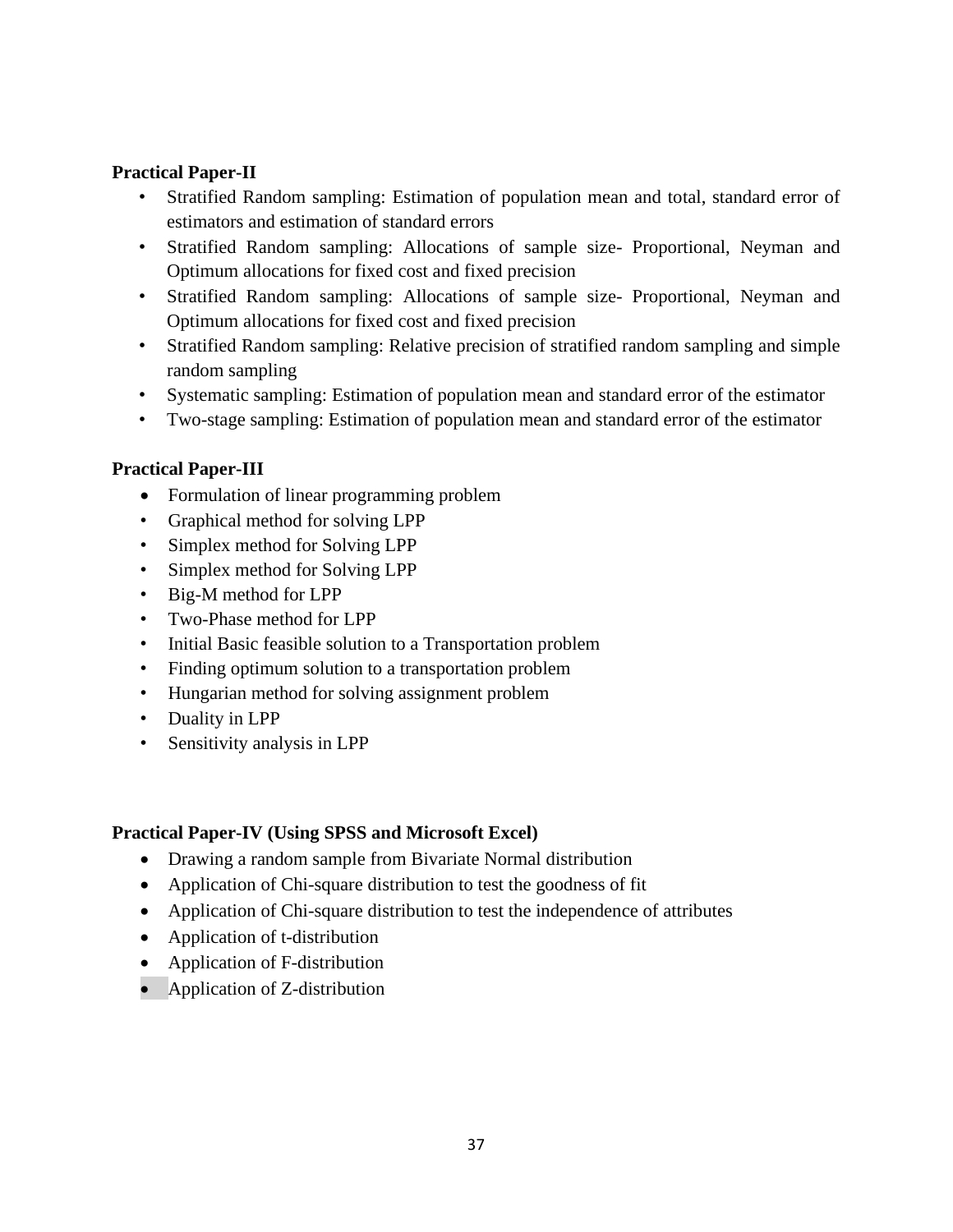**III. Teaching methodology:** Apart from the conventional blackboard teaching, other modes of teaching that will be adopted are power points, computers.

# **References:**

- 1. Hogg, R.V. and Craig, A.T. (1972): Introduction to Mathematical Statistics, Amerind Pub. C<sub>o</sub>
- 2. Mood, A. M. Greybill, F.A. and Bose, D.C. (1974): Introduction to the Theory of Statistics, McGraw Hill.
- 3. Mukhopadhyay, P. (1999): Mathematical Statistics, New Central Book Agency.
- 4. Hoel, P.G. (1971): Introduction to Mathematical Statistics, Asia Pub. House.
- 5. Gupta, S.C., and Kapoor, V.K.: Fundamentals of Mathematical Statistics, Sultan Chand publications.
- 6. Goon, A.M., Gupta, M.K. and Das Gupta, B. (1991): Fundamentals of Statistics Vol. I, World Press, Calcutta.
- 7. Gupta, S.C., and Kapoor, V.K.: Fundamentals of Applied Statistics, Sultan Chand Publications.
- 8. Mathematical Statistics (VI Edition) John E. Freund.
- 9. Murthy.M.N : Sampling Theory and Methods, (Statistical Probability Society, Calcutta)
- 10. Cochran.W.G: Sampling Techniques (Wiley Eastern Ltd)
- 11. Desraj: Sampling Theory, (Tata Mc Graw Hill )
- 12. D.Singh and F.S.Chaudhary: Theory and Analysis of Sample survey, (JohnWileyand Sons)
- 13. Mukhopadhyay, P. (1998): Theory and Methods of Survey Sampling. Prentice Hall.
- 14. J. K. Sharma (2007) : Operations Research: Theory and Applications, MacMillan India Pvt. Ltd.
- 15. Hillier, F.S. and Liebermann G.J. (1970): Introduction to Operations Research, Tata McGraw.Hill.
- 16. Gass, S.I. (1975) : Linear Programming, Methods and Applications, 4th Ed
- 17. Gross, D. and Harris, C.M.(1974): Fundamentals of Queueing Theory, John Wiley and Sons.
- 18. Sivazlian, B.D. and Stanfel, L.E.(1975): Analysis of Operations Research.
- 19. KantiSwarup, Gupta, P.K. and Singh, M.M. (1985): Operations Research, Sultan Chand and Sons.
- 20. Taha, H.A. (1976) : Operational Research : An Introduction, 2nd Ed.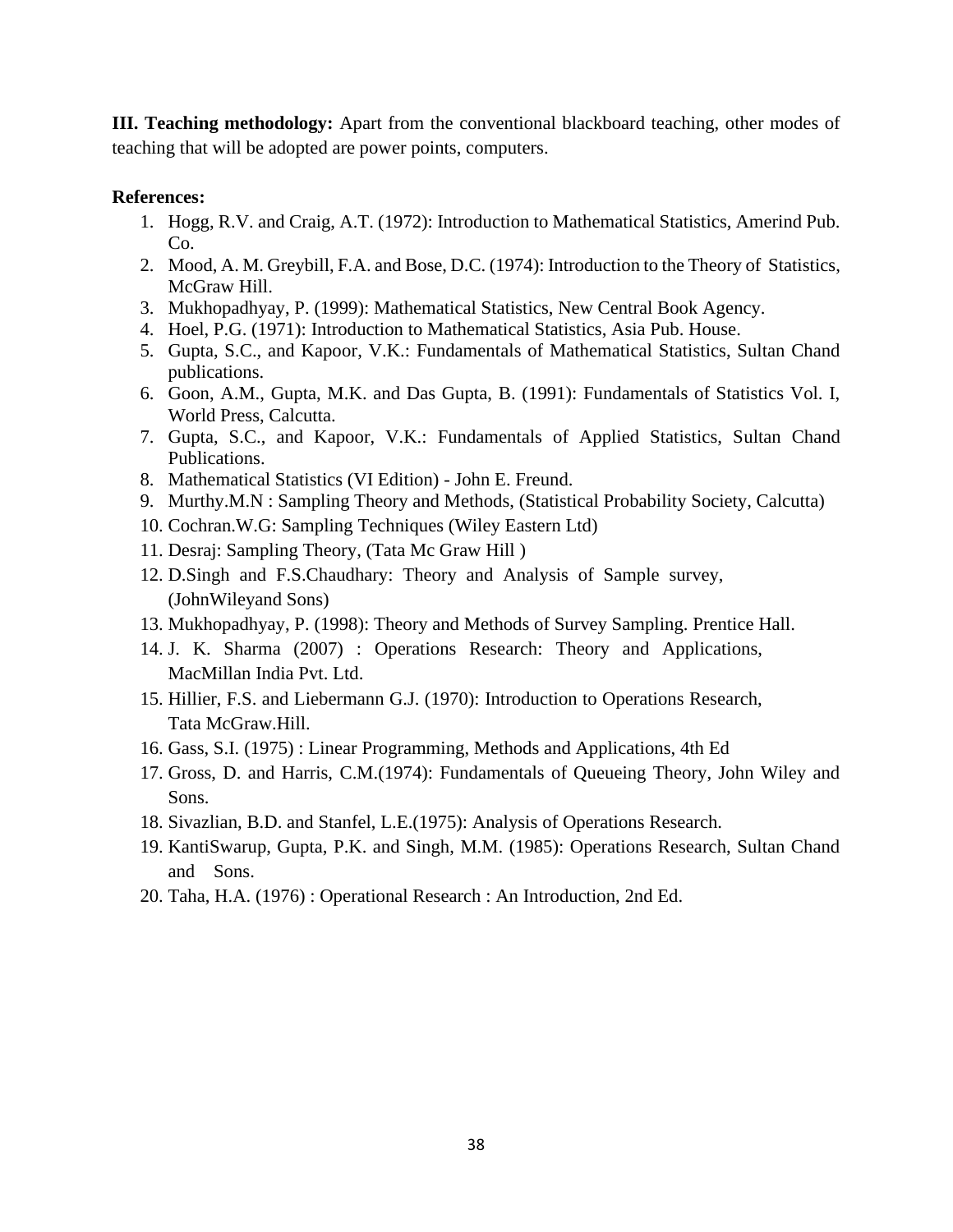

**St. Xavier's College (Autonomous), Ahmedabad-9 Proposed Syllabus: B.Sc. Statistics Semester VI Effective from December 2021**

**CORE Paper: Probability theory Course Code: ST6501 No. of Credits: 04 Learning Hours: 60 hrs (70 marks)**

# **Course Outcomes:**

CO-1 Identify the Truncated Probability distribution and Truncated probability distributions in real - life studies and sustainability vales.

CO-2 Apply the characteristic function of different distributions in real-life problem.

CO-3 Demonstrate the skills of different probability inequality to find upper and lower bounds of probabilities of some events based on different distributions.

CO-4 Demonstrate the skills of convergence in probability using weak law of large numbers and central limit theorem.

# **I. Course Overview & Course Objectives:**

Unit 01: Probability Inequalities Unit 02: Weak Law of Large Numbers and Central Limit Theorem Unit 03: Characteristic Function Unit 04: Truncated Distributions

To discuss concepts truncated distributions, characteristic function, probability Inequalities. Along with these the weak law of large number and Chebychev's inequality are derived / discussed. By the end of this course students are expected to be able to obtain probability distribution of truncated distributions and to apply weak law of large number and Chebychev's inequality to solve theoretical and practical problems arising in different branches of statistics.

They will also learn to derive and use the characteristic function of different distributions.

# **II. Course Content:**

# **Unit 1: Probability Inequalities (15L)**

- Chebychev's inequality (for continuous random variable)
- Generalised form of Bienayme-Chebychev's inequality
- Examples of Chebychev's inequality
- Examples of generalised form of Chebychev's inequality
- Examples to find upper and lower bounds of probabilities of some events based on different **Distributions**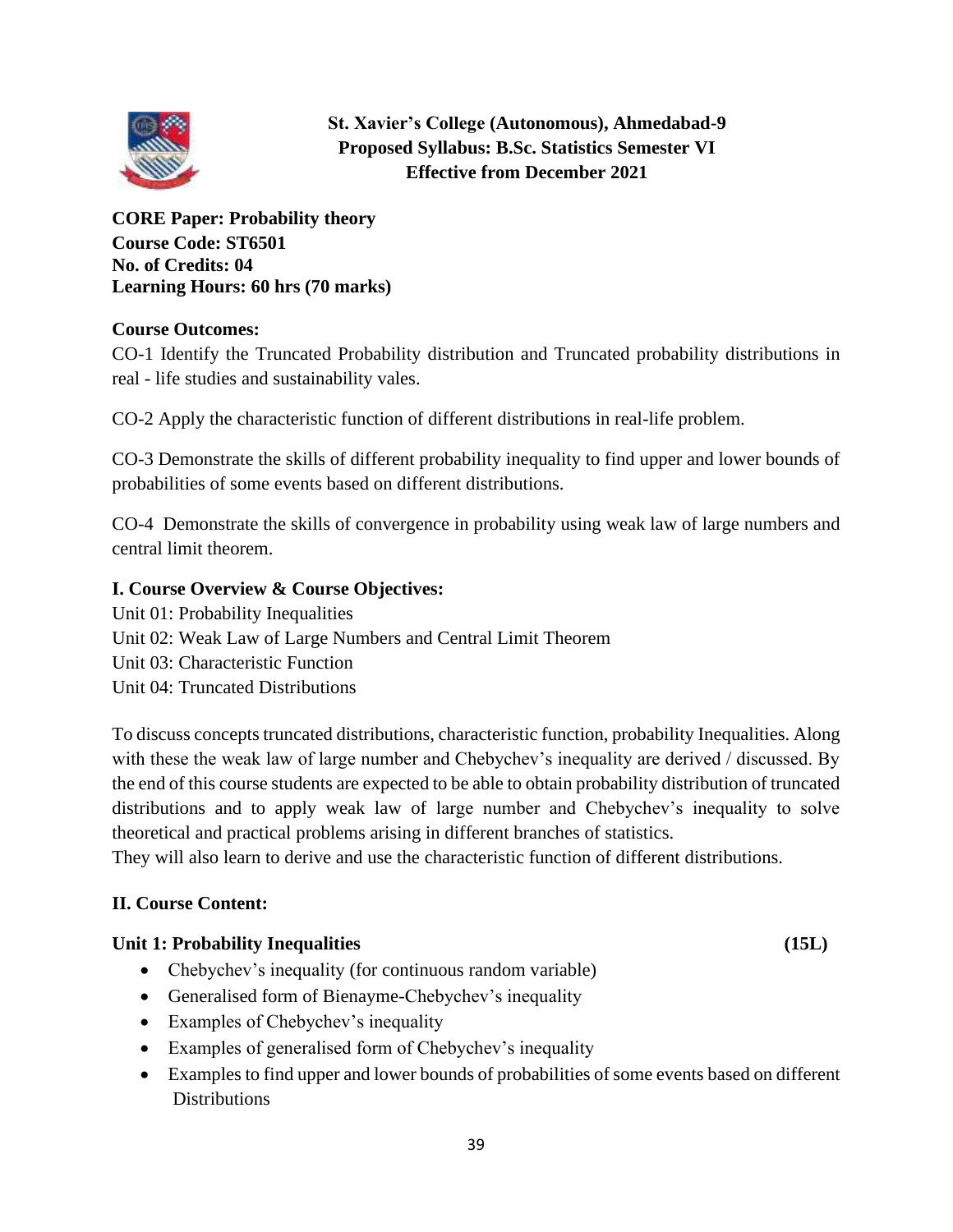- Cauchy-Schawartz inequality
- Boole's inequality
- Jensen's inequality

# **Unit 2: Weak Law of Large Numbers and Central Limit Theorem (15L)**

- Convergence in Probability
- Weak law of large numbers
- Condition for applying Weak law of large numbers
- Bernoulli's law of large numbers
- Examples of Weak law of large numbers
- Central limit theorems
	- o Linderberg-Levy form of central limit theorem
	- o Liapounoff form of central limit theorem (only statement)
	- o Different particular cases of central limit theorem
- Applications of central limit theorem

#### **Unit 3: Characteristic Function (15L)**

- Definition and properties of characteristic function
- Effect of change of origin and scale on characteristic function
- Theorems of characteristic function
- Cumulant generating function and relation between moments and cumulants
- Examples of characteristic function and cumulant generating function
- Inversion theorem (Levy theorem) of characteristic function
- Uniqueness theorem of characteristic function
- Kendall's form of Inversion theorem
- Criterion to determine whether the distribution is discrete or continuous
- Characteristic function of Binomial, Poisson, Normal, Gamma and Chi-square distributions.
- Examples of uniqueness theorem

#### **Unit 4: Truncated Distributions (15L)**

- Definition of truncated distributions from left, right and both sides
- Binomial Distribution truncated at  $X=0$  and its properties
- Poisson Distribution truncated at  $X=0$  and its properties
- Standard Normal Distribution truncated from both sides and its properties
- Normal Distribution truncated from both sides and its properties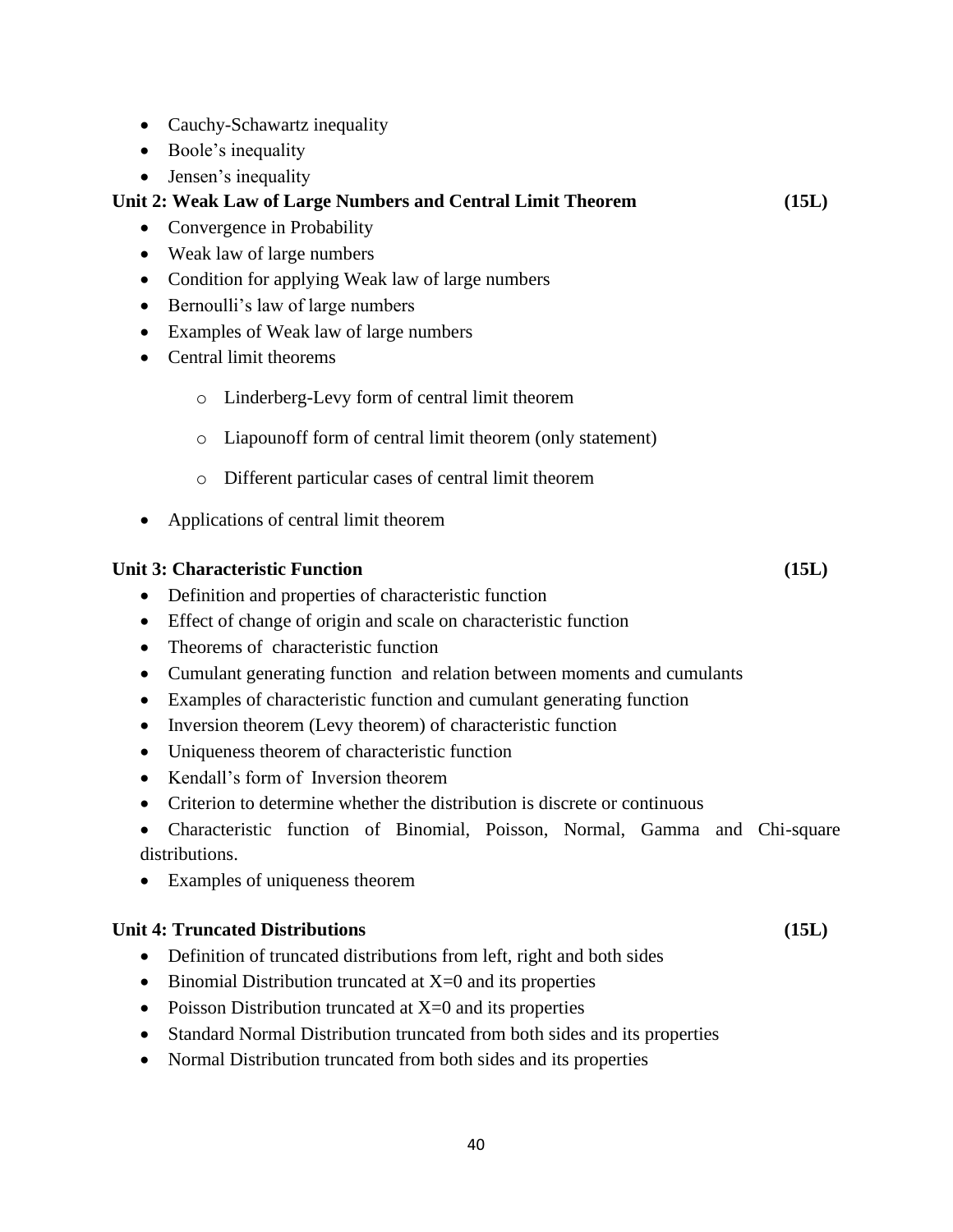- Standard Cauchy Distribution truncated at both ends with relevant range of variation and its properties
- One variate Gamma distribution truncated at X=A from left and its pdf and expression for r<sup>th</sup>moment about origin
- Derivation and definition of Geometric distribution truncated at  $X = a$  from left, mean, variance and expressions for its m.g.f. and c.g.f.
- Derivation and definition of Exponential distribution truncated at  $X = a$  from left, mean, variance and expressions for its m.g.f. and c.g.f.

**III. Teaching methodology:** Apart from the conventional blackboard teaching, other modes of teaching that will be adopted are power points, group discussions, quizzes, class test, problem solving and assignments.

# **References:**

- 1. Hogg, R.V. and Craig, A.T. (1972): Introduction to Mathematical Statistics, Amerind Pub. Co.
- 2. Mood, A. M. Greybill, F.A. and Bose, D.C. (1974): Introduction to the Theory of Statistics, McGraw Hill.
- 3. Mukhopadhyay, P. (1999): Mathematical Statistics, New Central Book Agency.
- 4. Hoel, P.G. (1971): Introduction to Mathematical Statistics, Asia Pub. House.
- 5. Gupta, S.C., and Kapoor, V.K.: Fundamentals of Mathematical Statistics, Sultan Chand publications.
- 6. Goon, A.M., Gupta, M.K. and Das Gupta, B. (1991): Fundamentals of Statistics Vol. I, World Press, Calcutta.
- 7. Gupta, S.C., and Kapoor, V.K. : Fundamentals of Applied Statistics, Sultan Chand Publications.
- 8. Mathematical Statistics (VI Edition) John E. Freund.

**CORE Paper: Designs of Experiment Course Code: ST 6502 No. of Credits: 04 Learning Hours: 60 hrs (70 marks)** 

# **Course Outcomes:**

CO-1 Identify the need of analysis of variance using one way classification and two-way classification.

CO-2 Apply the idea of design of experiment, demonstrate the skills of designing the experiments using CRD in real-life situations.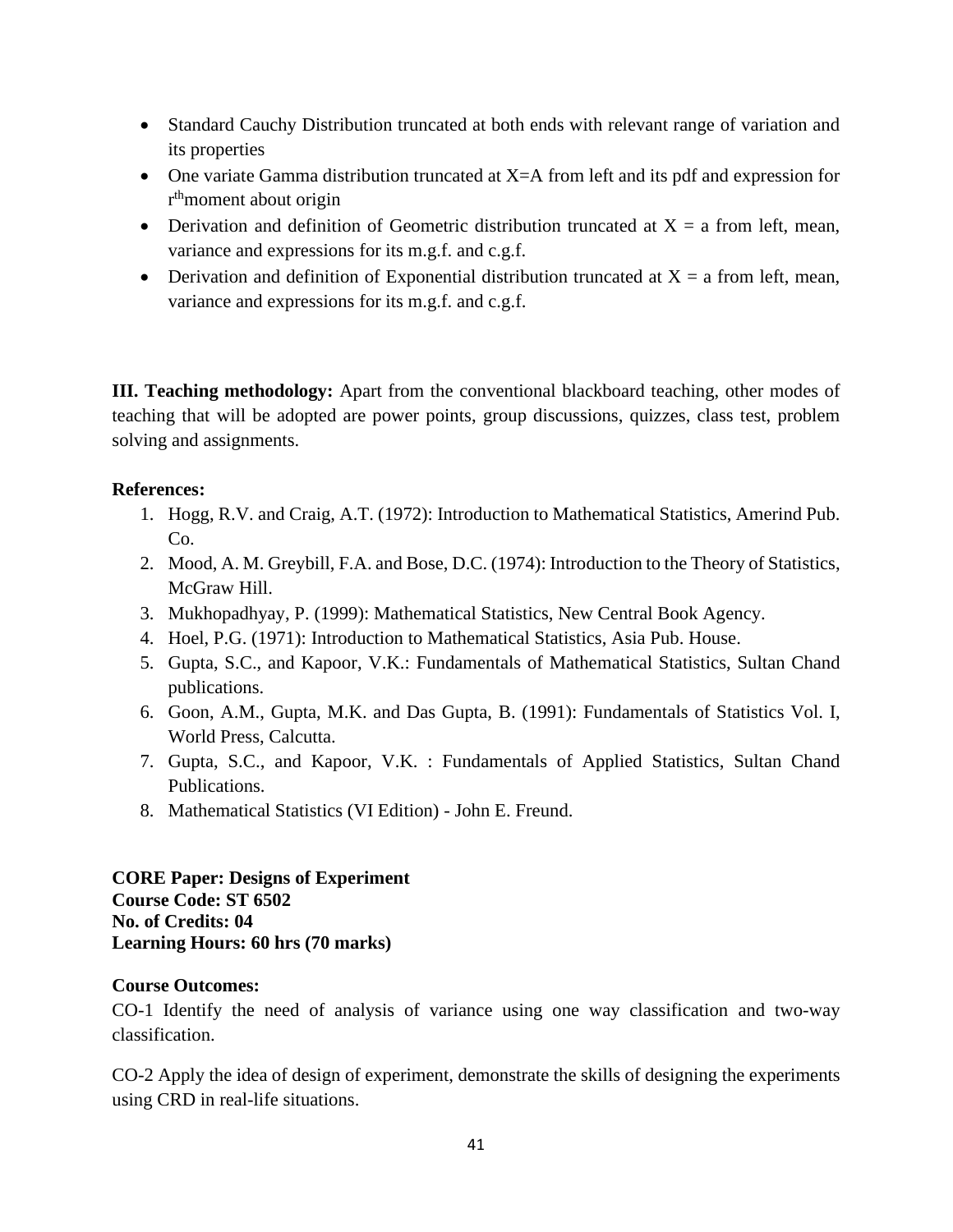CO-3 Demonstrate the skills of designing the experiments using RBD, LSD in real-life situations.

CO-4 Identify the need of factorial experimentation with main and interaction effects, total and partial confounding design.

# **I. Course Overview & Course Objectives:**

Unit 01: Analysis of Variance Unit 02: Designs of Experiment-I Unit 03: Designs of experiment-II Unit 04: Factorial Experiment

The main objective of this course is to introduce to the students the basic concepts of the ANOVA and designs of experiments along with designs of experiments using RBD, LSD and factorial experiments. By the end of this course students are expected to be able to apply the technique of one way and two-way ANOVA along with use of CRD. They will also be able to analyse the problem of with the help of technique of various designs of experiments.

# **II. Course Content:**

| <b>Unit-1 Analysis of Variance</b>                 | (15L) |
|----------------------------------------------------|-------|
| Introduction of analysis of variance<br>$\bullet$  |       |
| Assumptions of ANOVA<br>٠                          |       |
| One-way classification                             |       |
| Analysis of one-way classification<br>$\bullet$    |       |
| Critical difference                                |       |
| Two-way classification                             |       |
| Analysis of two-way classification<br>$\bullet$    |       |
| <b>Unit-2 Designs of Experiment-I</b>              | (15L) |
| Basic idea and terminology of design of experiment |       |
| Principles of experimental design                  |       |
| <b>Completely Randomized Design</b><br>$\bullet$   |       |
| Merits and demerits of CRD                         |       |
| Analysis of CRD                                    |       |
| Post-hoc (HSD) test                                |       |
| <b>Unit-3 Designs of experiment-II</b>             | (15L) |
| <b>Layout of Randomized Block Design</b>           |       |
| Merits and demerits of RBD<br>$\bullet$            |       |
| Statistical analysis of RBD                        |       |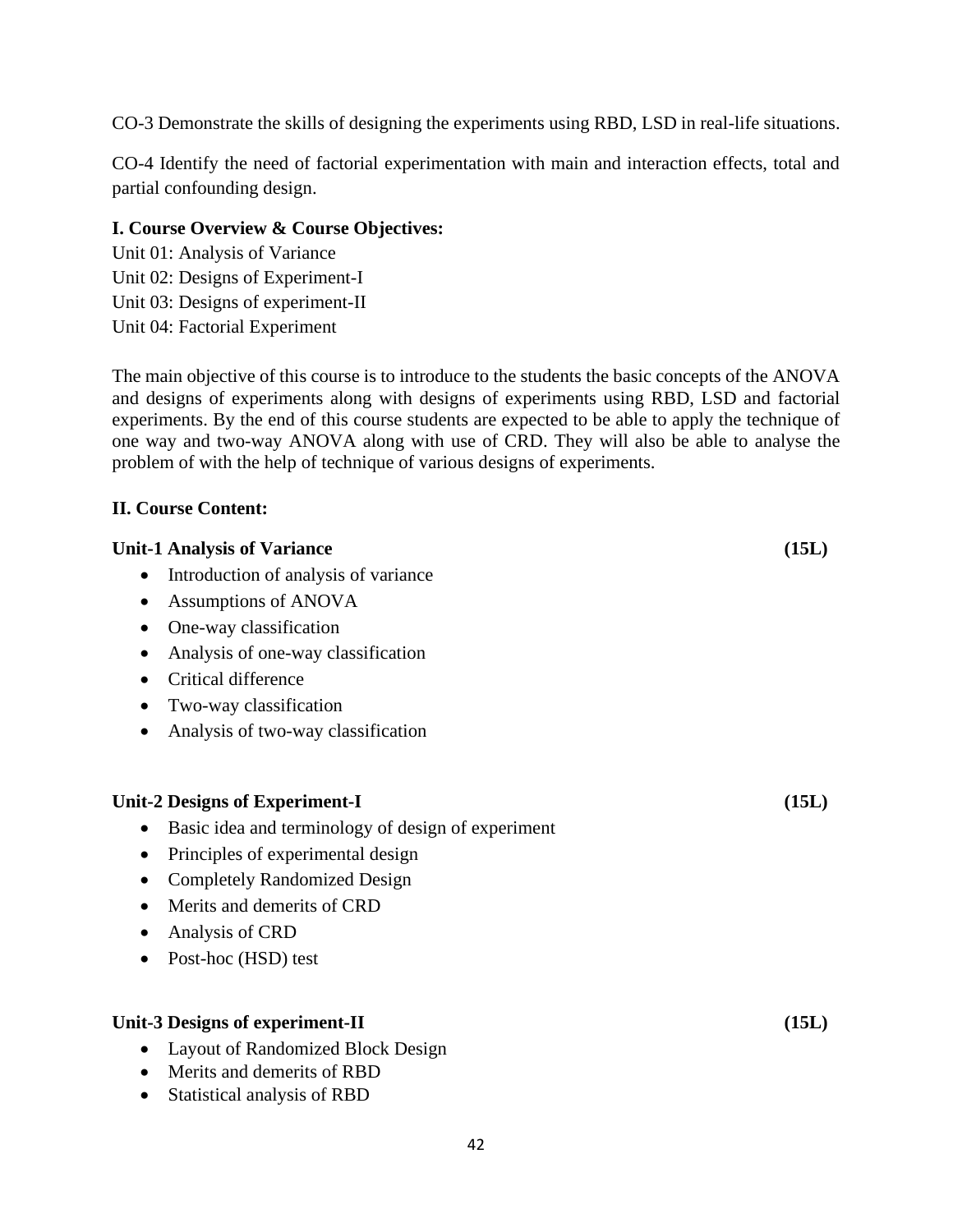- Estimation of missing observation/s and its analysis
- Layout of Latin square design
- Merits and demerits of LSD
- Statistical analysis of LSD
- Estimation of missing observation/s and its analysis
- Efficiencies of design.

# Unit-4 Factorial Experiment (15L)

- Concept and need of factorial experiments
- Idea of terms main and interaction effect, confounding total and partial,
- Yates' Procedure and Yates' table
- $2^2$  and  $2^3$  factorial experiment
- Main effects and interactions, their best estimates and testing the significance when underlying design is RBD
- Concept of confounding Total and Partial Confounding
- Confounding in  $2<sup>3</sup>$  factorial experiment

**III. Teaching methodology:** Apart from the conventional blackboard teaching, other modes of teaching that will be adopted are power points, group discussions, quizzes, class test, problem solving and assignments.

# **References:**

- 1. Goon, A.M., Gupta, M.K. and Das Gupta, B. (1991): Fundamentals of Statistics, Vol. II, WorldPress, Calcutta.
- 2. M.N. Das & N. Giri : Design of experiments, ( Wiley Eastern Ltd )
- 3. Kempthorne :Design of Experiments,
- 4. Montgomery D.C. (1976): Design and Analysis of Experiments, John Wiley
- 5. Cochran W.G. & Cox G.M. (1957): Experimental Designs, John Wiley
- 6. Federer W.T. (1975): Experimental Designs Theory and Application, Oxford & IBH
- 7. Mukhopadhyay P. (1999): Applied Statistics

**CORE Paper: Statistical Quality Control Course Code: ST6503 No. of Credits: 04 Learning Hours: 60 hrs (70 marks)**

# **Course Outcomes:**

CO-1 Reflect the skill of identifying the application of statistical quality control in industry.

CO-2 Apply the idea of 3-sigma limits in business and industry to solve the problems related to quality control via process control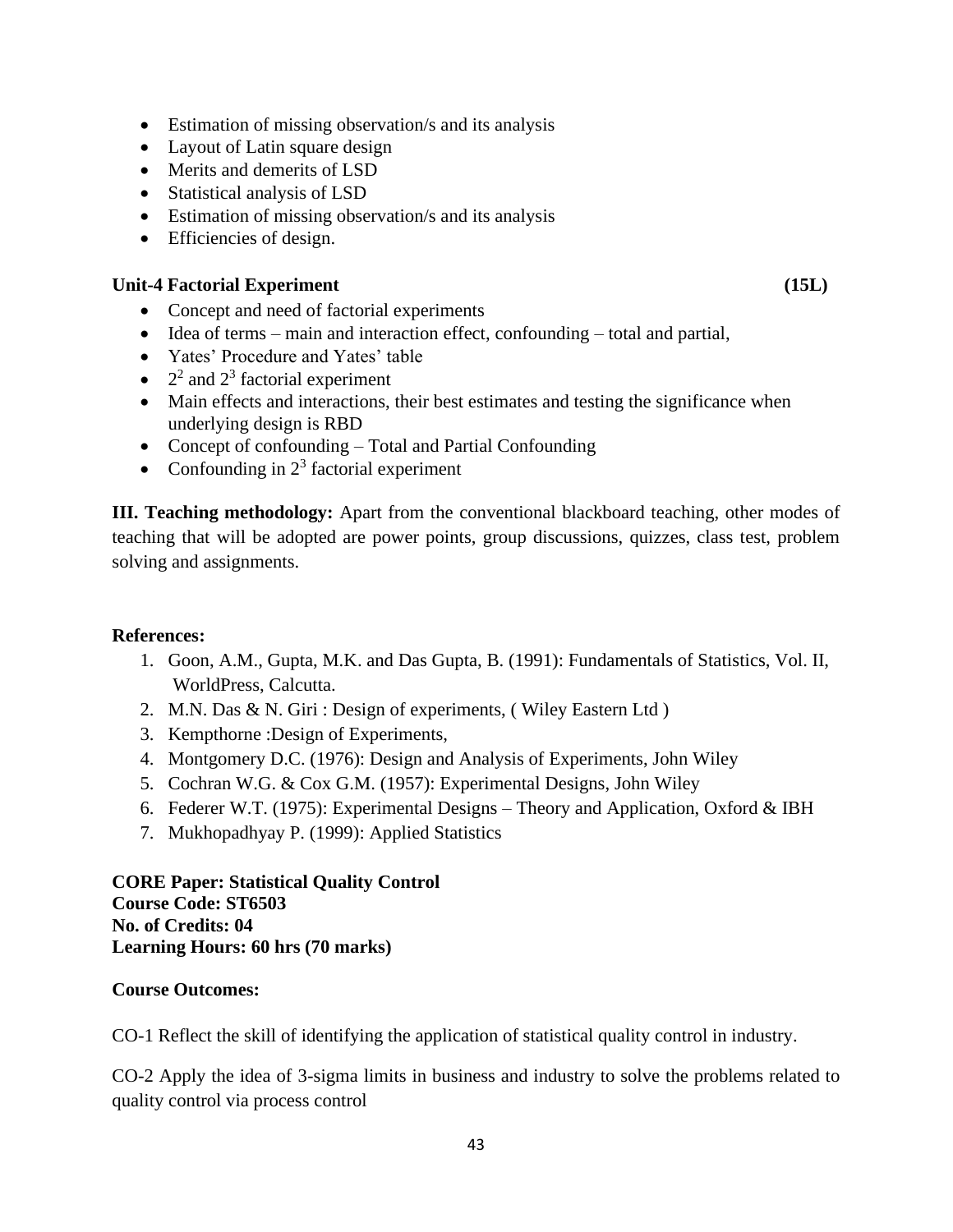CO-3 Extend the technique of 'process control' to 'product control' in the statistical quality control analysis and design acceptance sampling plans for attributes.

CO-4 Extend the technique of 'process control' to 'product control' in the statistical quality control analysis and design acceptance sampling plans for variables.

# **I. Course Overview & Course Objectives:**

Unit 01: Statistical Quality Control-I Unit 02: Statistical Quality Control-II Unit 03: Acceptance Sampling plans for attributes Unit 04: Acceptance Sampling plans for variables

The main objective of this course is to introduce to the students the basic concepts of discuss idea of statistical quality control and its applications. To expose the applicability of various acceptance sampling plans for attributes and variables. By the end of this course students are expected to understand preparation of control charts and understand the technique of 'process control' to 'product control' in the statistical quality control analysis and design various acceptance sampling plans.

# **II. Course Content:**

# Unit 1: Statistical Quality Control-I (15L)

- Introduction and importance of SQC.
- Chance and assignable causes of variation in quality.
- Determination of tolerance limits.
- Theory of runs and criteria for detecting lack of control in the process.
- Rational subgroups, natural tolerance of process and specification limits.

# **Unit 2: Statistical Quality Control-II (15L)**

- Control charts for Variables.
- Construction of  $\overline{X}$ , R and S charts with their interpretations.
- OC function of  $\overline{X}$  chart only.
- Control charts for attributes.
- Construction of p, np, c, u charts and their interpretations.

# **Unit-3: Acceptance Sampling plans for attributes (15L)**

- Introduction of acceptance sampling
- Concepts of AQL, LTPD, Producer's risk and Consumer's risk,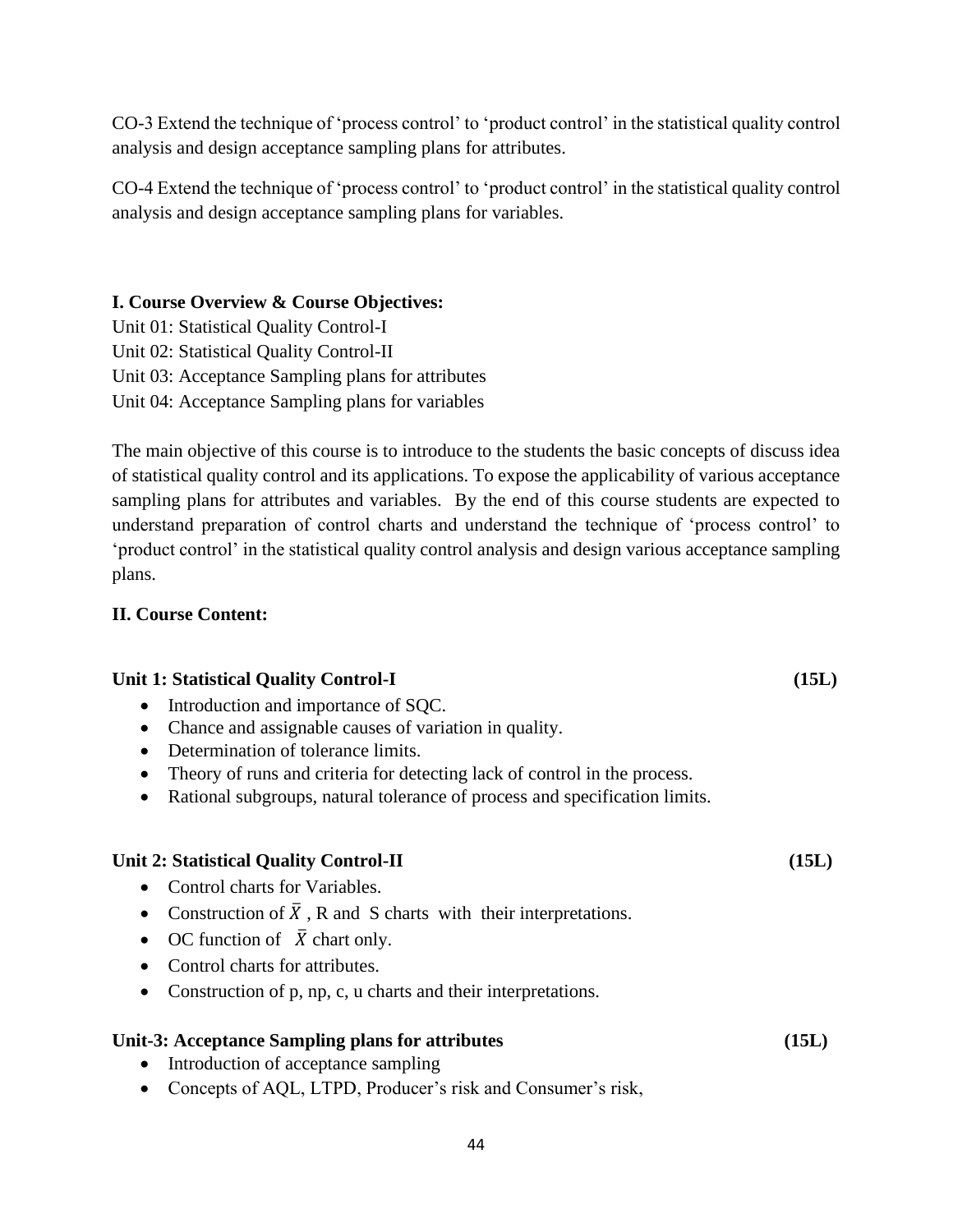- OC curve, AOQ, AOQL, ASN, ATI for SSP
- Construction of single sampling plan by fixing two points on the OC curve.
- Double sampling plan

### **Unit-4: Acceptance Sampling plans for variables (15L)**

- Introduction of acceptance sampling plans for variables
- Advantages and disadvantages of sampling plans for variables compared to sampling inspection plans for attributes
- Design of acceptance sampling plans for variable when LCL is specified and
	- 1. σ is known
	- 2. σ is unknown
- Design of acceptance sampling plans for variable when UCL is specified and
	- 1. σ is known
	- 2.  $\sigma$  is unknown

**III. Teaching methodology:** Apart from the conventional blackboard teaching, other modes of teaching that will be adopted are power points, group discussions, quizzes, class test, problem solving and assignments.

#### **References:**

- 1. Mukhopadhyay, P.: Applied Statistics, New Central Book Agency( 1999)
- 2. Montgomery, D.C. (2001): Introduction to Statistical Quality Control, Wiley.
- 3. Grant, E.L. (2000) : Statistical Quality Control, 7th Ed., Tata Mcgraw Hill
- 4. Ott, E.R. (1975) : Process Quality Control, McGraw Hill.
- 5. Wetherill, G.B. (1977) : Sampling Inspection and Quality Control, Halsted Press.
- 6. Wetherill, G.B. and Brown, D.W. : Statistical Process Control, Theory and Practice, Chapman and Hall.

**CORE Paper: Operations Research-II Course Code: ST6504 No. of Credits: 04 Learning Hours: 60 hrs (70 marks)**

#### **Course Outcomes:**

CO-1 Demonstrate the skills of solving problems arising in business and industry by using PERT-CPM.

CO-2 Demonstrate the skills of solving problems arising in business and industry by using inventory models.

CO-3 Apply the skill of simulation in different methods.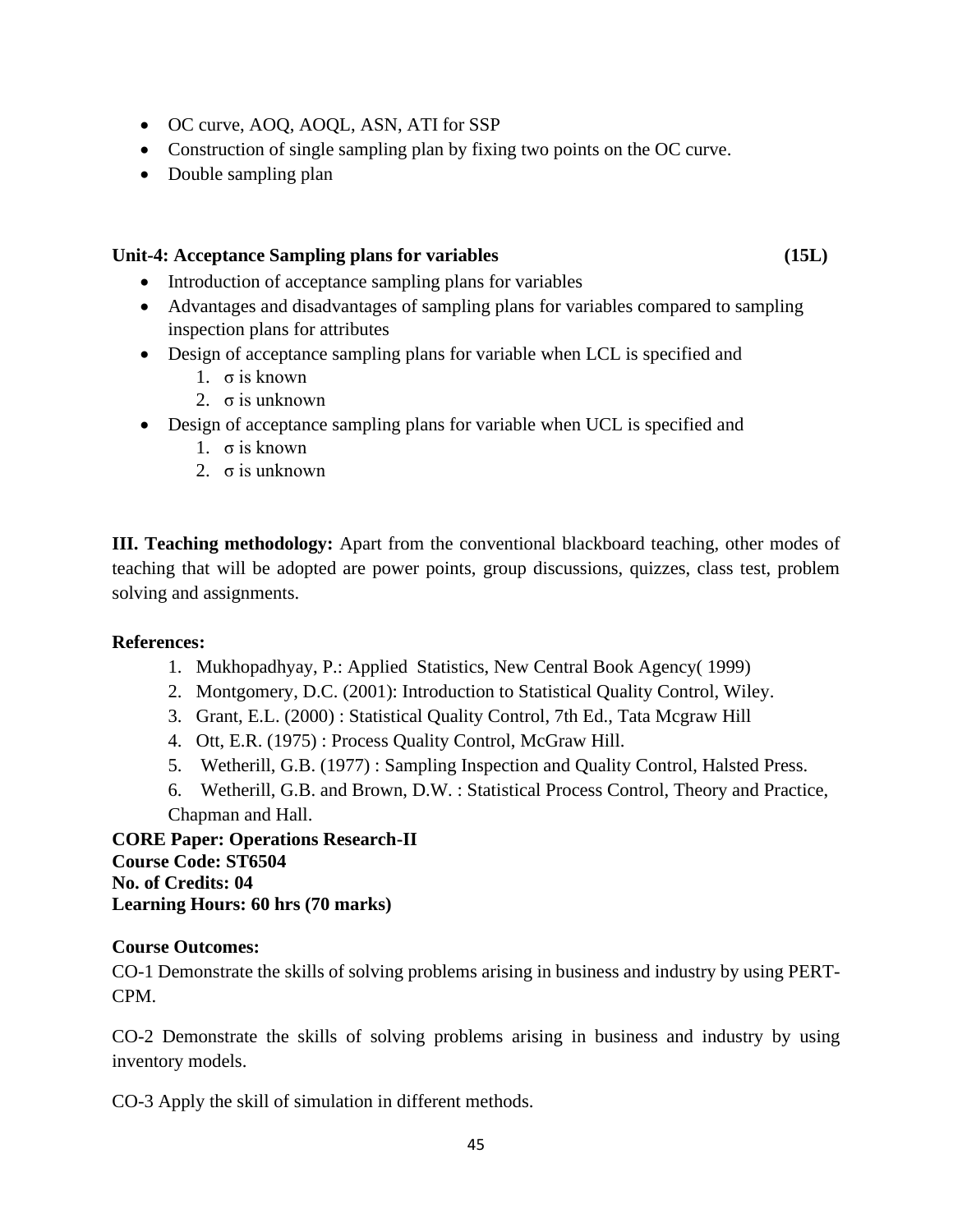CO-4 Demonstrate the need of identifying 'game theory' like situation, construct pay-off matrix and find optimum strategies rusting in best inserts of players/competitors.

# **I. Course Overview & Course Objectives:**

Unit 01: PERT-CPM Unit 02: Inventory Theory Unit 03: Simulation Unit 04: Game Theory

To discuss the concepts of, PERT-CPM, Simulation, Game theory and inventory modelling. To expose the applicability of these quantitative techniques in different disciplines. By the end of this course students are expected to be able to obtain a solution of the problems arising in business, industry, social science by using the above-mentioned methods.

# **II. Course Content:**

# **Unit-1: PERT-CPM (15L)**

- Introduction
- Basic difference between PERT and CPM
- Significance of using PERT and CPM
- Network Components and Precedence Relationships
- Critical Path Analysis
	- 1. Forward Pass Method
	- 2. Backward Pass Method
	- 3. Float of an activity
	- 4. Critical Path
- Project Scheduling with uncertain activity times

# **Unit-2:Inventory theory (15L)**

- Introduction
- Meaning of Inventory Control
- Function Role of Inventory
- Reasons for carrying Inventory
- Factors involved in Inventory Problem Analysis
	- 1. Relevant Inventory cost
	- 2. Demand for Inventory items
	- 3. Replenishment lead time
	- 4. Length of planning period
	- 5. Constraint on the Inventory system
- Inventory Model building
- Single item Inventory control models without shortages
	- 1. EOQ Model with Constant Rates of Demand
	- 2. EOQ Model with Different Rates of Demand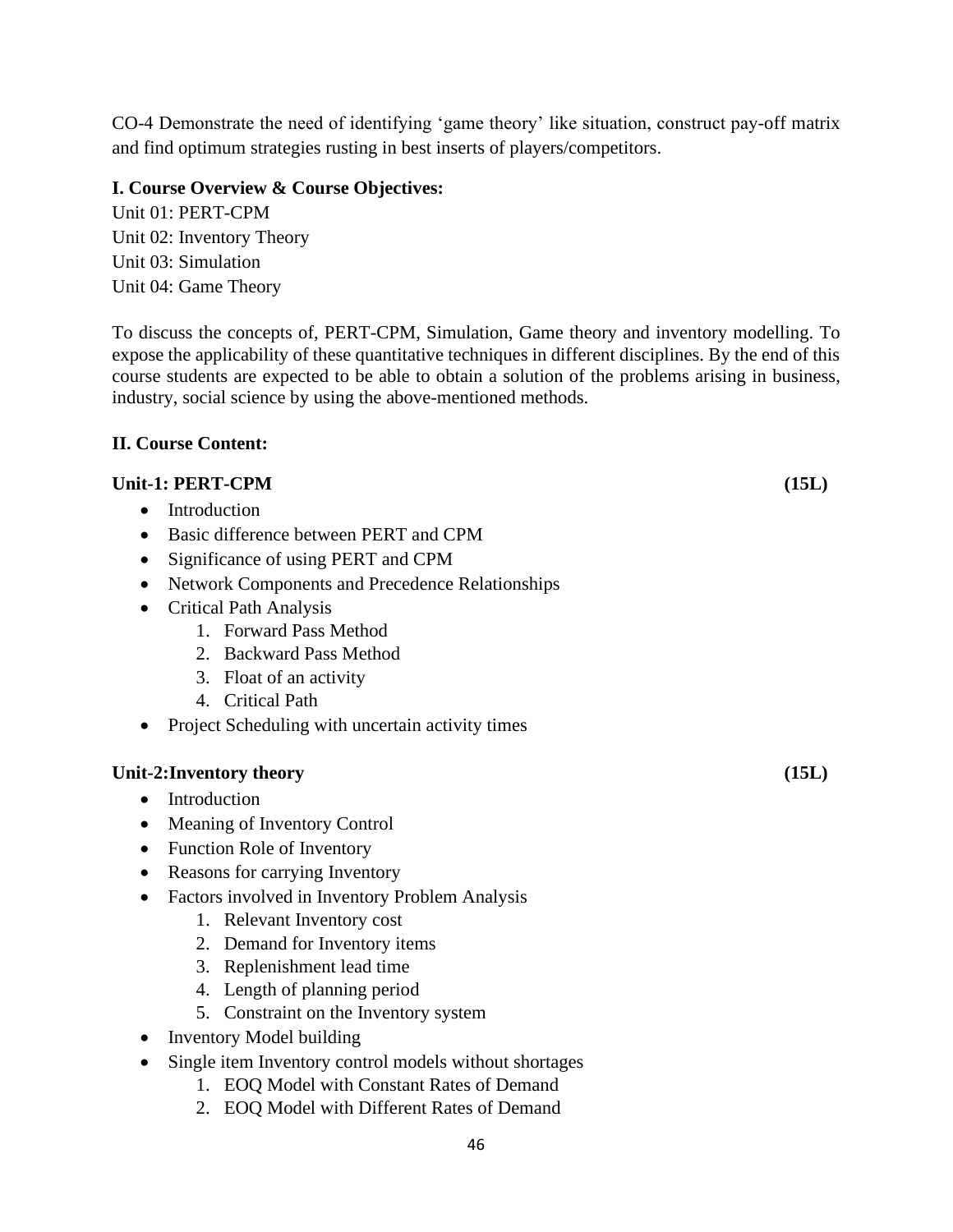- 3. EPQ Model When Supply (Replenishment) is Gradual
- Single item Inventory control models with shortages
	- 1. EOQ Model with Constant Demand and Variable Order Cycle Time
	- 2. EOQ Model with Different Demand and Fixed Reorder Cycle Time
	- 3. EOQ Model with Gradual Supply and Shortage Allowed

#### **Unit-3: Simulation (15L)**

- Introduction and definition
- Types of Simulation
- Steps of Simulation Process
- Stochastic Simulation and Random Numbers
- Monte Carlo Simulation
- Random Number Generation
- Simulation of PERT problems
- Simulation of Inventory Problems
- Simulation of Investment Problems
- Simulation of Maintenance Problems
- Advantages and Disadvantages of Simulation

#### **Unit-4: Game Theory (15L)**

- Introduction
- Two-Person Zero Sum Game
- Pure Strategies: Game with Saddle Point
- Mixed Strategies: Game without Saddle Point
- Dominance Property
- Solution for Games without Saddle Point by Algebraic Method

**III. Teaching methodology:** Apart from the conventional blackboard teaching, other modes of teaching that will be adopted are power points, group discussions, quizzes, class test, problem solving and assignments.

#### **References:**

- 1. J. K. Sharma (2007) : Operations Research: Theory and Applications, MacMillan India Pvt. Ltd.
- 2. Hillier, F.S. and Liebermann G.J. (1970): Introduction to Operations Research, Tata McGraw.Hill.
- 3. Gass, S.I. (1975) : Linear Programming, Methods and Applications, 4th Ed
- 4. Gross, D. and Harris, C.M.(1974): Fundamentals of Queueing Theory, John Wiley and Sons.
- 5. Sivazlian, B.D. and Stanfel, L.E.(1975): Analysis of Operations Research.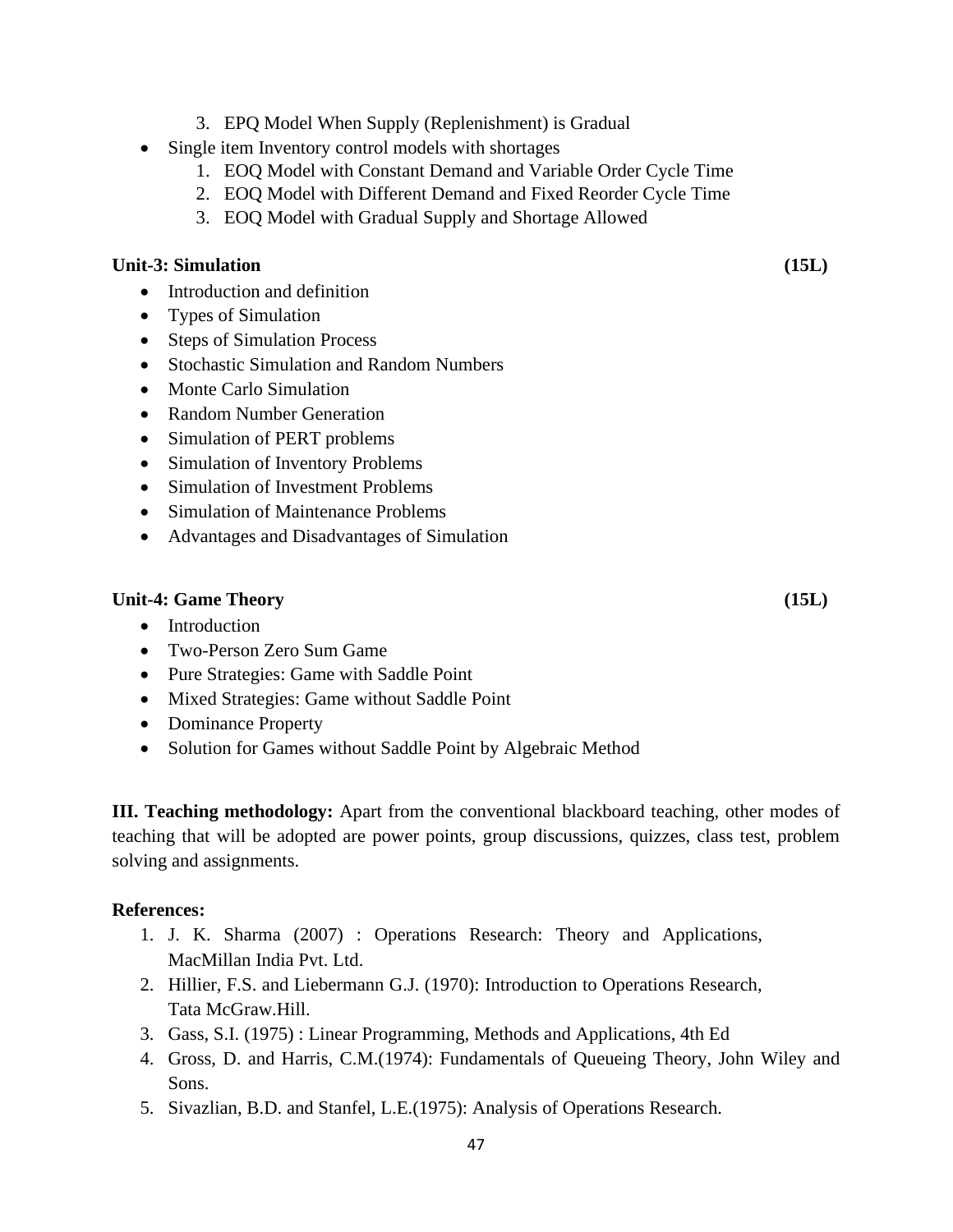- 6. KantiSwarup, Gupta, P.K. and Singh, M.M. (1985): Operations Research, Sultan Chand and Sons.
- 7. Taha, H.A. (1976) : Operational Research : An Introduction, 2nd Ed.
- 8. Philips, D.T., Ravindran, A. And Solberg, J. (1976): Operations Research, Principles and Practice.
- 9. Heardly, G. (1962) : Linear Programming
- 10. Gibbons, J.D. (1985): Nonparametric Statistical Inference, 2nd ed., Marcel Dekker, Inc.
- 11. Randles, R.H. and Wolfe, D.A. (1979) Introduction to the Theory of Nonparametric Statistics, John Wiley and Sons, Inc.
- 12. Hajek, J. and Sidak, Z. (1967) : Theory of Rank Tests, Academic Press.
- 13. Siegel S.: Non Parametric Methods for the Behavioral Sciences. International
- 14. Student Ed. McGraw Hill Kogakusha Ltd.

**Elective Paper: Advanced R- programming Course Code: ST6401 No. of Credits: 03 Learning Hours: 30 hrs (70 marks)**

#### **Course Outcomes:**

CO-1 Demonstrate the skill of fitting of different distribution using R-programming.

CO-2 Demonstrate the skill of fitting of lines of regression using R-programming.

CO-3 Identify the need and application of correlation coefficient, multiple regression using Rprogramming.

CO-4 Apply the skill of simple hypothesis testing using R- programming.

#### **I. Course Overview & Course Objectives:**

Unit 01**:** Data: Distribution Unit 02: Simple hypothesis testing Unit 03: Regression (Linear modeling)

The main objective of this course is to introduce to the students the advance concepts of R programming. To expose the applicability of simple hypothesis testing and regression. By the end of this course students are expected to be able to using R software in testing using different hypothesis test and regression in liner, Multiple, Curvilinear data.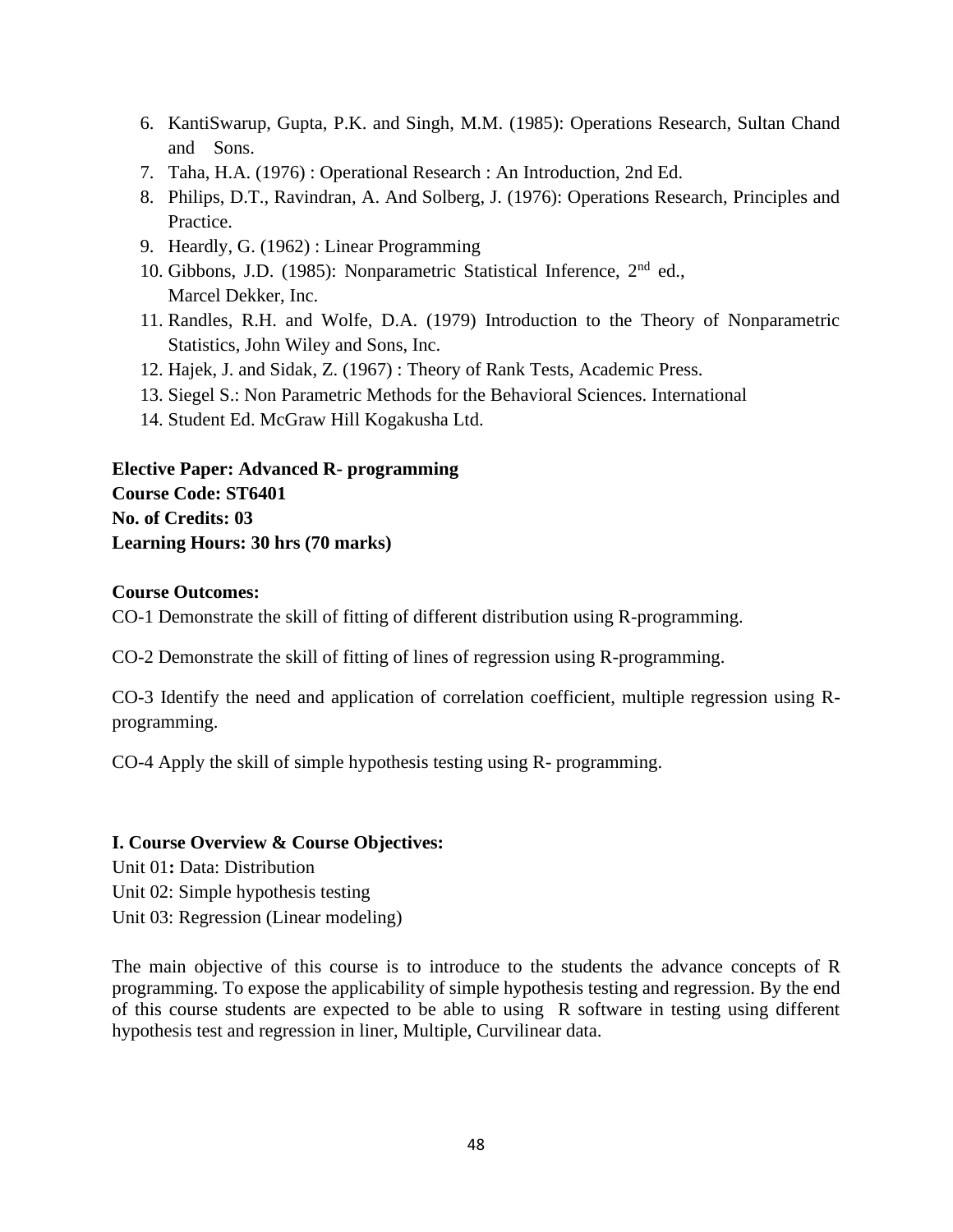# **II. Course Content:**

### **Unit-1: Data: Distribution (10L)**

- Binomial distribution
- Poisson distribution
- Normal distribution
- Random number generation and control
- Random numbers and sampling
- Test for normality

#### **Unit-2: Simple hypothesis testing (10L)**

- Student's t-test
- Wilcoxon U-test
- Correlation and covariance
- Tests for association

# **Unit-3: Regression (Linear modeling)**

**(10L)**

- Simple linear regression
- Multiple regression
- Curvilinear regression
- Plotting linear models and curve fitting

**III. Teaching methodology:** Apart from the conventional blackboard teaching, other modes of teaching that will be adopted are power points, group discussions, quizzes, class test, problem solving and assignments.

#### **References:**

1.S.G. Purohit, S.D. Gore, S.R. Deshmukh : Statistics using R : Narosa Publishing.

**Paper: Statistics Practical Course Code: ST6505L Credit:03 (Duration: 12 Hours per week) Total Marks: 70**

**Course Outcomes:**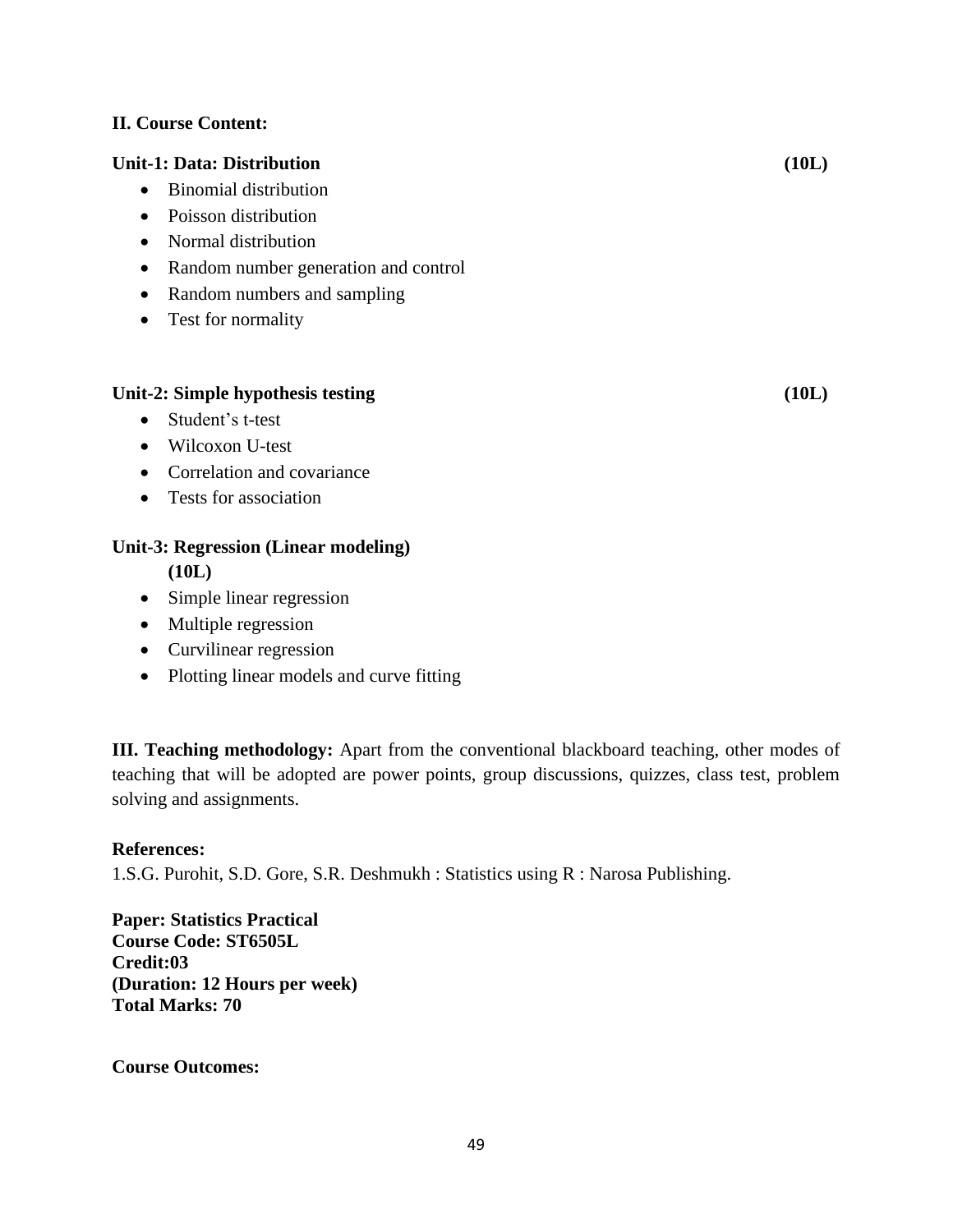CO-1 Demonstrate the skill of fitting of truncated distributions such as Binomial, Poisson to reallife data.

CO-2 Reflect the skill of drawing random samples from truncated distributions.

CO-3 To design the experiment using CRD, RBD, LSD and factorial

CO-4 Reflect the skill of one-way and two-way classification.

CO-5 Demonstrate the skills of solving problems arising in business, industry and social science by using PERT-CPM and Inventory theory.

CO-6 Demonstrate the need of identifying 'game theory' like situation, construct pay-off matrix and find optimum strategies rusting in best inserts of players/competitors.

CO-7 Demonstrate the use of R-programming for achieving the course outcomes of CO-1 to CO-4

# **I. Course Objectives:**

The main objective of this course is to introduce to the students the basic concepts of Fitting and random sample of Truncated Binomial and Poisson Distributions. One-way and two-way classification Randomized block design,  $2<sup>2</sup>$  and  $2<sup>3</sup>$  factorial experiment, PERT diagram, Critical path method, inventory theory and game theory. By the end of this course students are expected to be able to obtain a solution of the problems arising in business, industry, social science by using the above mentioned methods.

# **II. Course Content:**

#### **Practical Paper-I**

- Fitting of Truncated Binomial Distributions
- Fitting of Truncated Poisson Distributions
- Drawing a random sample from Truncated Binomial Distributions
- Drawing a random sample from Truncated Poisson Distributions
- One-way classification
- Two-way classification
- Completely Randomized Design
- Randomized Block Design
- Estimation of missing observations(one/Two) in RBD
- Latin Square Design
- Estimation of missing observations (one/Two)in LSD
- $\cdot$  2<sup>2</sup> factorial experiment
- $\bullet$  2<sup>3</sup> factorial experiment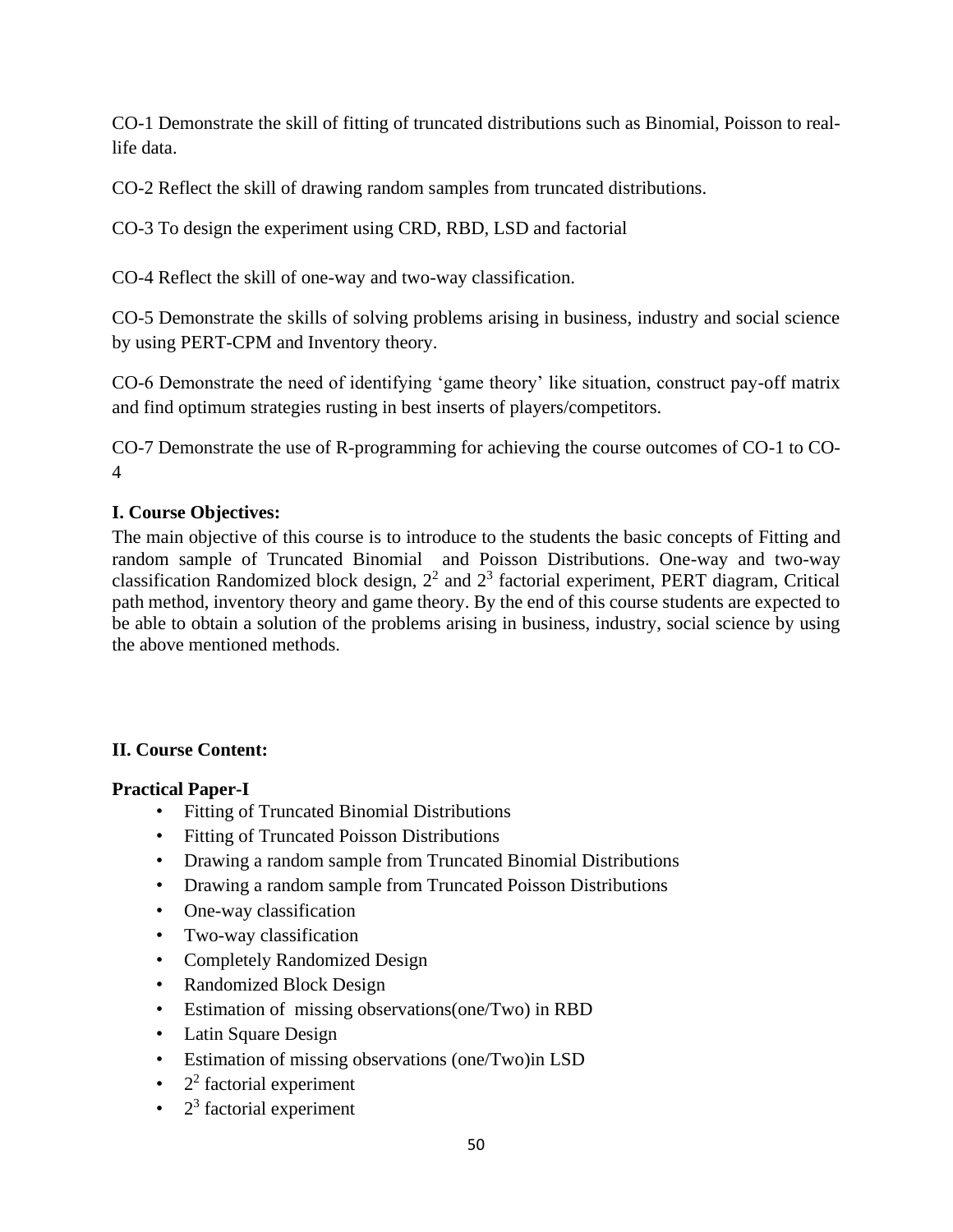- Total confounding in  $2<sup>3</sup>$  factorial design
- Partial confounding in  $2<sup>3</sup>$  factorial design

# **Practical Paper-II**

- Construction of control charts for variable (Mean, range and standard deviation)
- Construction of control charts for attributes(p, np, c and u)
- Single sampling plan: AQL, LTPD, Producer's risk and Consumer's risk
- Single sampling plan : OC curve, AOQ, AOQL, ASN, ATI for SSP only
- Single sampling plan : OC curve, AOQ, AOQL, ASN, ATI for SSP only

# **Practical Paper-III**

- Drawing of PERT diagram
- Estimation of Project completion time
- Estimation of Project completion time
- Critical Path method
- Inventory theory : Single item Inventory control models without shortages
- Inventory theory : Single item Inventory control models with shortages
- Simulation of PERT problems
- Simulation of Inventory Problems
- Simulation of Investment Problems
- Simulation of Maintenance Problems
- Practical based on Game theory

# **Practical Paper-IV (Using R and Microsoft Excel)**

- Fitting of Truncated Binomial Distributions
- Fitting of Truncated Poisson Distributions
- Drawing a random sample from Truncated Binomial Distributions
- Drawing a random sample from Truncated Distributions
- One-way classification
- Two-way classification
- Completely Randomized Design
- Randomized Block Design
- Latin Square Design
- $\cdot$  2<sup>2</sup> factorial experiment
- $\bullet$  2<sup>3</sup> factorial experiment

**III. Teaching methodology:** Apart from the conventional blackboard teaching, other modes of teaching that will be adopted are power points, computers.